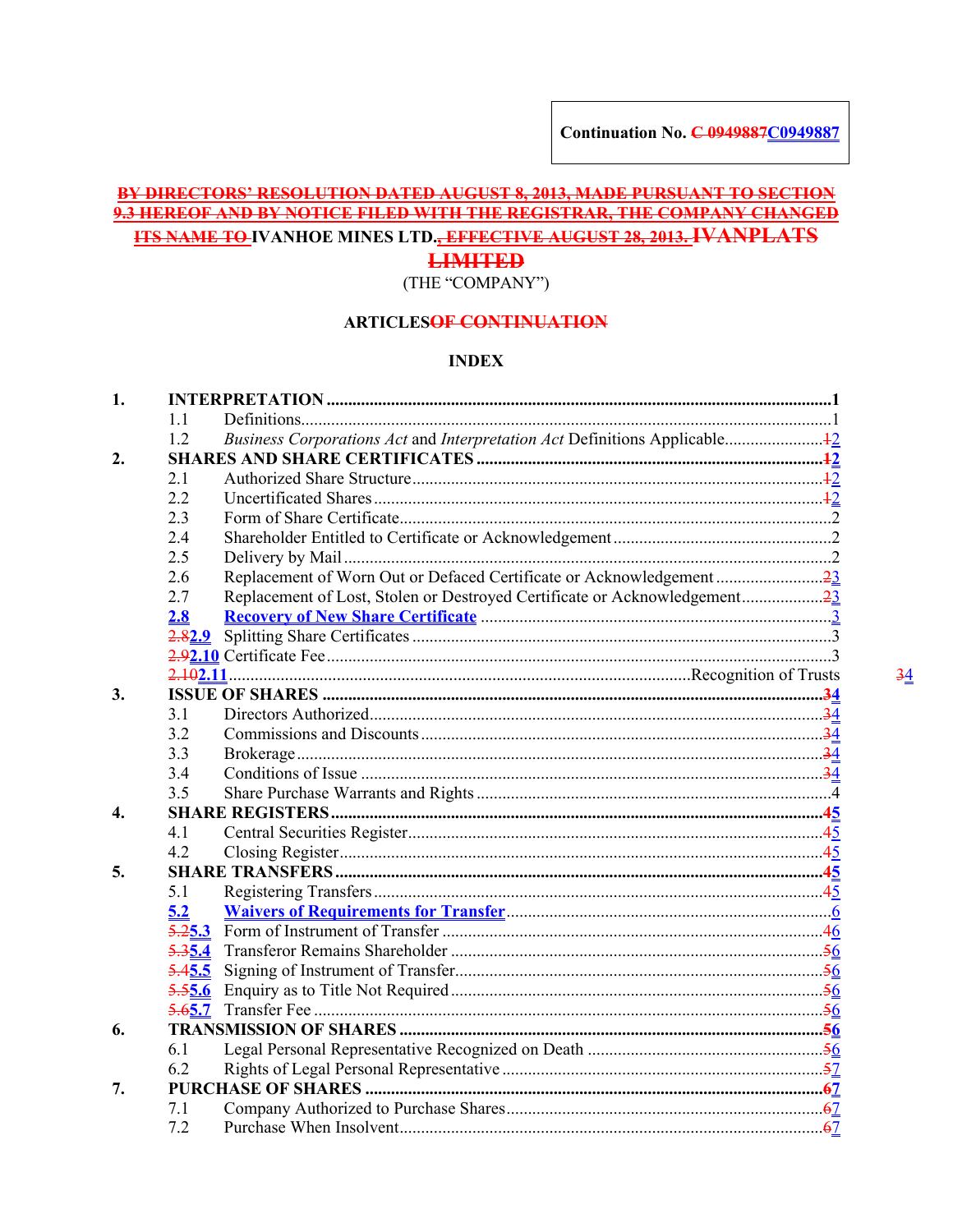|     | 7.3          |  |
|-----|--------------|--|
| 8.  |              |  |
| 9.  |              |  |
|     | 9.1          |  |
|     | 9.2          |  |
|     | 9.3          |  |
|     | 9.4          |  |
| 10. |              |  |
|     | 10.1         |  |
|     | 10.2         |  |
|     | 10.3         |  |
|     | 10.4         |  |
|     |              |  |
|     |              |  |
|     |              |  |
|     |              |  |
|     |              |  |
| 11. |              |  |
|     | 11.1         |  |
|     | 11.2         |  |
|     | 11.3         |  |
|     | 11.4         |  |
|     | 11.5         |  |
|     | 11.6         |  |
|     | 11.7         |  |
|     | 11.8         |  |
|     | 11.9         |  |
|     | 11.10        |  |
|     | 11.11        |  |
|     | 11.12        |  |
|     | 11.13        |  |
|     | <u>11.14</u> |  |
|     |              |  |
|     |              |  |
|     |              |  |
|     |              |  |
|     |              |  |
|     |              |  |
|     |              |  |
|     |              |  |
|     |              |  |
|     |              |  |
| 12. |              |  |
|     | 12.1         |  |
|     | 12.2         |  |
|     | 12.3         |  |
|     | 12.4         |  |
|     | 12.5         |  |
|     | 12.6         |  |
|     | 12.7         |  |
|     | 12.8         |  |
|     | 12.9         |  |
|     |              |  |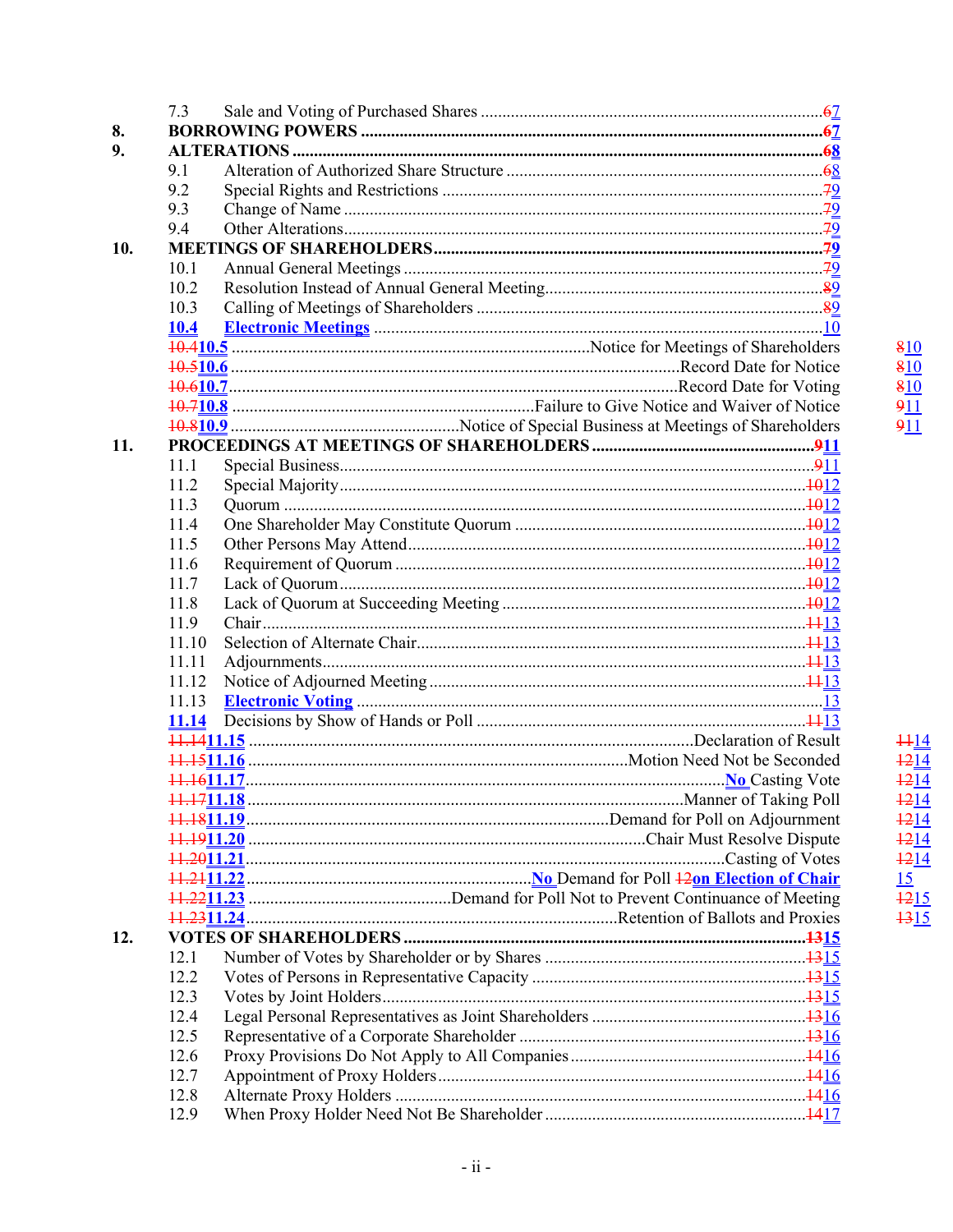|       | 12.10 |  |    |
|-------|-------|--|----|
|       | 12.11 |  |    |
|       | 12.12 |  |    |
|       | 12.13 |  |    |
|       | 12.14 |  |    |
|       | 12.15 |  |    |
| 13.   |       |  |    |
|       | 13.1  |  |    |
|       | 13.2  |  |    |
|       | 13.3  |  |    |
|       | 13.4  |  |    |
|       | 13.5  |  |    |
|       | 13.6  |  |    |
|       | 13.7  |  |    |
|       | 13.8  |  |    |
| 14.   |       |  |    |
|       | 14.1  |  |    |
|       | 14.2  |  |    |
|       | 14.3  |  |    |
|       | 14.4  |  |    |
|       | 14.5  |  |    |
|       | 14.6  |  |    |
|       | 14.7  |  |    |
|       | 14.8  |  |    |
|       | 14.9  |  |    |
|       | 14.10 |  |    |
|       | 14.11 |  |    |
|       | 14.12 |  |    |
| 15.   |       |  |    |
|       |       |  |    |
|       |       |  |    |
|       |       |  |    |
|       |       |  | 24 |
|       |       |  |    |
|       |       |  |    |
|       |       |  |    |
|       |       |  |    |
| 1615. |       |  |    |
| 1716. |       |  |    |
|       |       |  |    |
|       |       |  |    |
|       |       |  |    |
|       |       |  |    |
|       |       |  |    |
|       |       |  |    |
|       |       |  |    |
|       |       |  |    |

 $\frac{2426}{2526}$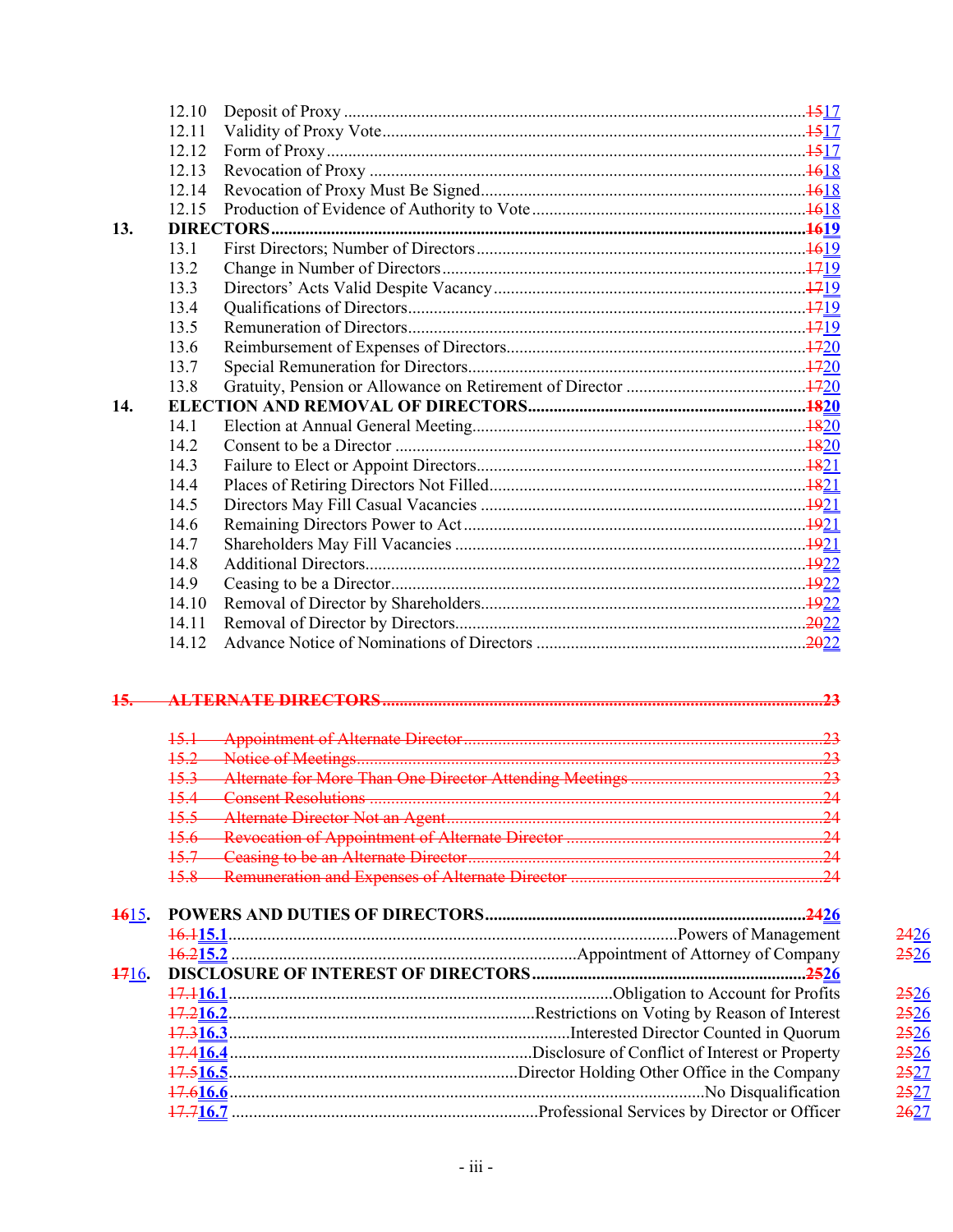|              |  |                                                                                       | 2627     |
|--------------|--|---------------------------------------------------------------------------------------|----------|
| 1817.        |  |                                                                                       |          |
|              |  |                                                                                       | 2627     |
|              |  |                                                                                       | 27       |
|              |  |                                                                                       | 2627     |
|              |  |                                                                                       | 2728     |
|              |  |                                                                                       | 2728     |
|              |  |                                                                                       | 2728     |
|              |  |                                                                                       | 2728     |
|              |  |                                                                                       | 2728     |
|              |  |                                                                                       | 2728     |
|              |  |                                                                                       | 2829     |
|              |  |                                                                                       | 2829     |
|              |  |                                                                                       | 2829     |
|              |  |                                                                                       |          |
| 1918.        |  |                                                                                       |          |
|              |  |                                                                                       | 2829     |
|              |  |                                                                                       | 2829     |
|              |  |                                                                                       | 2930     |
|              |  |                                                                                       | 2930     |
|              |  |                                                                                       | 2930     |
| $2019$ .     |  |                                                                                       |          |
|              |  |                                                                                       | 3031     |
|              |  |                                                                                       | 3031     |
|              |  |                                                                                       | 3031     |
|              |  |                                                                                       | 3031     |
| 2420.        |  |                                                                                       |          |
|              |  |                                                                                       | 3031     |
|              |  | 21.220.2Mandatory Indemnification of Directors and Former Directors31Eligible Parties | 32       |
|              |  |                                                                                       | $3 + 32$ |
|              |  |                                                                                       | 3132     |
|              |  |                                                                                       | 3132     |
| <b>2221.</b> |  |                                                                                       |          |
|              |  |                                                                                       | 3132     |
|              |  |                                                                                       | 3132     |
|              |  |                                                                                       | 3233     |
|              |  |                                                                                       | 3233     |
|              |  |                                                                                       | 3233     |
|              |  |                                                                                       | 3233     |
|              |  |                                                                                       | 3233     |
|              |  |                                                                                       | 3233     |
|              |  |                                                                                       | 3233     |
|              |  |                                                                                       | 3233     |
|              |  |                                                                                       | 3233     |
|              |  |                                                                                       | 3334     |
|              |  |                                                                                       | 3334     |
|              |  |                                                                                       |          |
| <u>2322.</u> |  |                                                                                       |          |
|              |  |                                                                                       | 3334     |
|              |  |                                                                                       | 3334     |
| <b>2423.</b> |  |                                                                                       |          |
|              |  |                                                                                       | 3334     |
|              |  |                                                                                       | 3435     |
|              |  |                                                                                       |          |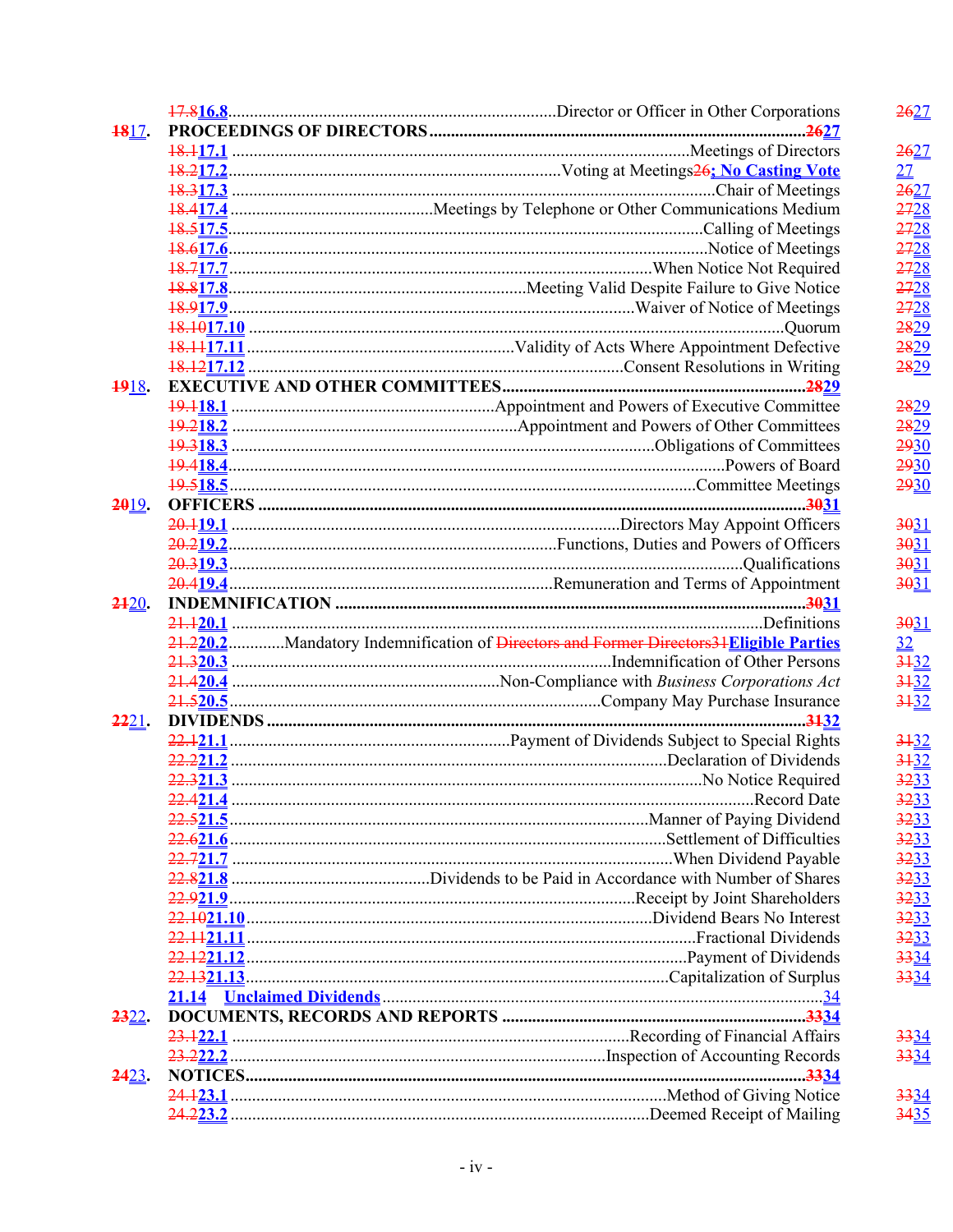|  | 3436             |
|--|------------------|
|  | 3436             |
|  |                  |
|  | <del>5</del> 36  |
|  | 3536             |
|  | <del>35</del> 36 |
|  |                  |
|  |                  |
|  | 3637             |
|  |                  |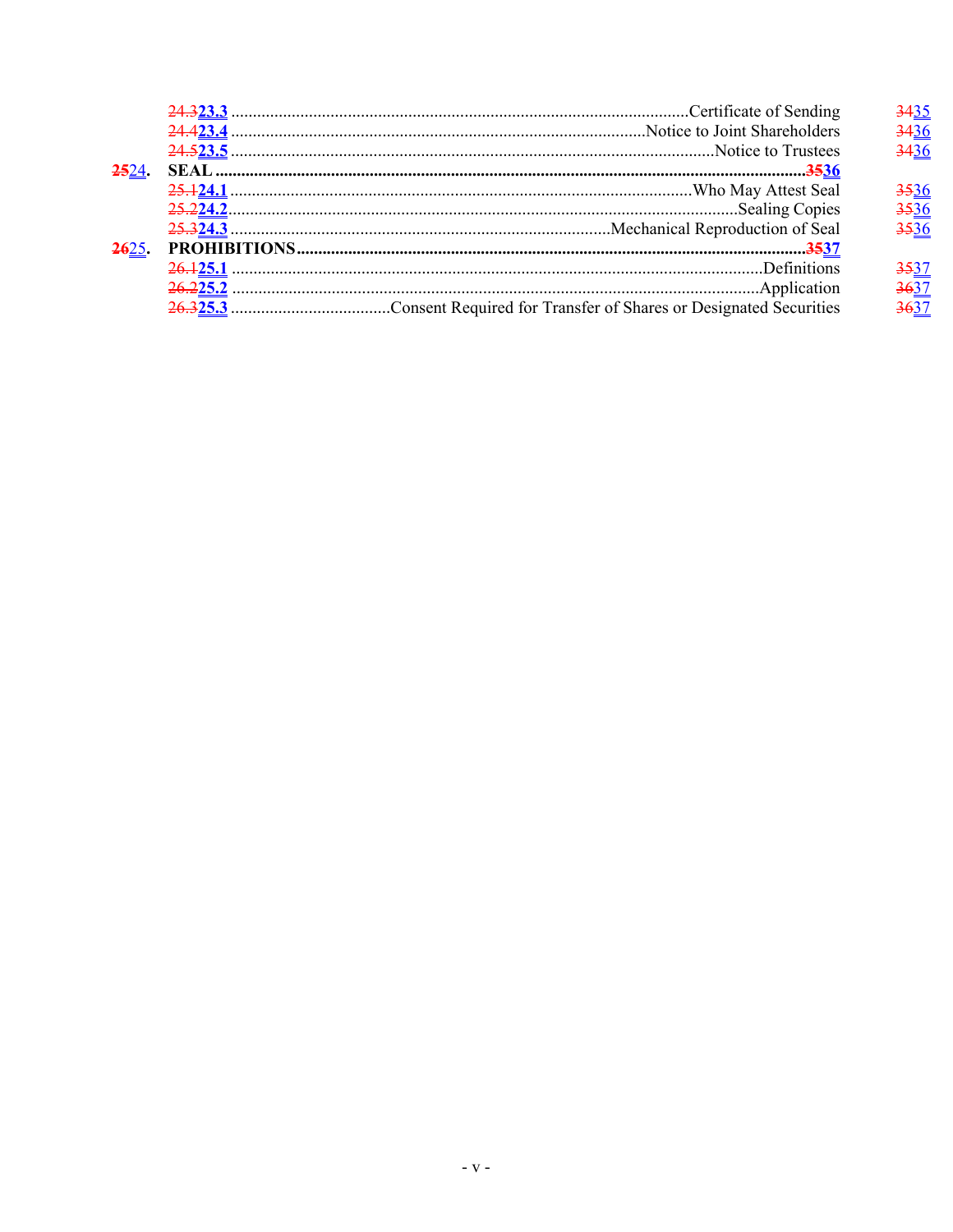#### 27. SPECIAL RIGHTS AND RESTRICTIONS OF CLASS A COMMON SHARES.................36

### 28. SPECIAL RIGHTS AND RESTRICTIONS OF CLASS B COMMON SHARES................37

| 28                    |  |
|-----------------------|--|
| 283                   |  |
| 28 <sub>4</sub>       |  |
|                       |  |
|                       |  |
| 287<br>$\pm \delta$ . |  |
|                       |  |

# 29. SPECIAL RIGHTS AND RESTRICTIONS OF PREFERRED SHARES...........................41

**Continuation No.**  $\epsilon$  $-C0949887$ 

# **IVANPLATS LIMITED IVANHOE MINES LTD.** (THE "COMPANY")

# **ARTICLES<del>OF CONTINUATION</del>**

The Company has as its articles the following articles:

#### <span id="page-5-0"></span> $1.$ **INTERPRETATION**

#### <span id="page-5-1"></span> $1.1$ **Definitions**

In these Articles, unless the context otherwise requires:

- "appropriate person" has the meaning assigned in the Securities Transfer Act;  $(a)$
- (a) "board of directors", "directors" and "board" mean the directors or sole director of the  $\underline{\omega}$ Company for the time being;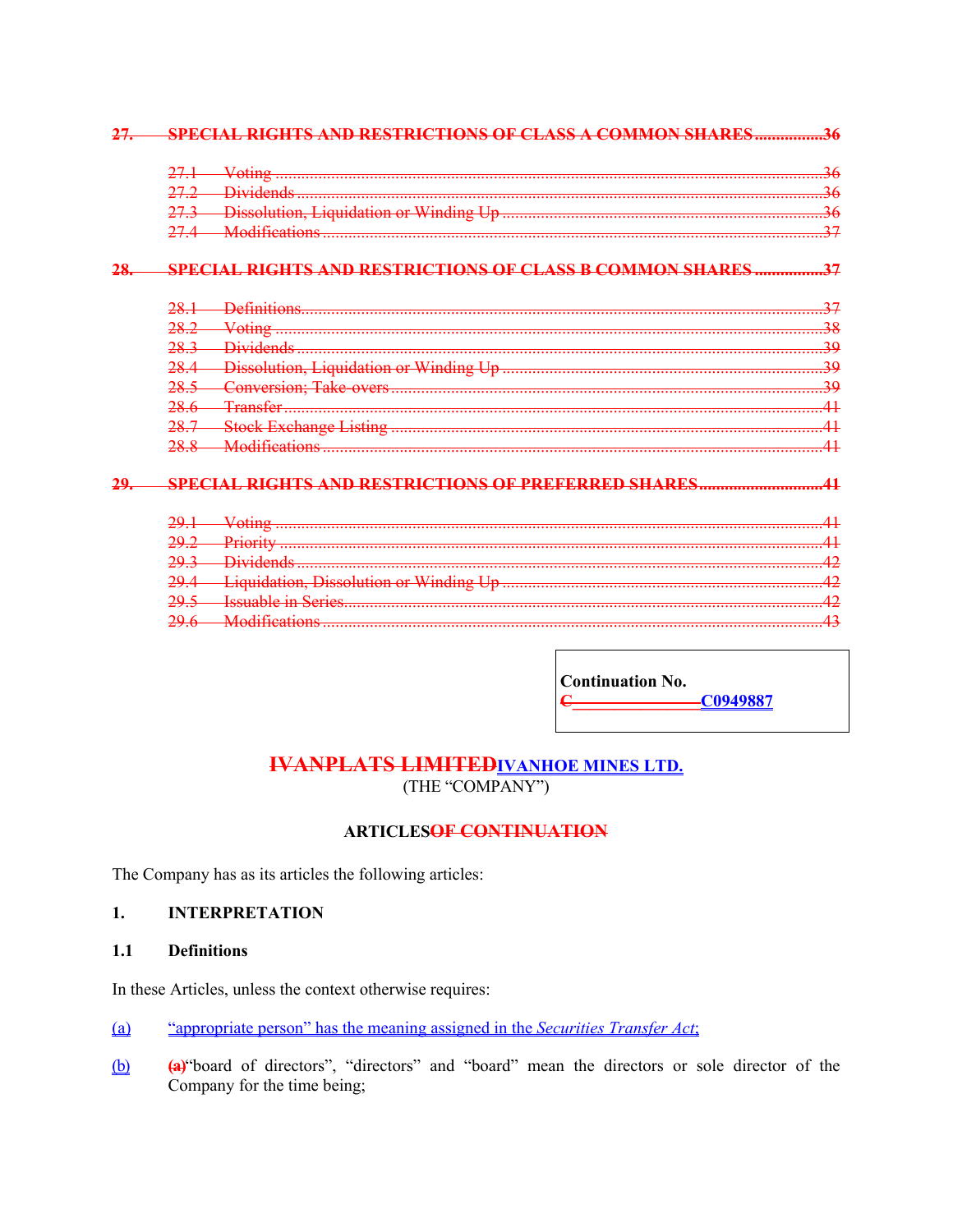- (c) **(b)***"Business Corporations Act"* means the *Business Corporations Act* (British Columbia) from time to time in force and all amendments thereto and includes all regulations and amendments thereto made pursuant to that Act;
- (d)  $(e)$  "legal personal representative" means the personal or other legal representative of the shareholder;
- (e) "protected purchaser" has the meaning assigned in the *Securities Transfer Act*;
- $(f)$  (d) "registered address" of a shareholder means the shareholder's address as recorded in the central securities register;
- (g) (e) "seal" means the seal of the Company, if any $\frac{1}{2}$ "
- (h) "Securities Act" means the *Securities Act* (British Columbia) from time to time in force and all amendments thereto and includes all regulations and amendments thereto made pursuant to that Act;
- (i) "securities legislation" means statutes concerning the regulation of securities markets and trading in securities and the regulations, rules, forms and schedules under those statutes, all as amended from time to time, and the blanket rulings and orders, as amended from time to time, issued by the securities commissions or similar regulatory authorities appointed under or pursuant to those statutes; "Canadian securities legislation" means the securities legislation in any province or territory of Canada and includes the Securities Act; and "U.S. securities legislation" means the securities legislation in the federal jurisdiction of the United States and in any state of the United States and includes the Securities Act of 1933 and the Securities Exchange Act of 1934;
- (j) "Securities Transfer Act" means the *Securities Transfer Act* (British Columbia) from time to time in force and all amendments thereto and includes all regulations and amendments thereto made pursuant to that Act; and
- (k) "special business" has the meaning set out in Section [11.1](#page-16-1).

# <span id="page-6-0"></span>**1.2** *Business Corporations Act* **and** *Interpretation Act* **Definitions Applicable**

The definitions in the *Business Corporations Act* and the definitions and rules of construction in the *Interpretation Act*, with the necessary changes, so far as applicable, and unless the context requires otherwise, apply to these Articles as if they were an enactment. If there is a conflict between a definition in the *Business Corporations Act* and a definition or rule in the *Interpretation Act*  relating to a term used in these Articles, the definition in the *Business Corporations Act* will prevail in relation to the use of the term in these Articles. If there is a conflict between these Articles and the *Business Corporations Act,* the *Business Corporations Act* will prevail.

# <span id="page-6-1"></span>**2. SHARES AND SHARE CERTIFICATES**

# <span id="page-6-2"></span>**2.1 Authorized Share Structure**

The authorized share structure of the Company consists of shares of the class or classes and series, if any, described in the Notice of Articles of the Company.

# <span id="page-6-3"></span>**2.2 Uncertificated Shares**

The board of directors of the Company may, by resolution and pursuant to Section 107 of the *Business*  Corporations Act, provide that the shares of any or all of the classes and series of the authorized share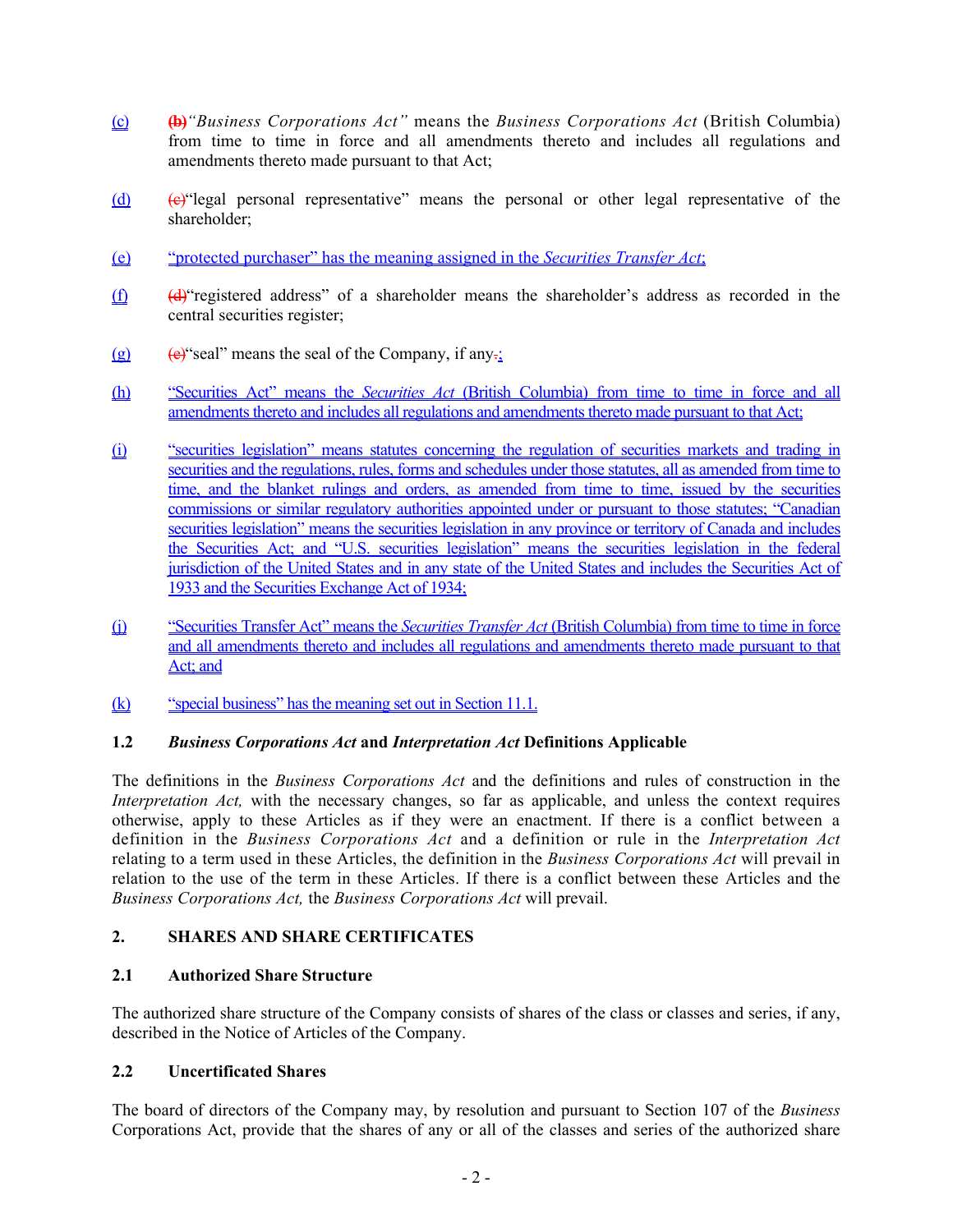structure of the Company from time to time, be uncertificated shares, or that any specified shares be uncertificated shares.

# <span id="page-7-0"></span>**2.3 Form of Share Certificate**

Share certificates issued by the Company, if any, must comply with, and be signed as required by, the *Business Corporations Act.*

### <span id="page-7-1"></span>**2.4 Shareholder Entitled to Certificate or Acknowledgement**

If a class or series of shares is certificated, each shareholder of such class or series is entitled, without charge, to:

- (a) one share certificate representing the shares of such class or series of shares registered in the shareholder's name, or
- (b) a non-transferable written acknowledgement of the shareholder's right to obtain such a share certificate;

(c)provided that in respect of a share held jointly by several persons, the Company is not bound to issue more than one share certificate and delivery of a share certificate for a share to one of several joint shareholders or to one of the shareholders' duly authorized agents will be sufficient delivery to all.

# <span id="page-7-2"></span>**2.5 Delivery by Mail**

Any share certificate or non-transferable written acknowledgement of a shareholder's right to obtain a share certificate may be sent to the shareholder by mail at the shareholder's registered address and neither the Company nor any director, officer or agent of the Company is liable for any loss to the shareholder because the share certificate or acknowledgement is lost in the mail or stolen.

### <span id="page-7-3"></span>**2.6 Replacement of Worn Out or Defaced Certificate or Acknowledgement**

If the directors are satisfied that a share certificate or a non-transferable written acknowledgement of the shareholder's right to obtain a share certificate is worn out or defaced, they must, if the applicable class or series of shares is certificated at such time, on production to them of the share certificate or acknowledgement, as the case may be, and on such other terms, if any, as they think fit:

- (a) order the share certificate or acknowledgement, as the case may be, to be cancelled; and
- (b) issue a replacement share certificate or acknowledgement, as the case may be.

### <span id="page-7-4"></span>**2.7 Replacement of Lost, Stolen or Destroyed Certificate or Acknowledgement**

If a share certificate or a non-transferable written acknowledgement of a shareholder's right to obtain a share certificate is lost, stolen or destroyed and the class or series of shares is certificated, a replacement share certificate or acknowledgement, as the case may be, must be issued to the person entitled to that share certificate or acknowledgement, as the case may be, if the directors receive:

- (a) proof satisfactory to them that the share certificate or acknowledgement is lost, stolen or destroyed; and
- (b) any indemnity the directors consider adequate.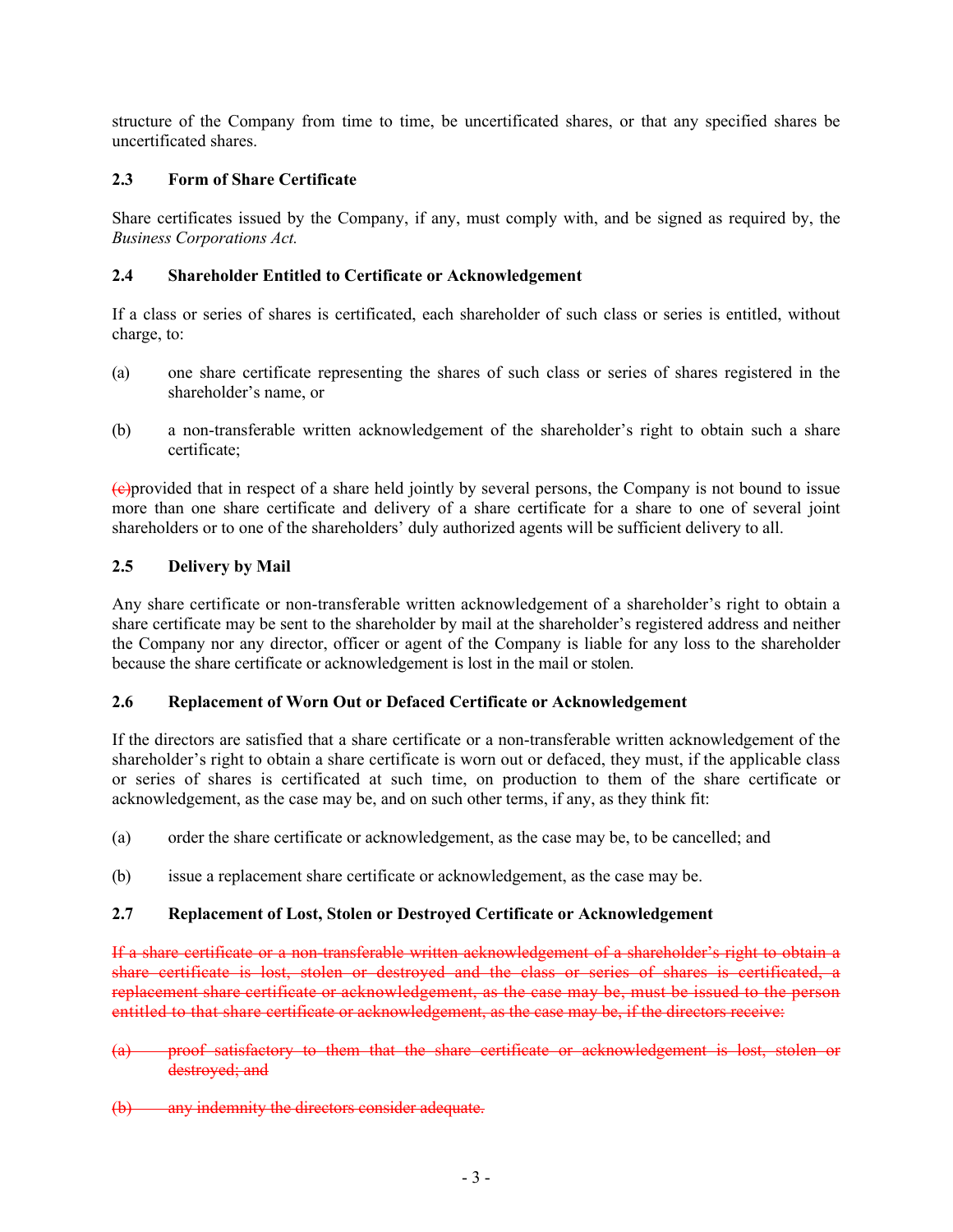If a person entitled to a share certificate claims that the share certificate has been lost, destroyed or wrongfully taken, the Company must issue a new share certificate, if that person:

- (a) so requests before the Company has notice that the share certificate has been acquired by a protected purchaser;
- (b) provides the Company with an indemnity bond sufficient in the Company's judgement to protect the Company from any loss that the Company may suffer by issuing a new certificate; and
- (c) satisfies any other reasonable requirements imposed by the Company.

A person entitled to a share certificate may not assert against the Company a claim for a new share certificate where a share certificate has been lost, apparently destroyed or wrongfully taken if that person fails to notify the Company of that fact within a reasonable time after that person has notice of it and the Company registers a transfer of the shares represented by the certificate before receiving a notice of the loss, apparent destruction or wrongful taking of the share certificate.

# <span id="page-8-0"></span>**2.8 Recovery of New Share Certificate**

If, after the issue of a new share certificate, a protected purchaser of the original share certificate presents the original share certificate for the registration of transfer, then in addition to any rights under any indemnity bond, the Company may recover the new share certificate from a person to whom it was issued or any person taking under that person other than a protected purchaser.

# <span id="page-8-1"></span>**2.9 2.8Splitting Share Certificates**

If a shareholder surrenders a share certificate representing shares in a currently certificated class or series of shares to the Company with a written request that the Company issue in the shareholder's name two or more share certificates, each representing a specified number of shares and in the aggregate representing the same number of shares as the share certificate so surrendered, the Company must cancel the surrendered share certificate and issue replacement share certificates in accordance with that request.

# <span id="page-8-2"></span>**2.10 2.9Certificate Fee**

There must be paid to the Company, in relation to the issue of any share certificate under Articles [2.6,](#page-7-3) [2.7](#page-7-4) or 2.8[2.9](#page-8-1), the amount, if any and which must not exceed the amount prescribed under the *Business Corporations Act,* determined by the directors.

# <span id="page-8-3"></span>**2.11 2.10Recognition of Trusts**

Except as required by law or statute or these Articles, no person will be recognized by the Company as holding any share upon any trust, and the Company is not bound by or compelled in any way to recognize (even when having notice thereof) any equitable, contingent, future or partial interest in any share or fraction of a share or (except as by law or statute or these Articles provided or as ordered by a court of competent jurisdiction) any other rights in respect of any share except an absolute right to the entirety thereof in the shareholder.

### <span id="page-8-4"></span>**3. ISSUE OF SHARES**

# <span id="page-8-5"></span>**3.1 Directors Authorized**

Subject to the *Business Corporations Act* and the rights-, if any, of the holders of issued shares of the Company, the Company may issue, allot, sell or otherwise dispose of the unissued shares, and issued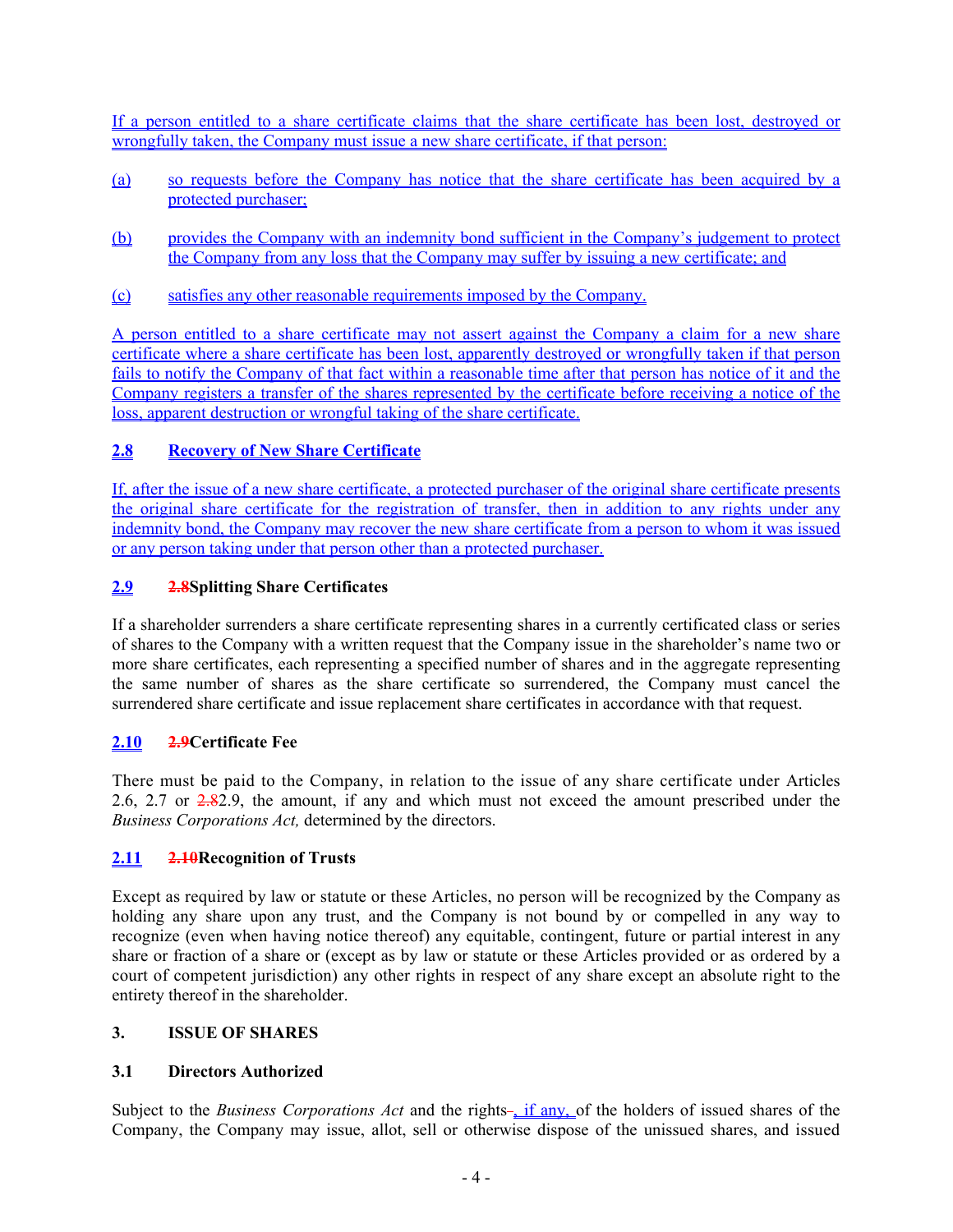shares held by the Company, at the times, to the persons, including directors, in the manner, on the terms and conditions and for the issue prices (including any premium at which shares with par value may be issued) that the directors may determine. The issue price for a share with par value must be equal to or greater than the par value of the share.

# <span id="page-9-0"></span>**3.2 Commissions and Discounts**

The Company may at any time, pay a reasonable commission or allow a reasonable discount to any person in consideration of that person purchasing or agreeing to purchase shares of the Company from the Company or any other person or procuring or agreeing to procure purchasers for shares of the Company.

# <span id="page-9-1"></span>**3.3 Brokerage**

The Company may pay such brokerage fee or other consideration as may be lawful for or in connection with the sale or placement of its securities.

# <span id="page-9-2"></span>**3.4 Conditions of Issue**

Except as provided for by the *Business Corporations Act,* no share may be issued until it is fully paid. A share is fully paid when:

- (a) consideration is provided to the Company for the issue of the share by one or more of the following:
	- (i) past services performed for the Company;
	- (ii) property;
	- (iii) money; and
- (b) the value of the consideration received by the Company equals or exceeds the issue price set for the share under Article [3.1.](#page-8-5)

# <span id="page-9-3"></span>**3.5 Share Purchase Warrants and Rights**

Subject to the *Business Corporations Act,* the Company may issue share purchase warrants, options and rights upon such terms and conditions as the directors determine, which share purchase warrants, options and rights may be issued alone or in conjunction with debentures, debenture stock, bonds, shares or any other securities issued or created by the Company from time to time.

# <span id="page-9-4"></span>**4. SHARE REGISTERS**

# <span id="page-9-5"></span>**4.1 Central Securities Register**

As required by and subject to the *Business Corporations Act,* the Company must maintain in British Columbia a central securities register, which may be kept in electronic form. The directors may, subject to the *Business Corporations Act,* appoint an agent to maintain the central securities register. The directors may also appoint one or more agents, including the agent which keeps the central securities register, as transfer agent for its shares or any class or series of its shares, as the case may be, and the same or another agent as registrar for its shares or such class or series of its shares, as the case may be. The directors may terminate such appointment of any agent at any time and may appoint another agent in its place.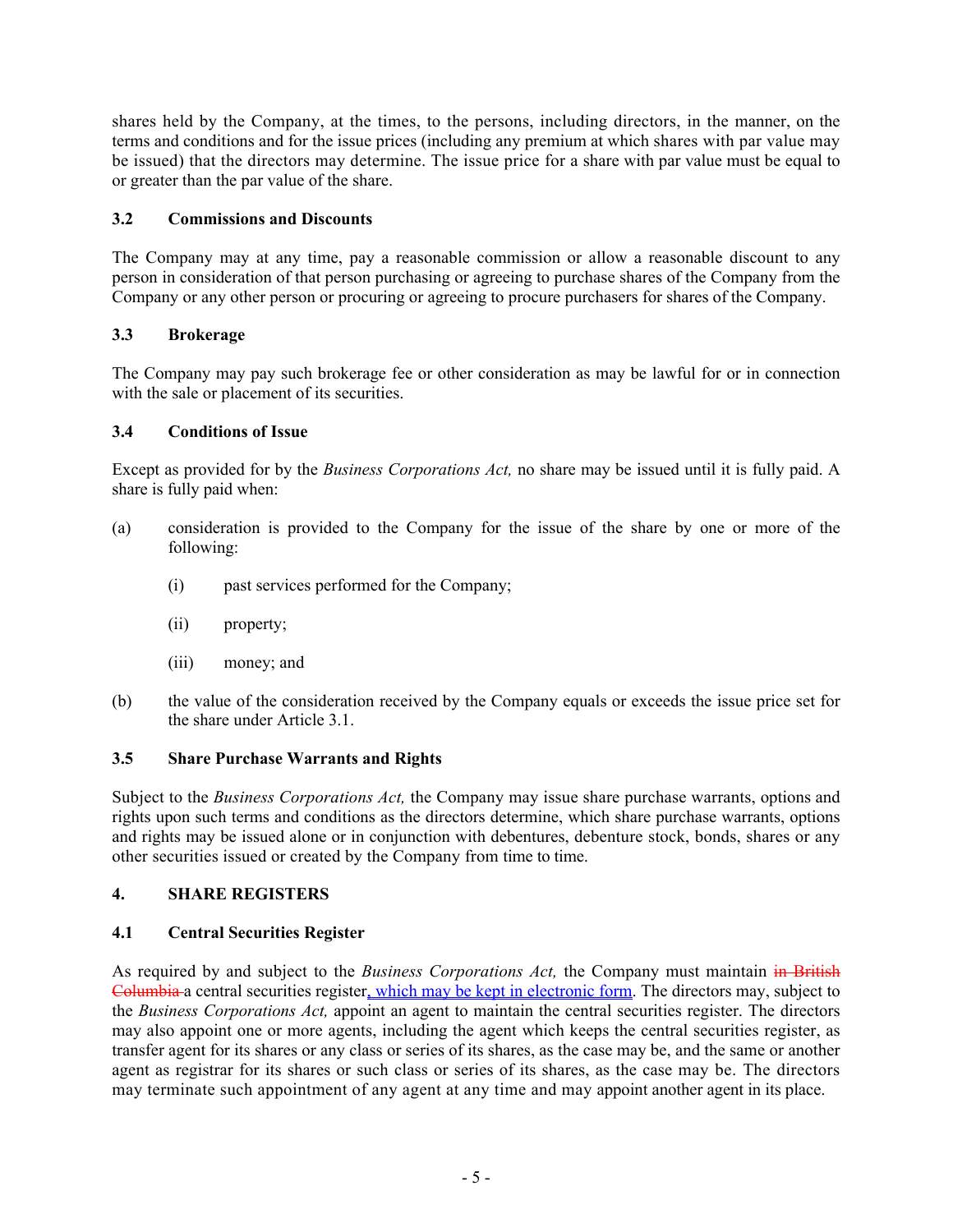### <span id="page-10-0"></span>**4.2 Closing Register**

The Company must not at any time close its central securities register.

# <span id="page-10-1"></span>**5. SHARE TRANSFERS**

### <span id="page-10-2"></span>**5.1 Registering Transfers**

A Subject to the *Business Corporations Act* and the *Securities Transfer Act*, the Company must register a transfer of a share of the Company must not be registered unless: if either:

- <span id="page-10-5"></span>(a) the Company or the transfer agent or registrar for the class or series of shares to be transferred has received:
- (a) a duly signed instrument of transfer in respect of the share has been received by the Company;
	- (i) (b)if in the case where the Company has issued a share certificate has been issued by the Company in respect of the share to be transferred, that share certificate has been surrendered to the Company; andand a written instrument of transfer (which may be on a separate document or endorsed on the share certificate) made by the shareholder or other appropriate person or by an agent who has actual authority to act on behalf of that person;
	- $(iii)$  (e)if-in the case of a share that is not represented by a share certificate (including an uncertificated share within the meaning of the *Business Corporations Act* and including the case where the Company has issued a non-transferable written acknowledgement of the shareholder's right to obtain a share certificate has been issued by the Company in respect of the share to be transferred<del>, that acknowledgement has been surrendered to the</del> Company.), a written instrument of transfer, made by the shareholder or other appropriate person or by an agent who has actual authority to act on behalf of that person; and
	- (iii) such other evidence, if any, as the Company or the transfer agent or registrar for the class or series of shares to be transferred may require to prove the title of the transferor or the transferor's right to transfer the share, that the written instrument of transfer is genuine and authorized and that the transfer is rightful or to a protected purchaser; or
- <span id="page-10-6"></span>(b) all the preconditions for a transfer of a share under the *Securities Transfer Act* have been met and the Company is required under the *Securities Transfer Act* to register the transfer.

### <span id="page-10-3"></span>**5.2 Form of Instrument of Waivers of Requirements for Transfer**

The Company may waive any of the requirements set out in Article [\(a\)](#page-10-5) and any of the preconditions referred to in Article [\(b\)](#page-10-6).

# <span id="page-10-4"></span>**5.3 Form of Instrument of Transfer**

The instrument of transfer in respect of any share of the Company must be either in the form, if any, on the back of the Company's share certificates or in any other form that may be approved by the directors from time to timesatisfactory to the Company or the transfer agent for the class or series of shares to be transferred.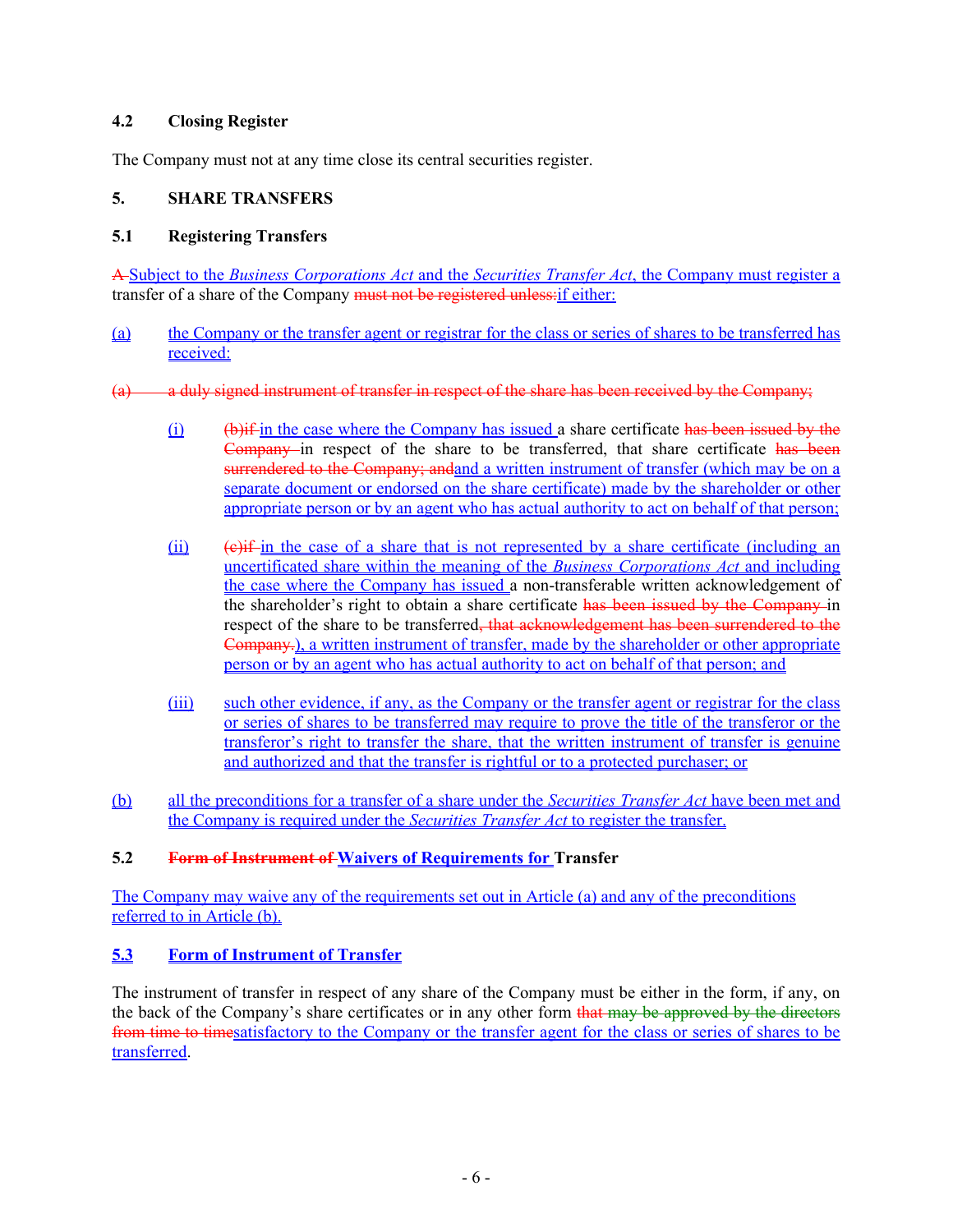# <span id="page-11-0"></span>**5.4 5.3Transferor Remains Shareholder**

Except to the extent that the *Business Corporations Act* otherwise provides, the transferor of shares is deemed to remain the holder of the shares until the name of the transferee is entered in a securities register of the Company in respect of the transfer.

# <span id="page-11-1"></span>**5.5 5.4Signing of Instrument of Transfer**

If a shareholder, or his or her duly authorized attorney, signs an instrument of transfer in respect of shares registered in the name of the shareholder, the signed instrument of transfer constitutes a complete and sufficient authority to the Company and its directors, officers and agents to register the number of shares specified in the instrument of transfer or specified in any other manner, or, if no number is specified, all the shares represented by the share certificates or set out in the written acknowledgements deposited with the instrument of transfer:

- (a) in the name of the person named as transferee in that instrument of transfer; or
- (b) if no person is named as transferee in that instrument of transfer, in the name of the person on whose behalf the instrument is deposited for the purpose of having the transfer registered.

# <span id="page-11-2"></span>**5.6 5.5Enquiry as to Title Not Required**

Neither the Company nor any director, officer or agent of the Company is bound to inquire into the title of the person named in the instrument of transfer as transferee or, if no person is named as transferee in the instrument of transfer, of the person on whose behalf the instrument is deposited for the purpose of having the transfer registered or is liable for any claim related to registering the transfer by the shareholder or by any intermediate owner or holder of the shares, of any interest in the shares, of any share certificate representing such shares or of any written acknowledgement of a right to obtain a share certificate for such shares.

# <span id="page-11-3"></span>**5.7 5.6Transfer Fee**

There must be paid to the Company, in relation to the registration of any transfer, the amount, if any, determined by the directors.

# <span id="page-11-4"></span>**6. TRANSMISSION OF SHARES**

### <span id="page-11-5"></span>**6.1 Legal Personal Representative Recognized on Death**

In case of the death of a shareholder, the legal personal representative, or if the shareholder was a joint holder, the surviving joint holder, will be the only person recognized by the Company as having any title to the shareholder's interest in the shares. Before recognizing a person as a legal personal representative, the directors may require proof of appointment by a court of competent jurisdiction, a grant of letters probate, letters of administration or such other evidence or documents as the directors consider appropriate.

# <span id="page-11-6"></span>**6.2 Rights of Legal Personal Representative**

The legal personal representative has the same rights, privileges and obligations that attach to the shares held by the shareholder, including the right to transfer the shares in accordance with these Articles and applicable securities legislation, provided the documents required by the *Business Corporations Act* and the directors have if appropriate evidence of appointment or incumbency within the meaning of the *Securities Transfer Act* has been deposited with the Company. This Article [6.2](#page-11-6) does not apply in the case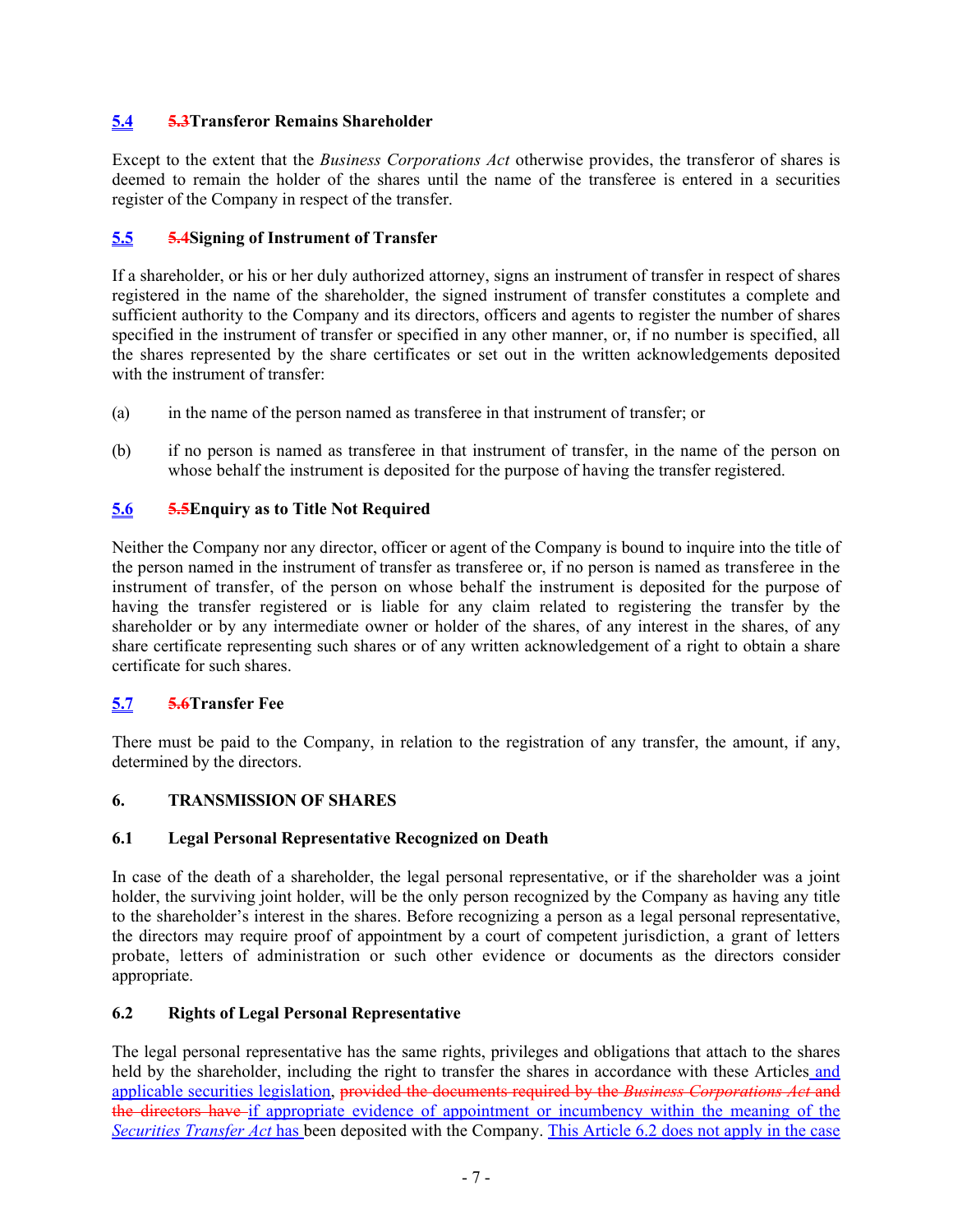of the death of a shareholder with respect to shares registered in the shareholder's name and the name of another person in joint tenancy.

# <span id="page-12-0"></span>**7. PURCHASE OF SHARES**

# <span id="page-12-1"></span>**7.1 Company Authorized to Purchase Shares**

Subject to Article [7.2](#page-12-2), the special rights and restrictions attached to the shares of any class or series and the *Business Corporations Act,* the Company may, if authorized by the directors, purchase or otherwise acquire any of its shares at the price and upon the terms specified in such resolution.

### <span id="page-12-2"></span>**7.2 Purchase When Insolvent**

The Company must not make a payment or provide any other consideration to purchase or otherwise acquire any of its shares if there are reasonable grounds for believing that:

- (a) the Company is insolvent; or
- (b) making the payment or providing the consideration would render the Company insolvent.

### <span id="page-12-3"></span>**7.3 Sale and Voting of Purchased Shares**

If the Company retains a share redeemed, purchased or otherwise acquired by it, the Company may sell, gift or otherwise dispose of the share, but, while such share is held by the Company, it:

- (a) is not entitled to vote the share at a meeting of its shareholders;
- (b) must not pay a dividend in respect of the share; and
- (c) must not make any other distribution in respect of the share.

# <span id="page-12-4"></span>**8. BORROWING POWERS**

The Company, if authorized by the directors, may:

- (a) borrow money in the manner and amount, on the security, from the sources and on the terms and conditions that they consider appropriate;
- (b) issue bonds, debentures and other debt obligations either outright or as security for any liability or obligation of the Company or any other person and at such discounts or premiums and on such other terms as they consider appropriate;
- (c) guarantee the repayment of money by any other person or the performance of any obligation of any other person; and
- (d) mortgage, charge, whether by way of specific or floating charge, grant a security interest in, or give other security on, the whole or any part of the present and future assets and undertaking of the Company.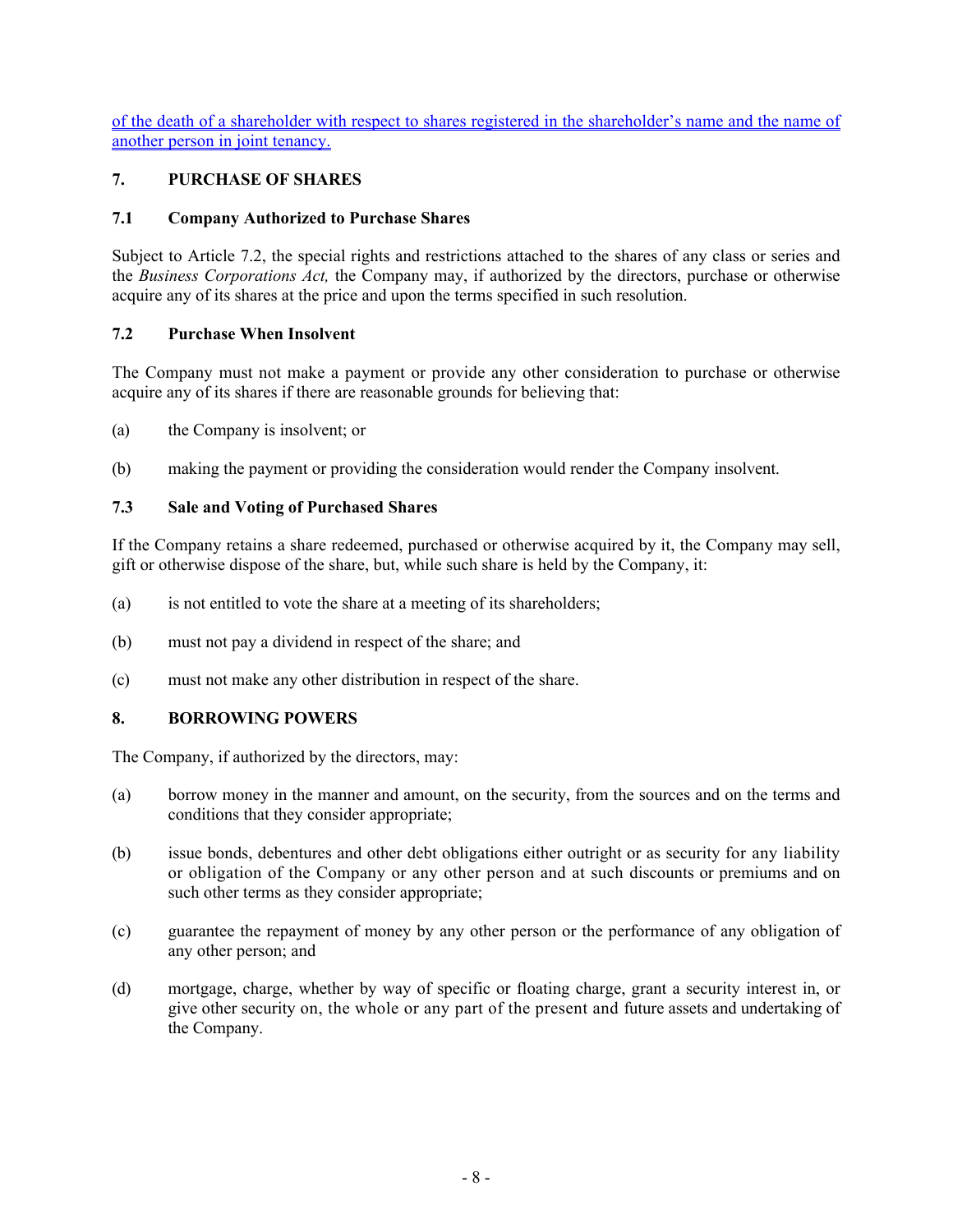### <span id="page-13-0"></span>**9. ALTERATIONS**

### <span id="page-13-1"></span>**9.1 Alteration of Authorized Share Structure**

Subject to Article [9.2](#page-13-2)<sup>-</sup>, the special rights or restrictions attached to the shares of any class or series of shares and the *Business Corporations Act*, the Company may by special resolution:

### (a) by ordinary resolution:

- (i)  $\theta$  (a)create one or more classes or series of shares or, if none of the shares of a class or series of shares are allotted or issued, eliminate that class or series of shares;
- $(iii)$  (b)  $(iii)$  (b)  $(iii)$  (b)  $(iii)$  (b)  $(iiii)$  (b)  $(iiv)$  (b)  $(iiv)$  (b)  $(iiv)$  (b)  $(iiv)$  (b)  $(iv)$  (b)  $(iv)$  (c)  $(iv)$  (c)  $(iv)$  (c)  $(iv)$  (c)  $(iv)$  (c)  $(iv)$  (c)  $(iv)$  (c)  $(iv)$  (c)  $(iv)$  (c)  $(iv)$  (c)  $(iv)$  (c)  $(iv)$  (c) authorized to issue out of any class or series of shares or establish a maximum number of shares that the Company is authorized to issue out of any class or series of shares for which no maximum is established;
- $(iii)$  (e)subdivide or consolidate all or any of its unissued, or fully paid issued, shares;
- $(iv)$  (d) (d) (d) (d) if the Company is authorized to issue shares of a class of shares with par value:
	- $(A)$  (i)decrease the par value of those shares; or
	- $(B)$  (iii)if none of the shares of that class of shares are allotted or issued, increase the par value of those shares;
- $(v)$  (e)change all or any of its unissued, or fully paid issued, shares with par value into shares without par value or any of its unissued shares without par value into shares with par value;
- $(vi)$  (f)alter the identifying name of any of its shares; or
- $(vii)$  ( $\theta$ )otherwise alter its shares or authorized share structure when required or permitted to do so by the *Business Corporations Act.*; or
- (b) by directors' resolution, subdivide or consolidate all or any of its unissued, or fully paid issued, shares;

and, if applicable, alter its Notice of Articles and, if applicable, these Articles, accordingly.

# <span id="page-13-2"></span>**9.2 Special Rights and Restrictions**

Subject to the special rights or restrictions attached to the shares of any class or series of shares and the *Business Corporations Act, the Company may by special ordinary resolution:* 

- (a) create special rights or restrictions for, and attach those special rights or restrictions to, the shares of any class or series of shares, whether or not any or all of those shares have been issued; or
- (b) vary or delete any special rights or restrictions attached to the shares of any class or series of shares, whether or not any or all of those shares have been issued $\frac{1}{2}$ .

and alter its Notice of Articles and these Articles accordingly.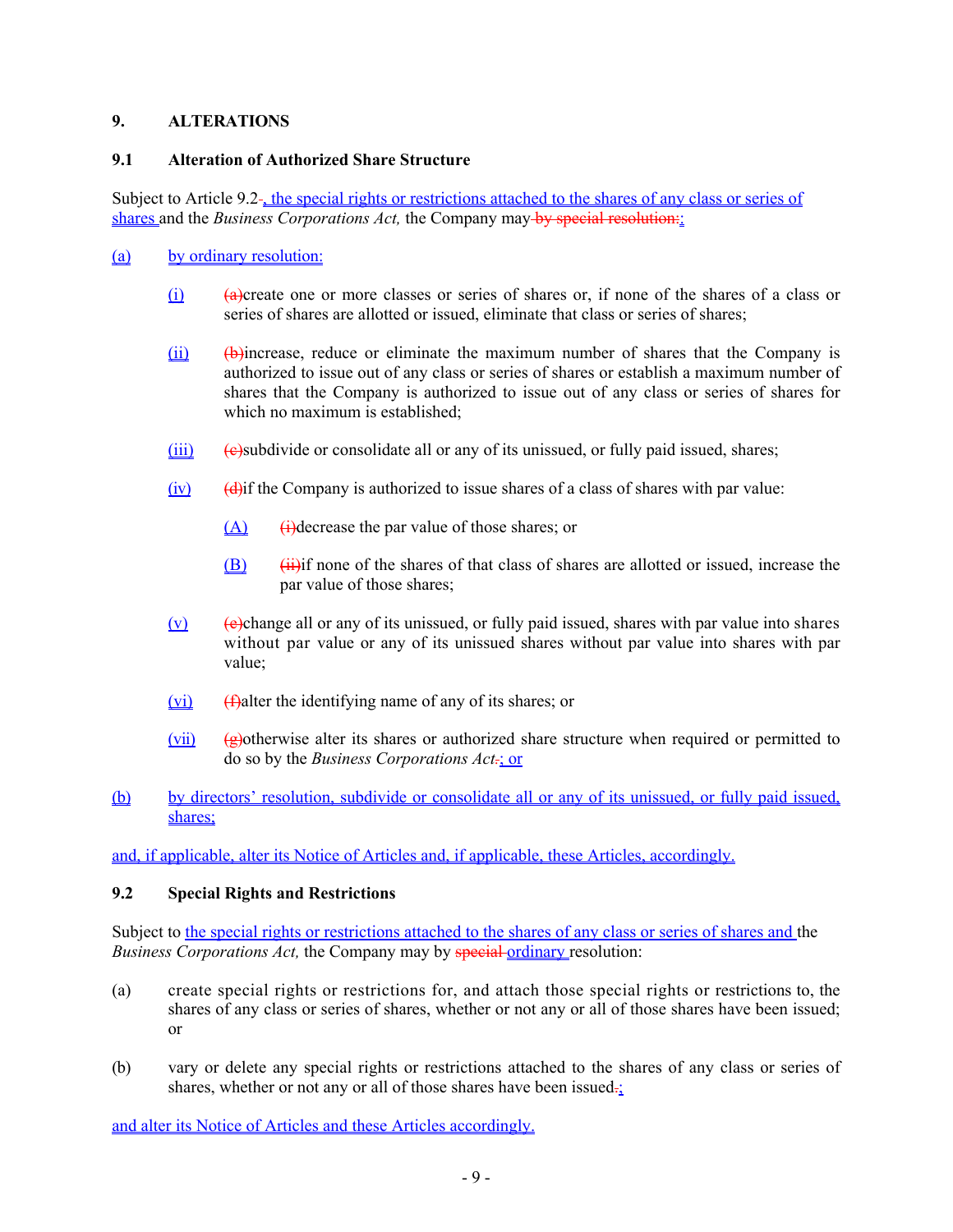# <span id="page-14-0"></span>**9.3 Change of Name**

The Company may by <u>ordinary resolution or</u> a resolution of the directors authorize an alteration of its Notice of Articles in order to change its name.

### <span id="page-14-1"></span>**9.4 Other Alterations**

If the *Business Corporations Act* does not specify the type of resolution and these Articles do not specify another type of resolution, the Company may by ordinary resolution alter these Articles.

### <span id="page-14-2"></span>**10. MEETINGS OF SHAREHOLDERS**

### <span id="page-14-3"></span>**10.1 Annual General Meetings**

Unless an annual general meeting is deferred or waived in accordance with the *Business Corporations Act,* the Company must hold its first annual general meeting within 18 months after the date on which it was incorporated or otherwise recognized, and after that must hold an annual general meeting at least once in each calendar year and not more than 15 months after the last annual reference date at such time and place , subject to Article [10.4](#page-14-6), at such place, either in or outside British Columbia, as may be determined by a resolution of the directors.

# <span id="page-14-4"></span>**10.2 Resolution Instead of Annual General Meeting**

If all the shareholders who are entitled to vote at an annual general meeting consent by a unanimous resolution under the *Business Corporations Act* to all of the business that is required to be transacted at that annual general meeting, the annual general meeting is deemed to have been held on the date of the unanimous resolution. The shareholders must, in any unanimous resolution passed under this Article [10.2,](#page-14-4) select as the Company's annual reference date a date that would be appropriate for the holding of the applicable annual general meeting.

# <span id="page-14-5"></span>**10.3 Calling of Meetings of Shareholders**

The directors may, whenever they think fit, call a meeting of shareholders, to be held at such time and, subject to Article [10.4,](#page-14-6) at such place, either in or outside British Columbia, as may be determined by a resolution of the directors.

### <span id="page-14-6"></span>**10.4 Electronic Meetings**

- (a) The board of directors may determine that a meeting of shareholders shall be held entirely by means of telephone, electronic or other communications facilities, as set out in the notice of meeting, if all persons attending the meeting are able to participate in it, whether by telephone, electronic or other communications medium (a "fully electronic meeting"). No physical location is required for a fully electronic meeting.
- (b) A meeting of shareholders may also be held at which some, but not necessarily all, persons entitled to attend may participate by means of such communications facilities, if the board determines to make them available.
- (c) A person participating in a meeting by such means telephone, electronic or other communications medium is deemed to be present at the meeting.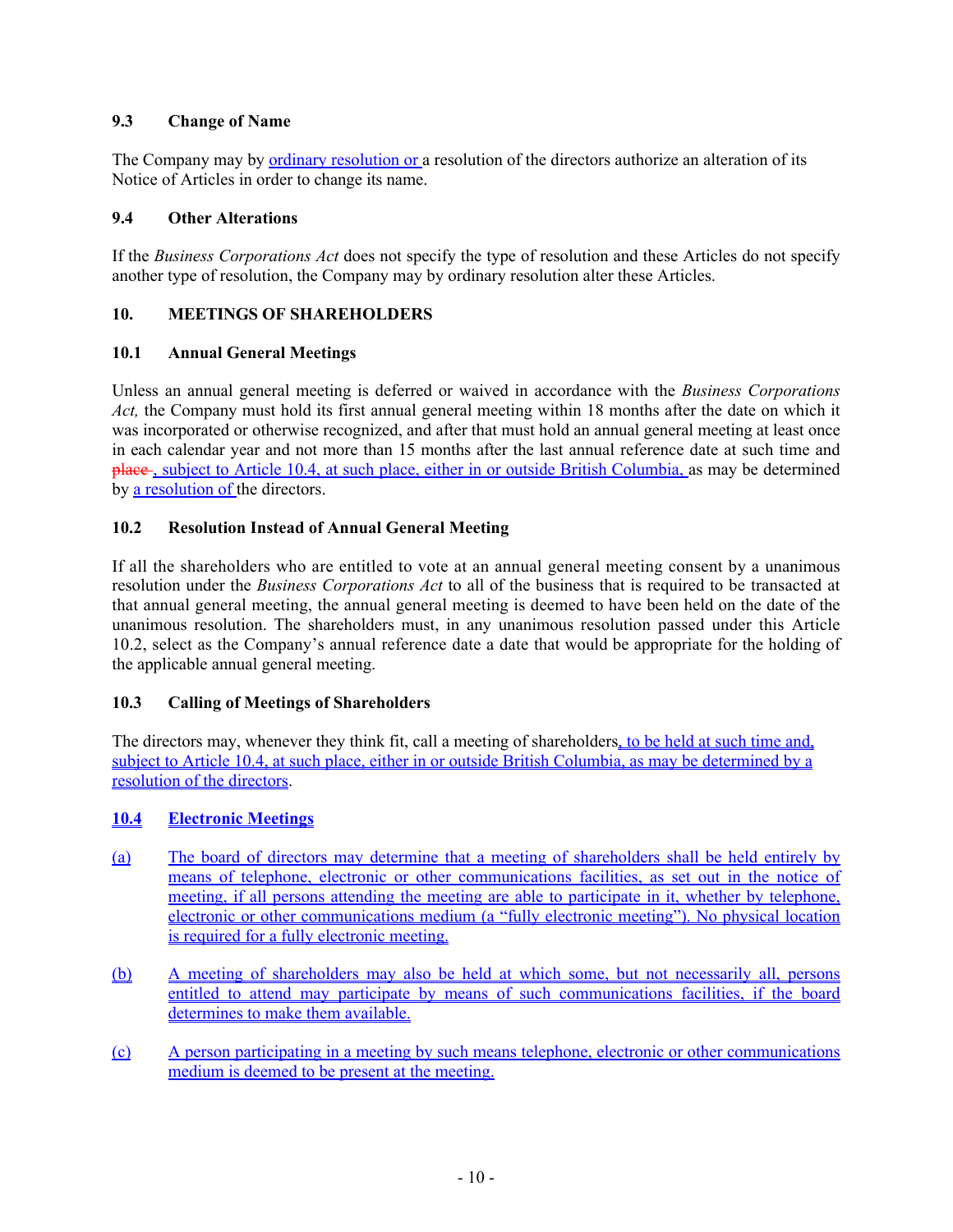### <span id="page-15-0"></span>**10.5 10.4Notice for Meetings of Shareholders**

The Company must send notice of the date, time and-, unless the meeting is a fully electronic meeting, the location of any meeting of shareholders, in the manner provided in these Articles, or in such other manner, if any, as may be prescribed by ordinary resolution (whether previous notice of the resolution has been given or not), to each shareholder entitled to attend the meeting, to each director and to the auditor of the Company, unless these Articles otherwise provide, at least the following number of days before the meeting:

- (a) if and for so long as the Company is a public company, 21 days;
- (b) otherwise, 10 days.

### <span id="page-15-1"></span>**10.6 10.5Record Date for Notice**

The directors may set a date as the record date for the purpose of determining shareholders entitled to notice of any meeting of shareholders. The record date must not precede the date on which the meeting is to be held by more than two months or, in the case of a general meeting requisitioned by shareholders under the *Business Corporations Act,* by more than four months. The record date must not precede the date on which the meeting is held by fewer than:

- (a) if and for so long as the Company is a public company, 21 days;
- (b) otherwise, 10 days.

If no record date is set, the record date is 5 p.m. on the day immediately preceding the first date on which the notice is sent or, if no notice is sent, the beginning of the meeting.

# <span id="page-15-2"></span>**10.7 10.6Record Date for Voting**

The directors may set a date as the record date for the purpose of determining shareholders entitled to vote at any meeting of shareholders. The record date must not precede the date on which the meeting is to be held by more than two months or, in the case of a general meeting requisitioned by shareholders under the *Business Corporations Act,* by more than four months. If no record date is set, the record date is 5 p.m. on the day immediately preceding the first date on which the notice is sent or, if no notice is sent, the beginning of the meeting.

### <span id="page-15-3"></span>**10.8 10.7Failure to Give Notice and Waiver of Notice**

The accidental omission to send notice of any meeting to, or the non-receipt of any notice by, any of the persons entitled to notice does not invalidate any proceedings at that meeting. Any person entitled to notice of a meeting of shareholders may, in writing or otherwise, waive or reduce the period of notice of such meeting.

### <span id="page-15-4"></span>**10.9 10.8Notice of Special Business at Meetings of Shareholders**

If a meeting of shareholders is to consider special business within the meaning of Article [11.1](#page-16-1), the notice of meeting must:

- (a) state the general nature of the special business; and
- (b) if the special business includes considering, approving, ratifying, adopting or authorizing any document or the signing of or giving of effect to any document, have attached to it a copy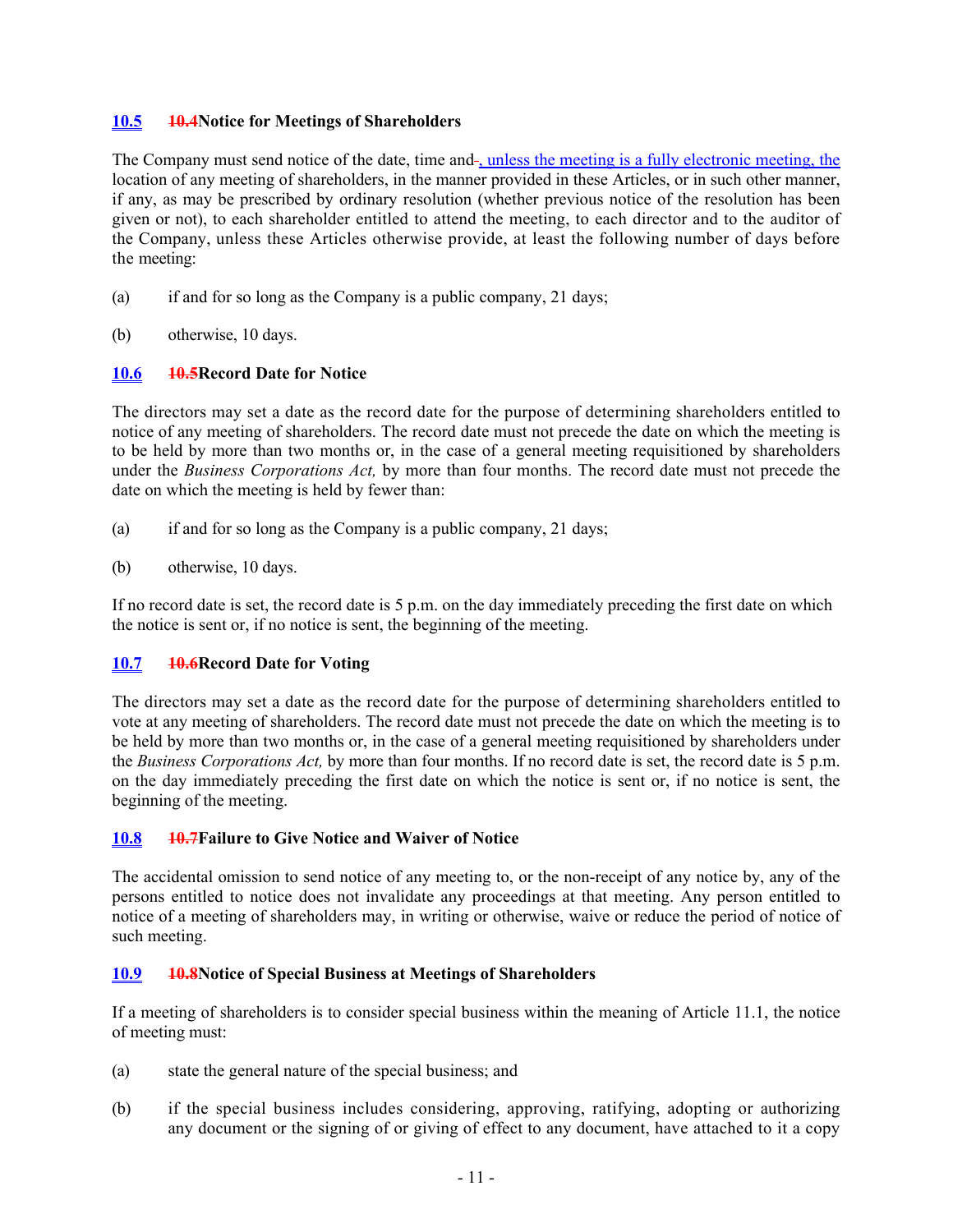of the document or state that a copy of the document will be available for inspection by shareholders:

- (i) at the Company's records office, or at such other reasonably accessible location in British Columbia as is specified in the notice; and
- (ii) during statutory business hours on any one or more specified days before the day set for the holding of the meeting.

### <span id="page-16-0"></span>**11. PROCEEDINGS AT MEETINGS OF SHAREHOLDERS**

### <span id="page-16-1"></span>**11.1 Special Business**

At a meeting of shareholders, the following business is special business:

- (a) at a meeting of shareholders that is not an annual general meeting, all business is special business except business relating to the conduct of or voting at the meeting;
- (b) at an annual general meeting, all business is special business except for the following:
	- (i) business relating to the conduct of or voting at the meeting;
	- (ii) consideration of any financial statements of the Company presented to the meeting;
	- (iii) consideration of any reports of the directors or auditor;
	- (iv) the setting or changing of the number of directors;
	- (v) the election or appointment of directors;
	- (vi) the appointment of an auditor;
	- (vii) the setting of the remuneration of an auditor;
	- (viii) business arising out of a report of the directors not requiring the passing of a special resolution or an exceptional resolution;
	- (ix) any other business which, under these Articles or the *Business Corporations Act,* may be transacted at a meeting of shareholders without prior notice of the business being given to the shareholders.

### <span id="page-16-2"></span>**11.2 Special Majority**

The majority of votes required for the Company to pass a special resolution at a meeting of shareholders is two-thirds of the votes cast on the resolution.

#### <span id="page-16-3"></span>**11.3 Quorum**

Subject to the special rights and restrictions attached to the shares of any class or series of shares, the quorum for the transaction of business at a meeting of shareholders is two persons who are, or who represent by proxy, shareholders who, in the aggregate, hold at least  $\frac{525}{%}$  of the issued shares entitled to be voted at the meeting.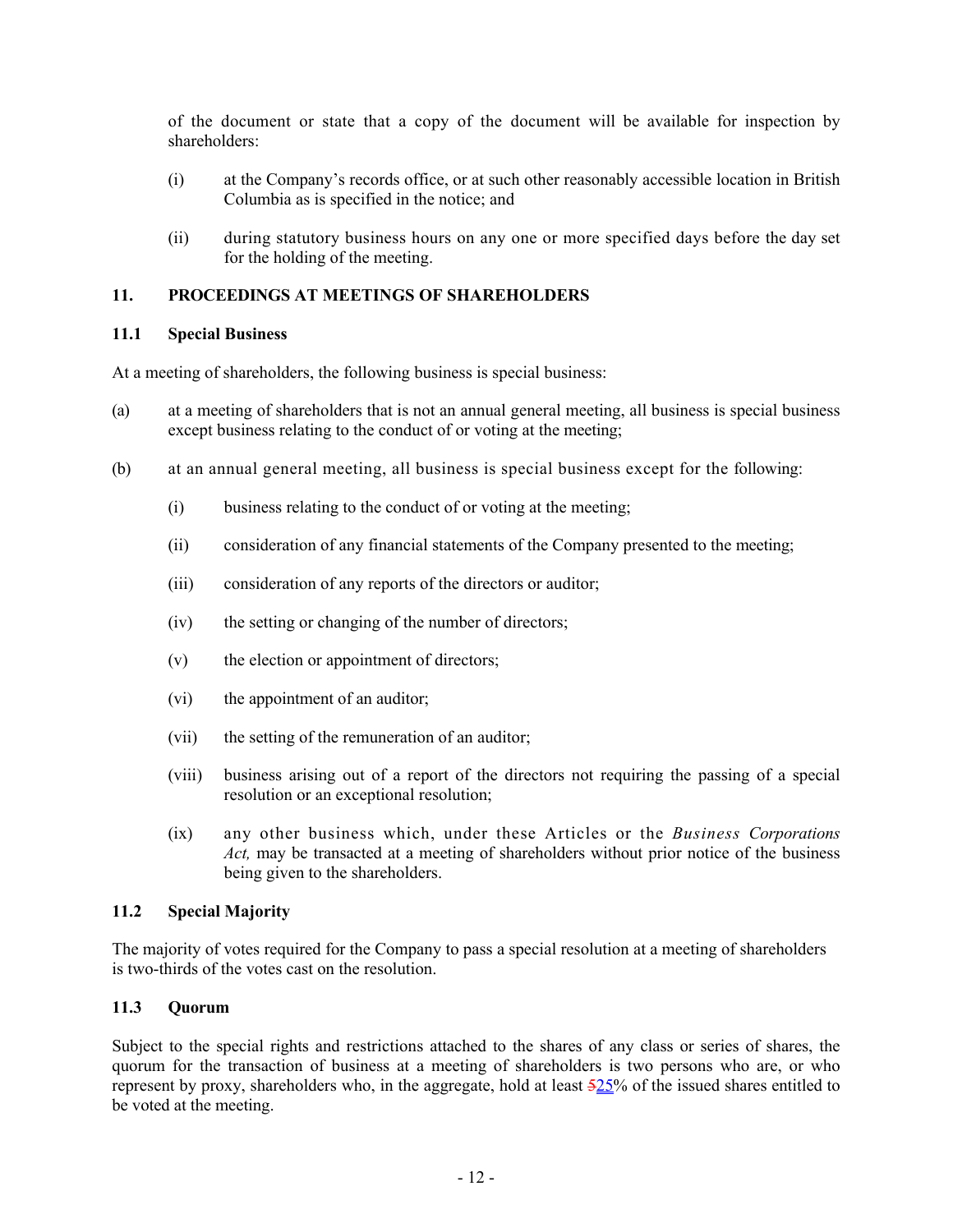### <span id="page-17-0"></span>**11.4 One Shareholder May Constitute Quorum**

If there is only one shareholder entitled to vote at a meeting of shareholders:

- (a) the quorum is one person who is, or who represents by proxy, that shareholder, and
- (b) that shareholder, present in person or by proxy, may constitute the meeting.

### <span id="page-17-1"></span>**11.5 Other Persons May Attend**

The directors, the president (if any), the secretary (if any), the assistant secretary (if any), any lawyer for the Company, the auditor of the Company and any other persons invited by the directors are entitled to attend any meeting of shareholders, but if any of those persons does attend a meeting of shareholders, that person is not to be counted in the quorum and is not entitled to vote at the meeting unless that person is a shareholder or proxy holder entitled to vote at the meeting.

### <span id="page-17-2"></span>**11.6 Requirement of Quorum**

No business, other than the election of a chair of the meeting and the adjournment of the meeting, may be transacted at any meeting of shareholders unless a quorum of shareholders entitled to vote is present at the commencement of the meeting, but such quorum need not be present throughout the meeting.

### <span id="page-17-3"></span>**11.7 Lack of Quorum**

If, within one-half hour from the time set for the holding of a meeting of shareholders, a quorum is not present:

- (a) in the case of a general meeting requisitioned by shareholders, the meeting is dissolved, and
- <span id="page-17-7"></span>(b) in the case of any other meeting of shareholders, the meeting stands adjourned to the same day in the next week at the same time and place.

### <span id="page-17-4"></span>**11.8 Lack of Quorum at Succeeding Meeting**

If, at the meeting to which the meeting referred to in Article [11.7\(b\)](#page-17-7) was adjourned, a quorum is not present within one-half hour from the time set for the holding of the meeting, the person or persons present and being, or representing by proxy, one or more shareholders entitled to attend and vote at the meeting constitute a quorum.

### <span id="page-17-5"></span>**11.9 Chair**

The following individual is entitled to preside as chair at a meeting of shareholders:

- (a) the chair of the board, if any; or
- (b) if the chair of the board is absent or unwilling to act as chair of the meeting, the president, if any.

### <span id="page-17-6"></span>**11.10 Selection of Alternate Chair**

If, at any meeting of shareholders, there is no chair of the board or president present within 15 minutes after the time set for holding the meeting, or if the chair of the board and the president are unwilling to act as chair of the meeting, or if the chair of the board and the president have advised the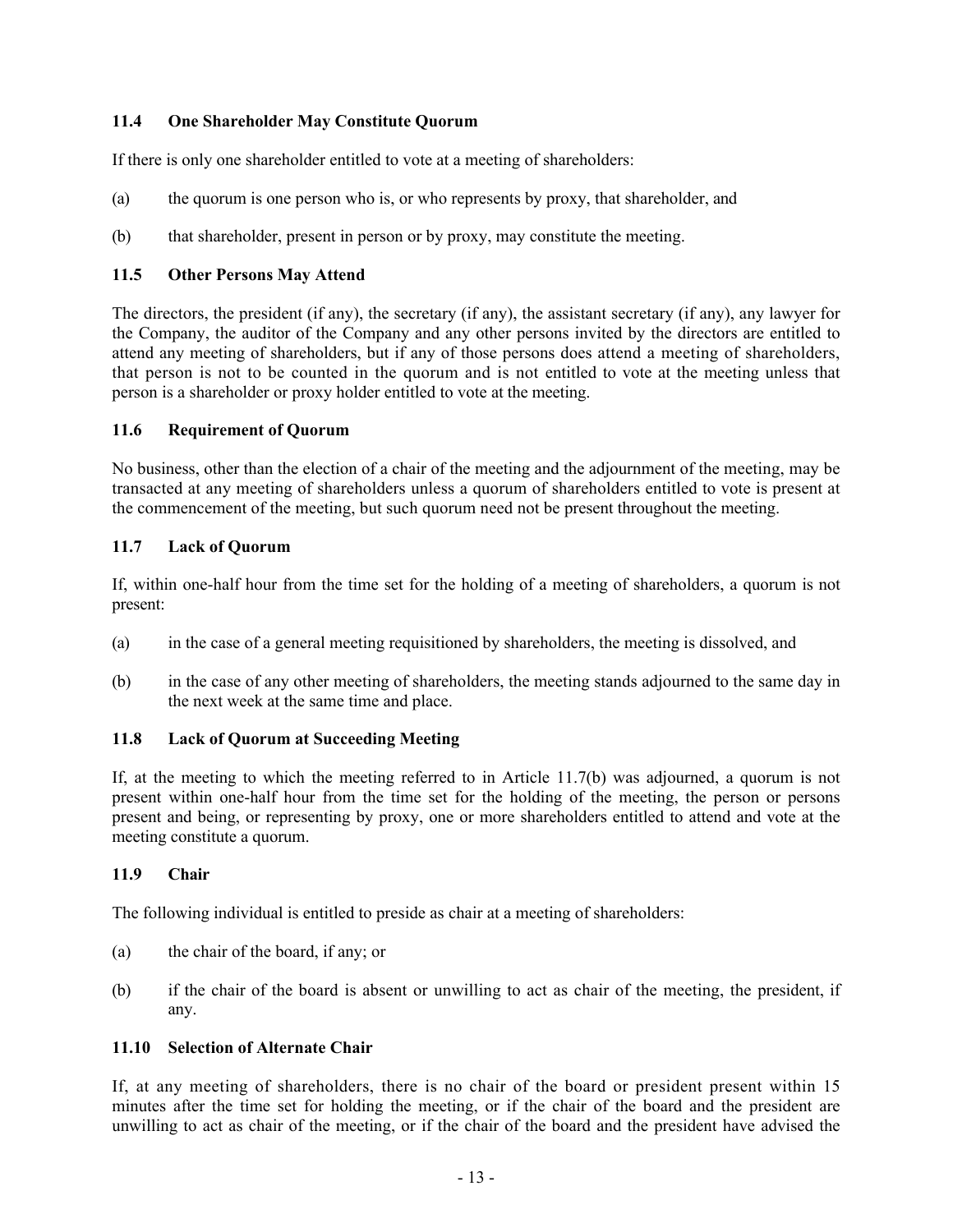secretary, if any, or any director present at the meeting, that they will not be present at the meeting, the directors present must choose one of their number to be chair of the meeting or if all of the directors present decline to take the chair or fail to so choose or if no director is present, the shareholders entitled to vote at the meeting who are present in person or by proxy may choose any person present at the meeting to chair the meeting.

### <span id="page-18-0"></span>**11.11 Adjournments**

The chair of a meeting of shareholders may, and if so directed by the meeting must, adjourn the meeting from time to time and from place to place, but no business may be transacted at any adjourned meeting other than the business left unfinished at the meeting from which the adjournment took place.

# <span id="page-18-1"></span>**11.12 Notice of Adjourned Meeting**

It is not necessary to give any notice of an adjourned meeting or of the business to be transacted at an adjourned meeting of shareholders except that, when a meeting is adjourned for 30 days or more, notice of the adjourned meeting must be given as in the case of the original meeting.

# <span id="page-18-2"></span>**11.13 Electronic Voting**

Any vote at a meeting of shareholders may be held entirely or partially by means of telephonic, electronic or other communications facilities if the directors determine to make them available whether or not persons entitled to attend participate in the meeting by means of telephonic, electronic or other communications facilities.

### <span id="page-18-3"></span>**11.14 11.13Decisions by Show of Hands or Poll**

Subject to the *Business Corporations Act*, every motion put to a vote at a meeting of shareholders will be decided on a show of hands or the functional equivalent of a show of hands by means of telephonic, electronic or other communications facilities, unless a poll, before or on the declaration of the result of the vote by show of hands (or its functional equivalent), is directed by the chair or demanded by at least one shareholder entitled to vote who is present in person or by proxy.

# <span id="page-18-4"></span>**11.15 11.14Declaration of Result**

The chair of a meeting of shareholders must declare to the meeting the decision on every question in accordance with the result of the show of hands (or its functional equivalent) or the poll, as the case may be, and that decision must be entered in the minutes of the meeting. A declaration of the chair that a resolution is carried by the necessary majority or is defeated is, unless a poll is directed by the chair or demanded under Article  $\frac{11.1311.14}{11.131.14}$  $\frac{11.1311.14}{11.131.14}$  $\frac{11.1311.14}{11.131.14}$ , conclusive evidence without proof of the number or proportion of the votes recorded in favour of or against the resolution.

### <span id="page-18-5"></span>**11.16 11.15Motion Need Not be Seconded**

No motion proposed at a meeting of shareholders need be seconded unless the chair of the meeting rules otherwise, and the chair of any meeting of shareholders is entitled to propose or second a motion.

### <span id="page-18-6"></span>**11.17 11.16No Casting Vote**

In case of an equality of votes, the chair of a meeting of shareholders does not, either on a show of hands or on a poll, have a second or casting vote in addition to the vote or votes to which the chair may be entitled as a shareholder.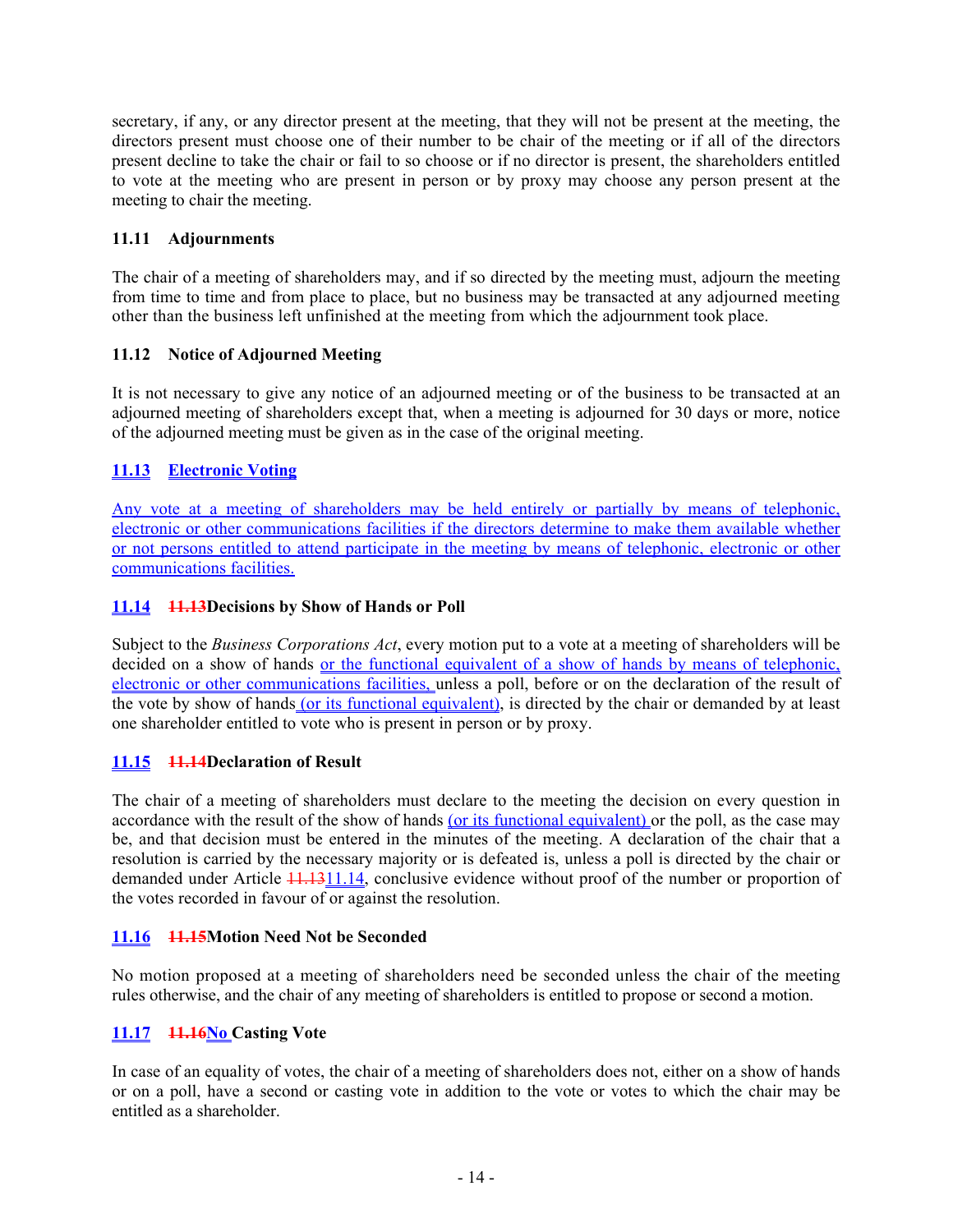### <span id="page-19-0"></span>**11.18 11.17Manner of Taking Poll**

Subject to Article  $\frac{11.1811.19}{1.19}$ , if a poll is duly demanded at a meeting of shareholders:

- (a) the poll must be taken:
	- (i) at the meeting, or within seven days after the date of the meeting, as the chair of the meeting directs; and
	- (ii) in the manner, at the time and at the place that the chair of the meeting directs;
- (b) the result of the poll is deemed to be the decision of the meeting at which the poll is demanded; and
- (c) the demand for the poll may be withdrawn by the person who demanded it.

### <span id="page-19-1"></span>**11.19 11.18Demand for Poll on Adjournment**

A poll demanded at a meeting of shareholders on a question of adjournment must be taken immediately at the meeting.

### <span id="page-19-2"></span>**11.20 11.19Chair Must Resolve Dispute**

In the case of any dispute as to the admission or rejection of a vote given on a poll, the chair of the meeting must determine the dispute, and his or her determination made in good faith is final and conclusive.

### <span id="page-19-3"></span>**11.21 11.20Casting of Votes**

On a poll, a shareholder entitled to more than one vote need not cast all the votes in the same way.

# <span id="page-19-4"></span>**11.22 11.21No Demand for Poll on Election of Chair**

No poll may be demanded in respect of the vote by which a chair of a meeting of shareholders is elected.

# <span id="page-19-5"></span>**11.23 11.22Demand for Poll Not to Prevent Continuance of Meeting**

The demand for a poll at a meeting of shareholders does not, unless the chair of the meeting so rules, prevent the continuation of a meeting for the transaction of any business other than the question on which a poll has been demanded.

### <span id="page-19-6"></span>**11.24 11.23Retention of Ballots and Proxies**

The Company must, for at least three months after a meeting of shareholders, keep each ballot cast on a poll and each proxy voted at the meeting, and, during that period, make them available for inspection during normal business hours by any shareholder or proxyholder entitled to vote at the meeting. At the end of such three -month period, the Company may destroy such ballots and proxies.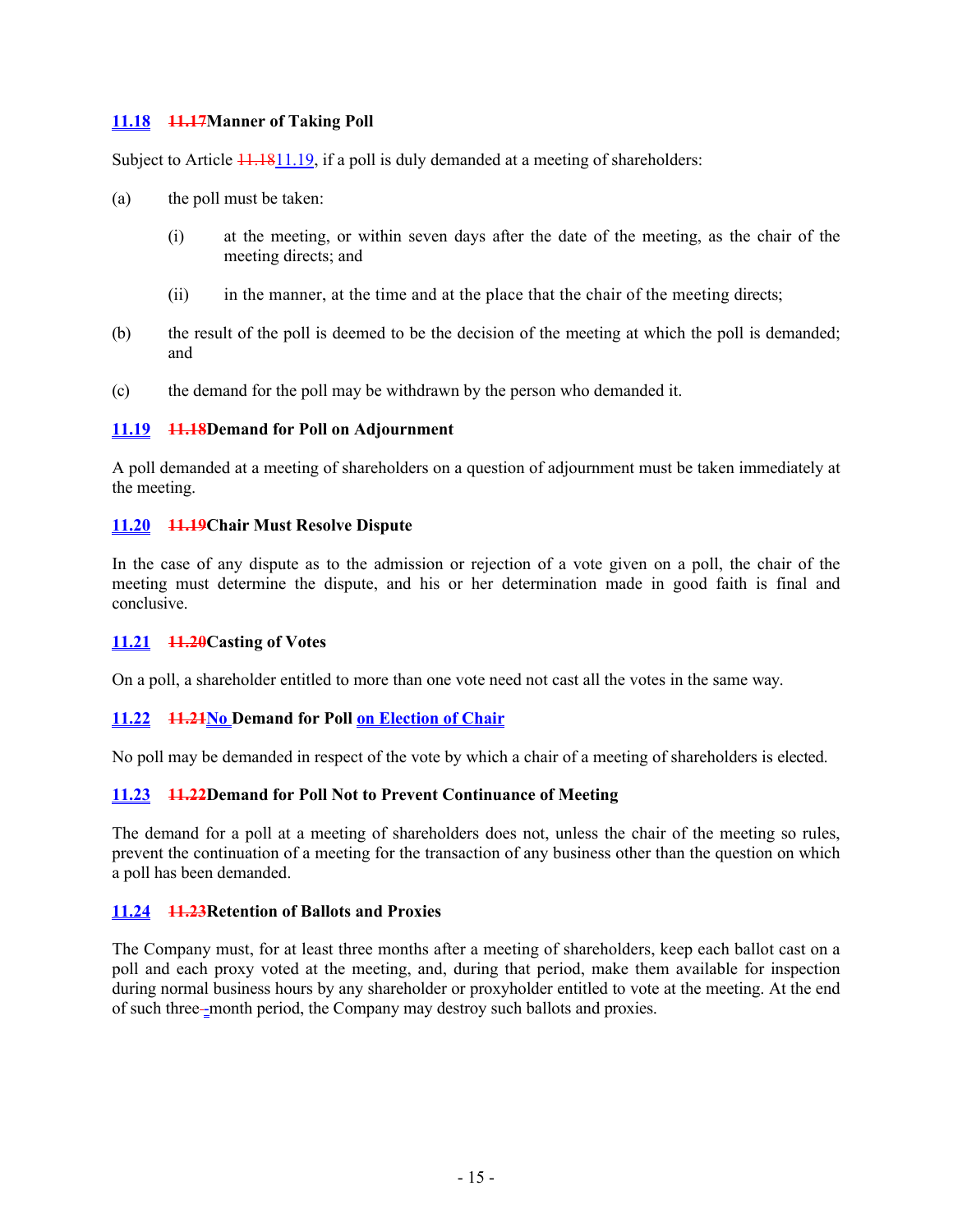### <span id="page-20-0"></span>**12. VOTES OF SHAREHOLDERS**

### <span id="page-20-1"></span>**12.1 Number of Votes by Shareholder or by Shares**

Subject to any special rights or restrictions attached to any shares and to the restrictions imposed on joint shareholders under Article [12.3](#page-20-3):

- (a) on a vote by show of hands (or its functional equivalent), every person present who is a shareholder or proxy holder and entitled to vote on the matter has one vote; and
- (b) on a poll, every shareholder entitled to vote on the matter has one vote in respect of each share entitled to be voted on the matter and held by that shareholder and may exercise that vote either in person or by proxy.

### <span id="page-20-2"></span>**12.2 Votes of Persons in Representative Capacity**

A person who is not a shareholder may vote at a meeting of shareholders, whether on a show of hands or on a poll, and may appoint a proxy holder to act at the meeting, if, before doing so, the person satisfies the chair of the meeting, or the directors, that the person is a legal personal representative or a trustee in bankruptcy for a shareholder who is entitled to vote at the meeting.

### <span id="page-20-3"></span>**12.3 Votes by Joint Holders**

If there are joint shareholders registered in respect of any share:

- (a) any one of the joint shareholders may vote at any meeting, either personally or by proxy, in respect of the share as if that joint shareholder were solely entitled to it; or
- (b) if more than one of the joint shareholders is present at any meeting, personally or by proxy, and more than one of them votes in respect of that share, then only the vote of the joint shareholder present whose name stands first on the central securities register in respect of the share will be counted.

### <span id="page-20-4"></span>**12.4 Legal Personal Representatives as Joint Shareholders**

Two or more legal personal representatives of a shareholder in whose sole name any share is registered are, for the purposes of Article [12.3](#page-20-3), deemed to be joint shareholders.

### <span id="page-20-5"></span>**12.5 Representative of a Corporate Shareholder**

If a corporation, that is not a subsidiary of the Company, is a shareholder, that corporation may appoint a person to act as its representative at any meeting of shareholders of the Company, and:

- $(a)$  for that purpose, the instrument appointing a representative must:
	- (i) be received at the registered office of the Company or at any other place specified, in the notice calling the meeting, for the receipt of proxies, at least the number of business days specified in the notice for the receipt of proxies, or if no number of days is specified, two business days before the day set for the holding of the meeting; or
	- (ii) be provided, at the meeting, to the chair of the meeting or to a person designated by the chair of the meeting;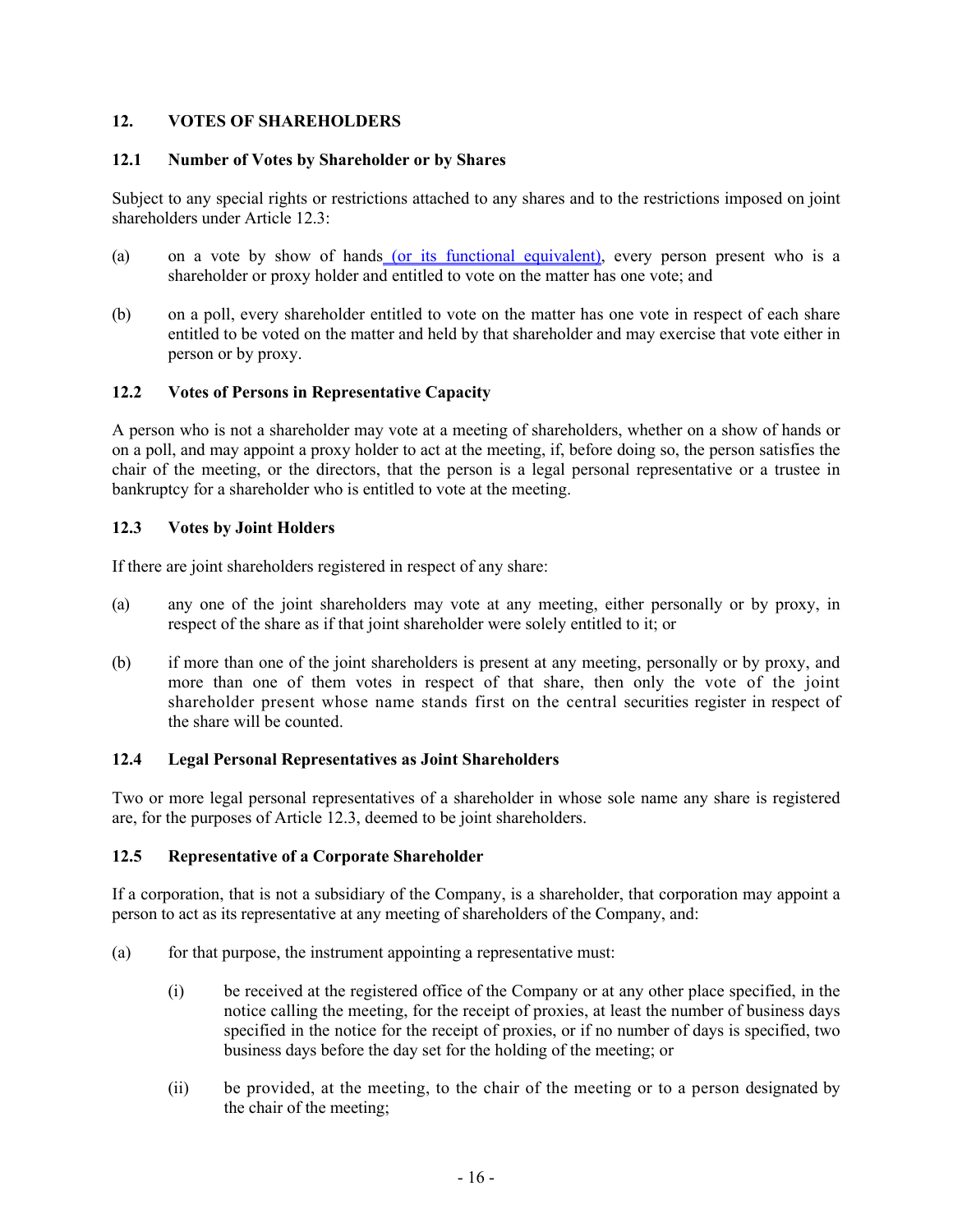- (b) if a representative is appointed under this Article [12.5:](#page-20-5)
	- (i) the representative is entitled to exercise in respect of and at that meeting the same rights on behalf of the corporation that the representative represents as that corporation could exercise if it were a shareholder who is an individual, including, without limitation, the right to appoint a proxy holder; and
	- (ii) the representative, if present at the meeting, is to be counted for the purpose of forming a quorum and is deemed to be a shareholder present in person at the meeting.

Evidence of the appointment of any such representative may be sent to the Company by written instrument, fax or any other method of transmitting legibly recorded messages.

### <span id="page-21-0"></span>**12.6 Proxy Provisions Do Not Apply to All Companies**

Articles [12.7](#page-21-1) to [12.15](#page-23-1) do not apply to the Company if and for so long as it is a public company.

### <span id="page-21-1"></span>**12.7 Appointment of Proxy Holders**

Every shareholder of the Company, including a corporation that is a shareholder but not a subsidiary of the Company, entitled to vote at a meeting of shareholders of the Company may, by proxy, appoint one or more (but not more than five) proxy holders to attend and act at the meeting in the manner, to the extent and with the powers conferred by the proxy.

### <span id="page-21-2"></span>**12.8 Alternate Proxy Holders**

A shareholder may appoint one or more alternate proxy holders to act in the place of an absent proxy holder.

### <span id="page-21-3"></span>**12.9 When Proxy Holder Need Not Be Shareholder**

A person must not be appointed as a proxy holder unless the person is a shareholder, although a person who is not a shareholder may be appointed as a proxy holder if:

- (a) the person appointing the proxy holder is a corporation or a representative of a corporation appointed under Article [12.5](#page-20-5);
- (b) the Company has at the time of the meeting for which the proxy holder is to be appointed only one shareholder entitled to vote at the meeting; or
- (c) the shareholders present in person or by proxy at and entitled to vote at the meeting for which the proxy holder is to be appointed, by a resolution on which the proxy holder is not entitled to vote but in respect of which the proxy holder is to be counted in the quorum, permit the proxy holder to attend and vote at the meeting.

### <span id="page-21-4"></span>**12.10 Deposit of Proxy**

A proxy for a meeting of shareholders must:

(a) be received at the registered office of the Company or at any other place specified, in the notice calling the meeting, for the receipt of proxies, at least the number of business days specified in the notice, or if no number of days is specified, two business days before the day set for the holding of the meeting; or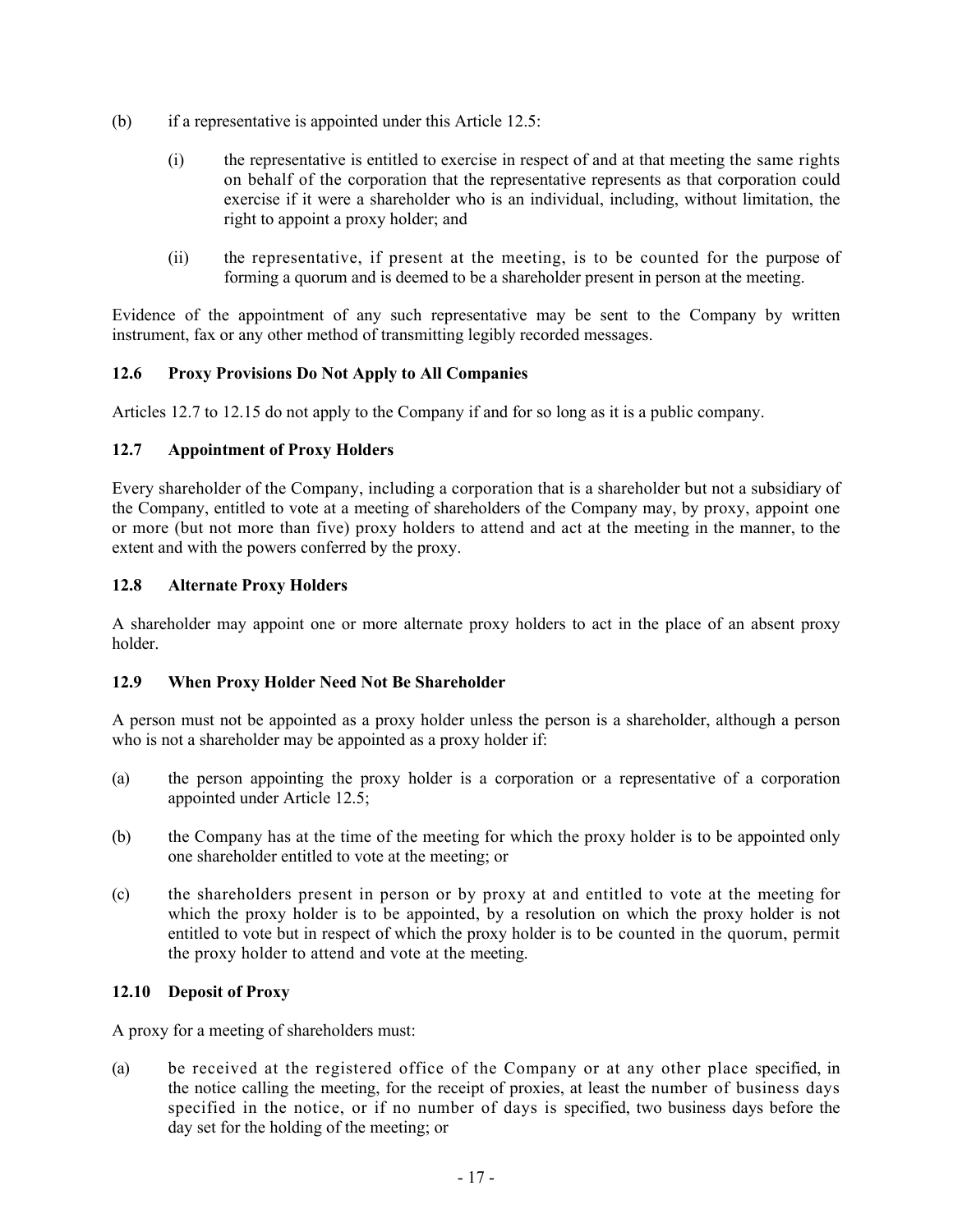(b) unless the notice provides otherwise, be provided, at the meeting, to the chair of the meeting or to a person designated by the chair of the meeting.

A proxy may be sent to the Company by written instrument, fax or any other method of transmitting legibly recorded messages or by using such available telephone or internet voting services as may be approved by the directors.

### <span id="page-22-0"></span>**12.11 Validity of Proxy Vote**

A vote given in accordance with the terms of a proxy is valid notwithstanding the death or incapacity of the shareholder giving the proxy and despite the revocation of the proxy or the revocation of the authority under which the proxy is given, unless notice in writing of that death, incapacity or revocation is received:

- (a) at the registered office of the Company, at any time up to and including the last business day before the day set for the holding of the meeting at which the proxy is to be used; or
- (b) by the chair of the meeting, before the vote is taken.

### <span id="page-22-1"></span>**12.12 Form of Proxy**

A proxy, whether for a specified meeting or otherwise, must be either in the following form or in any other form approved by the directors or the chair of the meeting:

*[Name of Company]*

(the "Company")

The undersigned, being a shareholder of the Company, hereby appoints *[name]* or, failing that person, *[name],* as proxy holder for the undersigned to attend, act and vote for and on behalf of the undersigned at the meeting of shareholders of the Company to be held on *[month, day, year]* and at any adjournment of that meeting.

Number of shares in respect of which this proxy is given (if no number is specified, then this proxy is given in respect of all shares registered in the name of the shareholder):

Signed:

(month/day/year)

(Signature of shareholder)

(Name of shareholder—printed)

# <span id="page-22-2"></span>**12.13 Revocation of Proxy**

Subject to Article [12.14](#page-23-0), every proxy may be revoked by an instrument in writing that is:

- (a) received at the registered office of the Company at any time up to and including the last business day before the day set for the holding of the meeting at which the proxy is to be used; or
- (b) provided, at the meeting, to the chair of the meeting.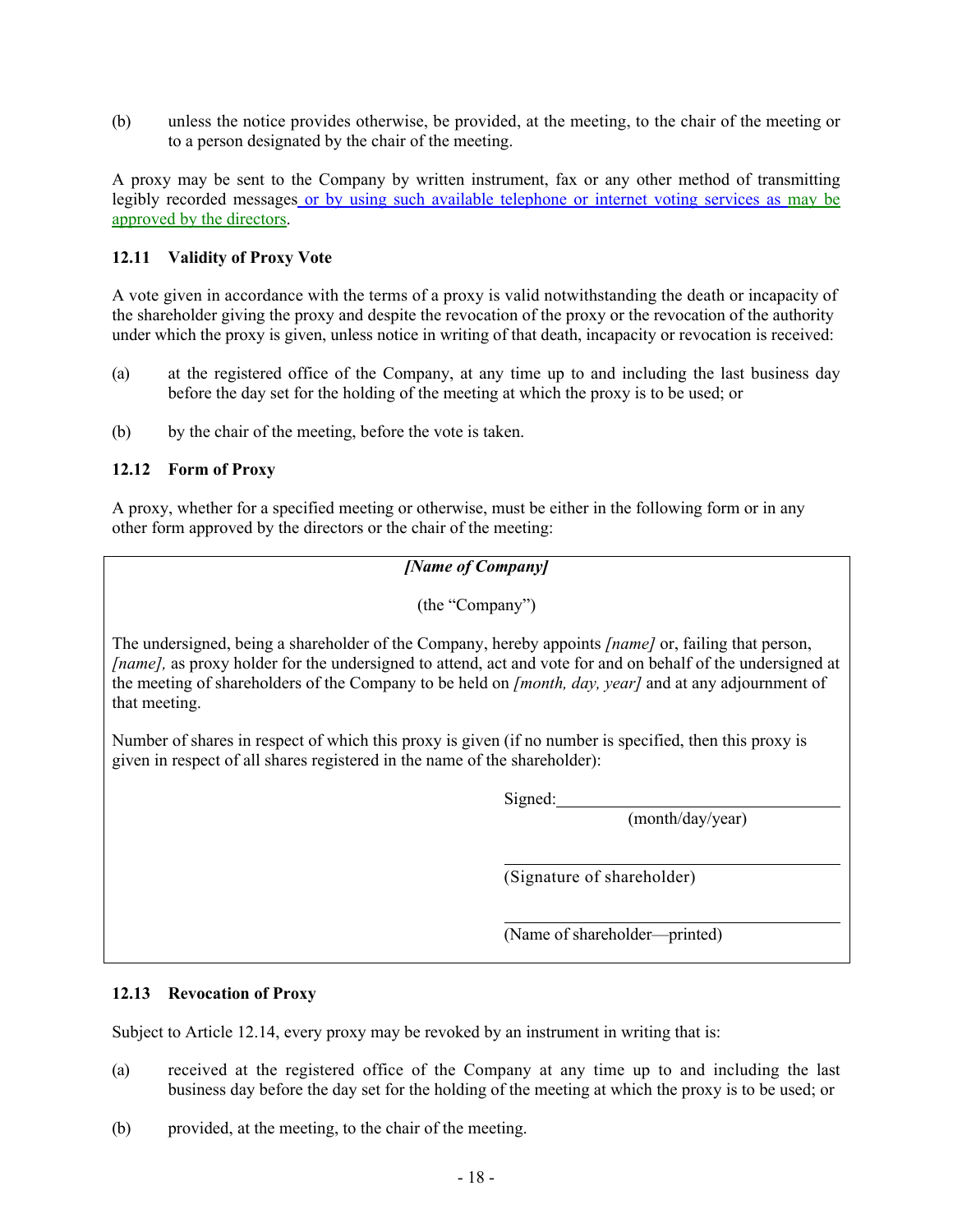### <span id="page-23-0"></span>**12.14 Revocation of Proxy Must Be Signed**

An instrument referred to in Article [12.13](#page-22-2) must be signed as follows:

- (a) if the shareholder for whom the proxy holder is appointed is an individual, the instrument must be signed by the shareholder or his or her legal personal representative or trustee in bankruptcy;
- (b) if the shareholder for whom the proxy holder is appointed is a corporation, the instrument must be signed by the corporation or by a representative appointed for the corporation under Article [12.5](#page-20-5).

### <span id="page-23-1"></span>**12.15 Production of Evidence of Authority to Vote**

The chair of any meeting of shareholders may, but need not, inquire into the authority of any person to vote at the meeting and may, but need not, demand from that person production of evidence as to the existence of the authority to vote.

### <span id="page-23-2"></span>**13. DIRECTORS**

### <span id="page-23-3"></span>**13.1 First Directors; Number of Directors**

The first directors are the persons designated as directors of the Company in the Notice of Articles that applies to the Company when it is recognized under the *Business Corporations Act.* The number of directors, excluding additional directors appointed under Article [14.8,](#page-26-1) is set at:

- (a) subject to paragraphs [\(b\)](#page-23-5) and [\(c\)](#page-23-6), the number of directors that is equal to the number of the Company's first directors;
- <span id="page-23-7"></span><span id="page-23-5"></span>(b) if the Company is a public company, the greater of three and the most recently set of:
	- (i) the number of directors set by ordinary resolution (whether or not previous notice of the resolution was given); and
	- (ii) the number of directors set under Article [14.4;](#page-25-2)
- <span id="page-23-8"></span><span id="page-23-6"></span>(c) if the Company is not a public company, the most recently set of:
	- (i) the number of directors set by ordinary resolution (whether or not previous notice of the resolution was given); and
	- (ii) the number of directors set under Article [14.4.](#page-25-2)

### <span id="page-23-4"></span>**13.2 Change in Number of Directors**

If the number of directors is set under Articles  $13.1(b)(i)$  or  $13.1(c)(i)$ :

- (a) the shareholders may elect or appoint the directors needed to fill any vacancies in the board of directors up to that number;
- (b) if the shareholders do not elect or appoint the directors needed to fill any vacancies in the board of directors up to that number contemporaneously with the setting of that number, then the directors may appoint, or the shareholders may elect or appoint, directors to fill those vacancies.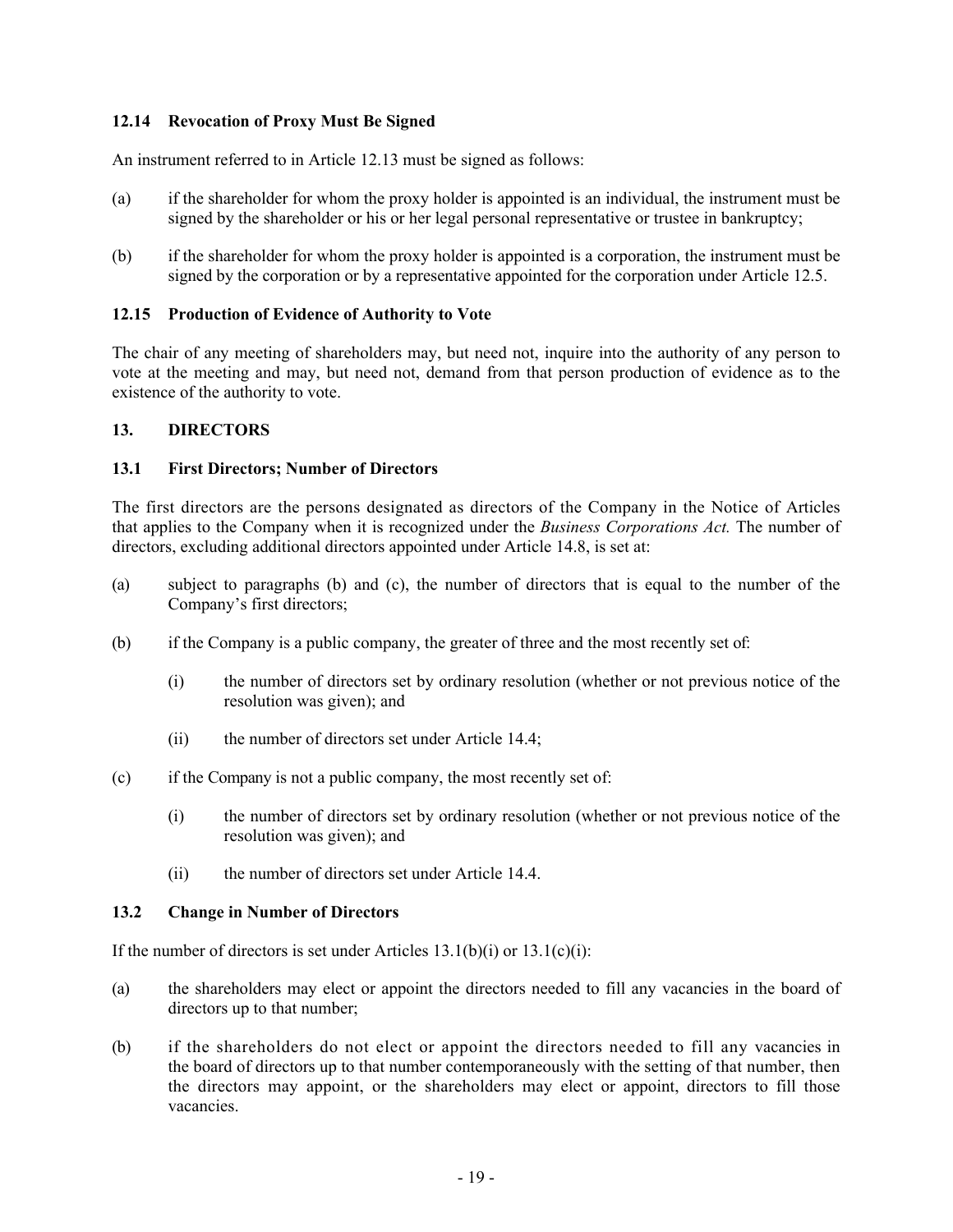No decrease in the number of directors will shorten the term of an incumbent director.

# <span id="page-24-0"></span>**13.3 Directors' Acts Valid Despite Vacancy**

An act or proceeding of the directors is not invalid merely because fewer than the number of directors set or otherwise required under these Articles is in office.

# <span id="page-24-1"></span>**13.4 Qualifications of Directors**

A director is not required to hold a share of the Company as qualification for his or her office but must be qualified as required by the *Business Corporations Act* to become, act or continue to act as a director.

# <span id="page-24-2"></span>**13.5 Remuneration of Directors**

The directors are entitled to the remuneration for acting as directors, if any, as the directors may from time to time determine. If the directors so decide, the remuneration of the directors, if any, will be determined by the shareholders. That remuneration may be in addition to any salary or other remuneration paid to any officer or employee of the Company as such, who is also a director.

# <span id="page-24-3"></span>**13.6 Reimbursement of Expenses of Directors**

The Company must reimburse each director for the reasonable expenses that he or she may incur in and about the business of the Company.

### <span id="page-24-4"></span>**13.7 Special Remuneration for Directors**

If any director performs any professional or other services for the Company that in the opinion of the directors are outside the ordinary duties of a director, or if any director is otherwise specially occupied in or about the Company's business, he or she may be paid remuneration fixed by the directors, or, at the option of that director, fixed by ordinary resolution, and such remuneration may be either in addition to, or in substitution for, any other remuneration that he or she may be entitled to receive.

# <span id="page-24-5"></span>**13.8 Gratuity, Pension or Allowance on Retirement of Director**

Unless otherwise determined by ordinary resolution, the directors on behalf of the Company may pay a gratuity or pension or allowance on retirement to any director who has held any salaried office or place of profit with the Company or to his or her spouse or dependants dependents and may make contributions to any fund and pay premiums for the purchase or provision of any such gratuity, pension or allowance.

# <span id="page-24-6"></span>**14. ELECTION AND REMOVAL OF DIRECTORS**

# <span id="page-24-7"></span>**14.1 Election at Annual General Meeting**

At every annual general meeting and in every unanimous resolution contemplated by Article [10.2](#page-14-4):

- <span id="page-24-8"></span>(a) the shareholders entitled to vote at the annual general meeting for the election of directors must elect, or in the unanimous resolution appoint, a board of directors consisting of the number of directors for the time being set under these Articles; and
- (b) all the directors cease to hold office immediately before the election or appointment of directors under paragraph [\(a\),](#page-24-8) but are eligible for re-election or re-appointment.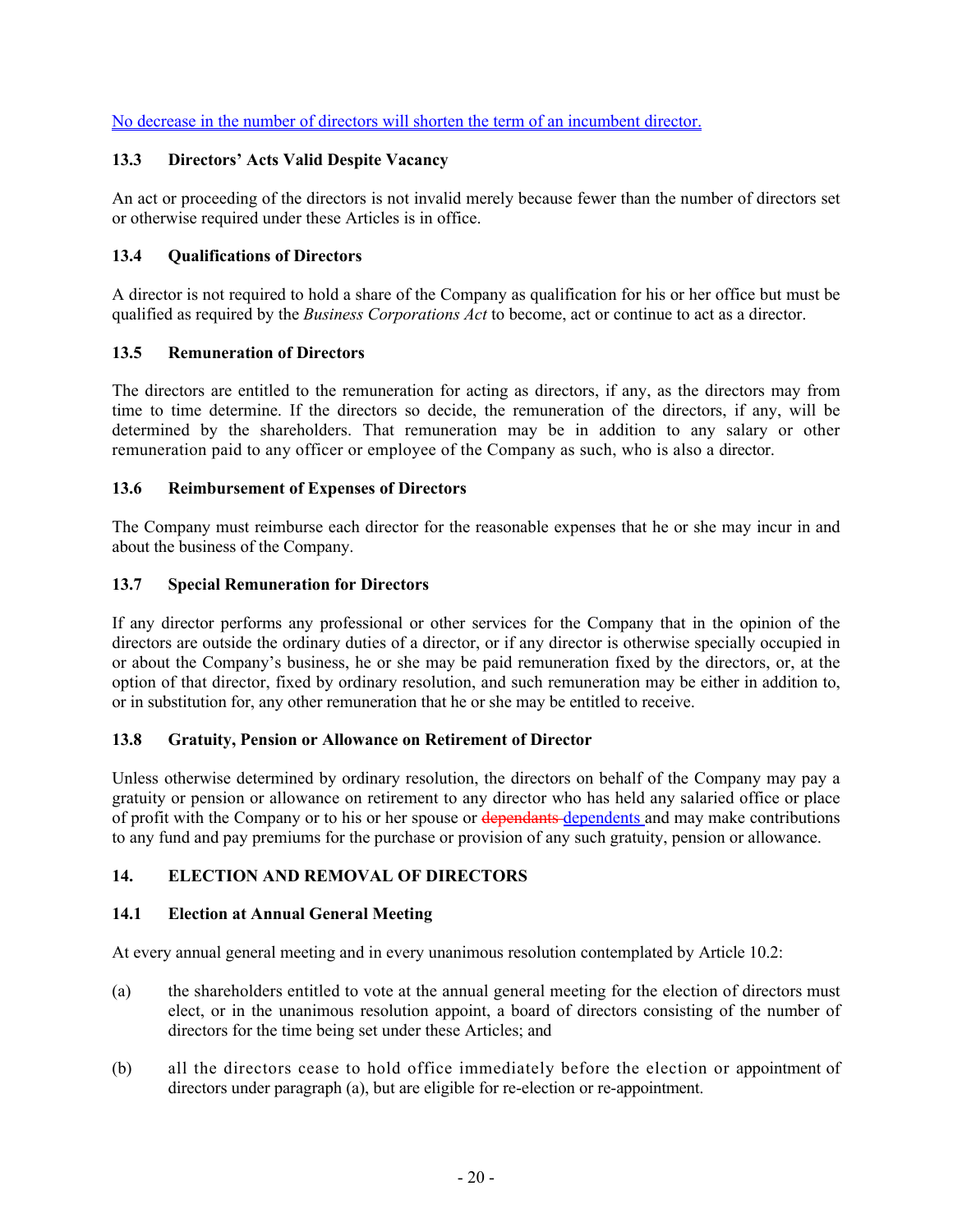### <span id="page-25-0"></span>**14.2 Consent to be a Director**

No election, appointment or designation of an individual as a director is valid unless:

- (a) that individual consents to be a director in the manner provided for in the *Business Corporations Act;*
- (b) that individual is elected or appointed at a meeting at which the individual is present and the individual does not refuse, at the meeting, to be a director; or
- (c) with respect to first directors, the designation is otherwise valid under the *Business Corporations Act.*

### <span id="page-25-1"></span>**14.3 Failure to Elect or Appoint Directors**

If:

- (a) the Company fails to hold an annual general meeting, and all the shareholders who are entitled to vote at an annual general meeting fail to pass the unanimous resolution contemplated by Article [10.2,](#page-14-4) on or before the date by which the annual general meeting is required to be held under the *Business Corporations Act;* or
- (b) the shareholders fail, at the annual general meeting or in the unanimous resolution contemplated by Article [10.2,](#page-14-4) to elect or appoint any directors;

then each director then in office continues to hold office until the earlier of:

- (c) the date on which his or her successor is elected or appointed; and
- (d) the date on which he or she otherwise ceases to hold office under the *Business Corporations Act*  or these Articles.

# <span id="page-25-2"></span>**14.4 Places of Retiring Directors Not Filled**

If, at any meeting of shareholders at which there should be an election of directors, the places of any of the retiring directors are not filled by that election, those retiring directors who are not re-elected and who are asked by the newly elected directors to continue in office will, if willing to do so, continue in office to complete the number of directors for the time being set pursuant to these Articles until further new directors are elected at a meeting of shareholders convened for that purpose. If any such election or continuance of directors does not result in the election or continuance of the number of directors for the time being set pursuant to these Articles, the number of directors of the Company is deemed to be set at the number of directors actually elected or continued in office.

# <span id="page-25-3"></span>**14.5 Directors May Fill Casual Vacancies**

Any casual vacancy occurring in the board of directors may be filled by the directors. For greater certainty, the appointment of a director to fill a casual vacancy as contemplated by this Article [14.5](#page-25-3) is not the appointment of an additional director for the purposes of Article [14.8.](#page-26-1)

# <span id="page-25-4"></span>**14.6 Remaining Directors Power to Act**

The directors may act notwithstanding any vacancy in the board of directors, but if the Company has fewer directors in office than the number set pursuant to these Articles as the quorum of directors, the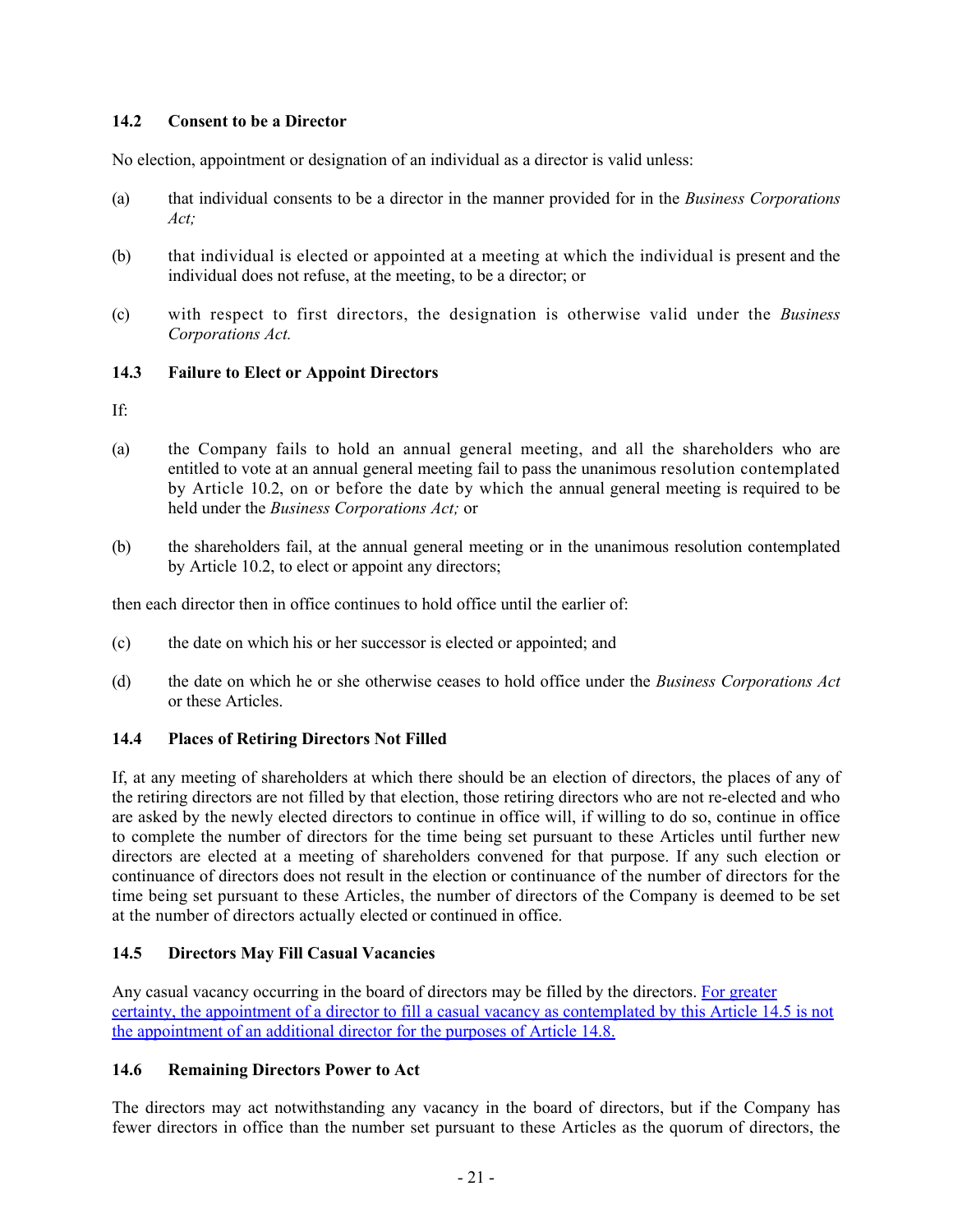directors may only act for the purpose of appointing directors up to that number or of summoning a meeting of shareholders for the purpose of filling any vacancies on the board of directors or, subject to the *Business Corporations Act,* for any other purpose.

# <span id="page-26-0"></span>**14.7 Shareholders May Fill Vacancies**

If the Company has no directors or fewer directors in office than the number set pursuant to these Articles as the quorum of directors, the shareholders may elect or appoint directors to fill any vacancies on the board of directors.

### <span id="page-26-1"></span>**14.8 Additional Directors**

Notwithstanding Articles [13.1](#page-23-3) and [13.2](#page-23-4), between annual general meetings or unanimous resolutions contemplated by Article [10.2](#page-14-4), the directors may appoint one or more additional directors, but the number of additional directors appointed under this Article [14.8](#page-26-1) must not at any time exceed:

- (a) one-third of the number of first directors, if, at the time of the appointments, one or more of the first directors have not yet completed their first term of office; or
- (b) in any other case, one-third of the number of the current directors who were elected or appointed as directors other than under this Article [14.8.](#page-26-1)

Any director so appointed ceases to hold office immediately before the next election or appointment of directors under Article [14.1\(a\),](#page-24-8) but is eligible for re-election or re-appointment.

### <span id="page-26-2"></span>**14.9 Ceasing to be a Director**

A director ceases to be a director when:

- (a) the term of office of the director expires;
- (b) the director dies;
- (c) the director resigns as a director by notice in writing provided to the Company or a lawyer for the Company; or
- (d) the director is removed from office pursuant to Articles [14.10](#page-26-3) or [14.11.](#page-26-4)

# <span id="page-26-3"></span>**14.10 Removal of Director by Shareholders**

The Company may remove any director before the expiration of his or her term of office by special resolution. In that event, the shareholders may elect, or appoint by ordinary resolution, a director to fill the resulting vacancy. If the shareholders do not elect or appoint a director to fill the resulting vacancy contemporaneously with the removal, then the directors may appoint or the shareholders may elect, or appoint by ordinary resolution, a director to fill that vacancy.

### <span id="page-26-4"></span>**14.11 Removal of Director by Directors**

The directors may remove any director before the expiration of his or her term of office if the director is convicted of an indictable offence, or if the director ceases to be qualified to act as a director of a company and does not promptly resign, and the directors may appoint a director to fill the resulting vacancy.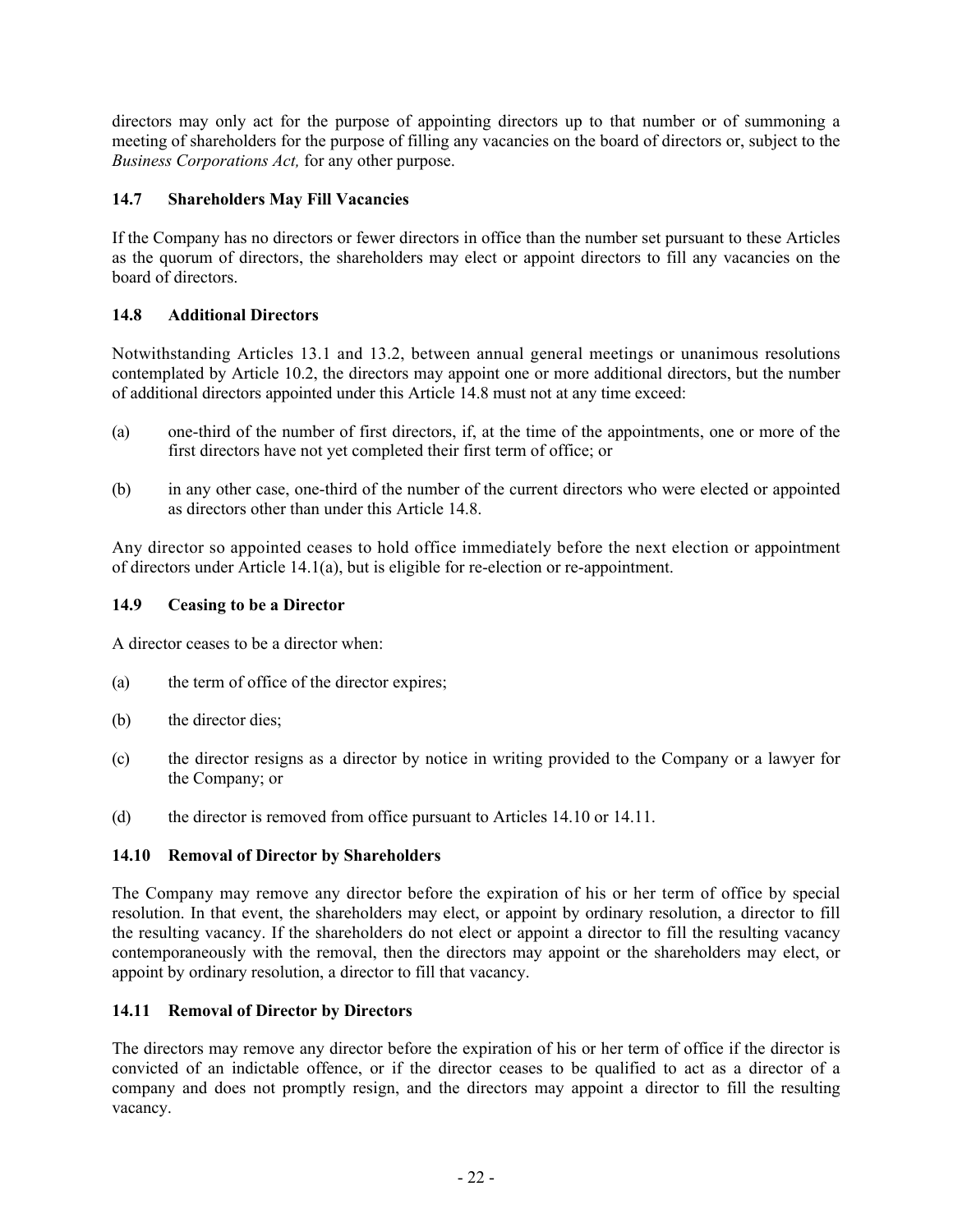### <span id="page-27-0"></span>**14.12 Advance Notice of Nominations of Directors**

- (a)  $\bigoplus$  (1)In this Article 14.12:
	- (i) (a)"Applicable Securities Laws" means the *Securities Act* and the applicable securities legislation of each province and territory of Canada, as amended, of which the Company is a reporting issuer or equivalent, from time to time, along with the rules, regulations and forms made or promulgated under any such statute and the published national instruments, multilateral instruments, policies, bulletins and notices of the related securities commission and similar regulatory authority of the applicable provinces and territories of Canada;
	- (ii) (b)"Company Email Address" means the business email address of the Company as specified on the Company's profile on SEDAR;
	- $(iii)$   $(e)$ <sup>"</sup>Company Fax Number" means the fax number of the Company as specified on the Company's profile on SEDAR;
	- $(iv)$  (d) "Head Office" means the head office address of the Company as specified on the Company's profile on SEDAR;
	- $(v)$  (e) "Meeting of Shareholders" means such annual meeting of shareholders or special meeting of shareholders, whether general or not, at which one or more persons are nominated for election to the board of directors by a Nominating Shareholder;
	- (vi)  $(\theta^*)$  Nominating Shareholder" has the meaning set out in Article  $\frac{14.12(2)(e14.12(b)(iii))}{2}$ ;
	- (vii)  $\left(\frac{1}{2}\right)^{10}$  ( $\left(\frac{1}{2}\right)^{10}$ ) (b) the meaning set out in Article  $\frac{14.12(4)}{4.12(4)}$ (a)(i);
	- (viii) (h)"Public Announcement" shall mean disclosure in a press release reported by a national news service in Canada, or in a document publicly filed by the Company on SEDAR;
	- (i) "Representation and Agreement" has the meaning set out in Article 14.12(3)(b);
	- $(ix)$  (ix)  $(i)$  Securities *Act*" means the British Columbia *Securities Act* or any successor thereto;
	- $(x)$  (k) "SEDAR" means the System for Electronic Document Analysis and Retrieval at www.sedar.com or any successor filing service for the dissemination of public company disclosure documents in Canada; and
	- $(xi)$  (H) Shareholder Notice" has the meaning set out in Article  $\frac{14.12(3)(a14.12(c)(i))}{2}$  $\frac{14.12(3)(a14.12(c)(i))}{2}$  $\frac{14.12(3)(a14.12(c)(i))}{2}$ .
- (b) (2)Subject only to the *Business Corporations Act*, only persons who are nominated in accordance with this Article 14.12 shall be eligible for election as directors of the Company. Nominations of persons for election to the board of directors may be made for any Meeting of Shareholders:
	- $(i)$  (a)  $\theta$  (a)by or at the direction of the board of directors or an authorized officer of the Company, including pursuant to a notice of meeting;
	- $(iii)$  (b) by or at the direction or request of one or more shareholders pursuant to a valid proposal made in accordance with the provisions of the *Business Corporations Act*, or a valid requisition of the shareholders made in accordance with the provisions of the *Business Corporations Act*; or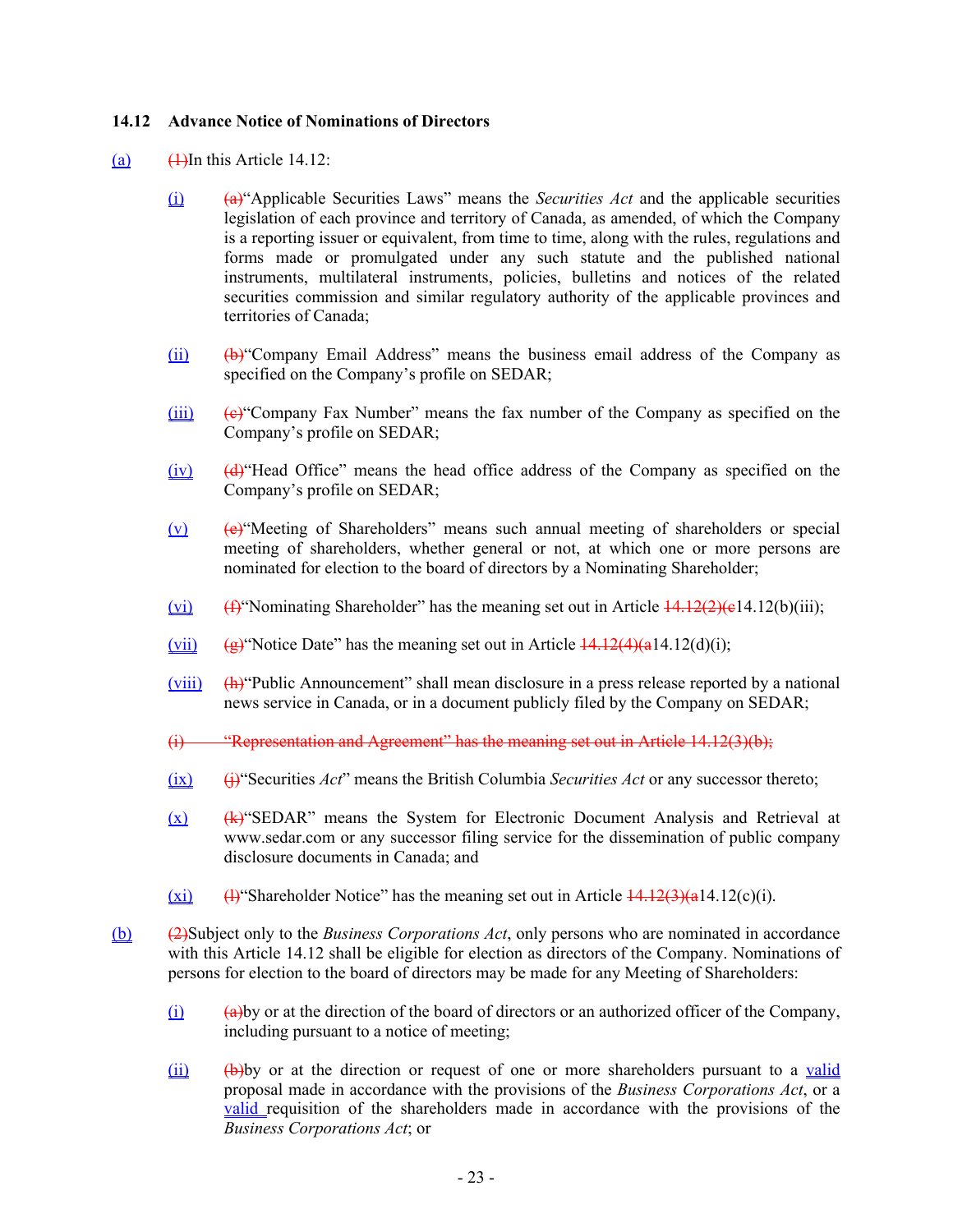- <span id="page-28-0"></span> $(iii)$  (e)by any person (a "Nominating Shareholder"):
	- $\hat{p}$  (i)who, on the record date for notice of such meeting, is entered in the securities register as a holder of one or more shares carrying the right to vote at such meeting or who beneficially owns shares that are entitled to be voted at such meeting; and
	- $\hat{u}$  (iii)who complies with the notice procedures set forth below in this Article 14.12.
- <span id="page-28-2"></span>(c) (3)In addition to any other applicable requirements, a Nominating Shareholder must give the following in order to nominate persons for election as directors:
	- $(i)$  (a) (a) (a) (a)timely notice of the nomination in proper written form to the secretary of the Company at the Head Office in accordance with this Article 14.12 ("Shareholder Notice"); and
	- (b) a written representation and agreement with respect to each candidate for nomination as required by, and within the time period specified in Article 14.12(6) ("Representation and Agreement").
	- (ii) a written consent from each proposed nominee in accordance with Article [14.12\(f\)](#page-29-0).
- <span id="page-28-1"></span>(d) (4)To be timely, the Shareholder Notice must be given:
	- $(i)$  (a)  $\overline{a}$  (a) (a) the case of an annual general meeting (which may also be an annual and special meeting of shareholders), not less than 30 and not more than 65 days prior to later than 5 p.m. in the time zone of the Head Office on the thirtieth  $(30<sup>th</sup>)$  day before the date of the annual general meeting; provided, however, that in the event that the annual general meeting is to be held on a date that is less than 50 days after the date (the "Notice Date") on which the first Public Announcement of the date of the annual general meeting was made, the Shareholder Notice may be given not later than 5 p.m. in the time zone of the Head Office on the tenth (10th) day following the Notice Date; and
	- $(iii)$  (b)  $(iii)$  (b) the case of a special meeting (which is not also an annual meeting of shareholders) called for the purpose of electing directors (whether or not called for other purposes), not later than 5 p.m. in the time zone of the Head Office on the fifteenth (15th) day following the first Public Announcement of the date of the special meeting $\frac{1}{\sqrt{2}}$ .

<span id="page-28-3"></span>provided that, in either instance, if notice-and-access (as defined in National Instrument 54-101 - Communication with Beneficial Owners of Securities of a Reporting Issuer) is used for delivery of proxy related materials in respect of a meeting described in Article [14.12\(d\)\(i\)](#page-28-1) or [14.12\(d\)\(ii\)](#page-28-3), and the Notice Date in respect of the meeting is not less than 50 days before the date of the applicable meeting, the notice must be received not later than the close of business on the 40th day before the date of the applicable meeting.

- $(e)$  (5)To be in proper written form, the Shareholder Notice must set forth:
	- $(i)$  (a)  $\theta$  (a) (a) (a) (a) as to each person whom the Nominating Shareholder proposes to nominate for election as a director:
		- $\hat{u}$  (i)the name, age, business address and residential address of the person;
		- $(A)$  (ii)the principal occupation or employment of the person, both presently and for the past five years;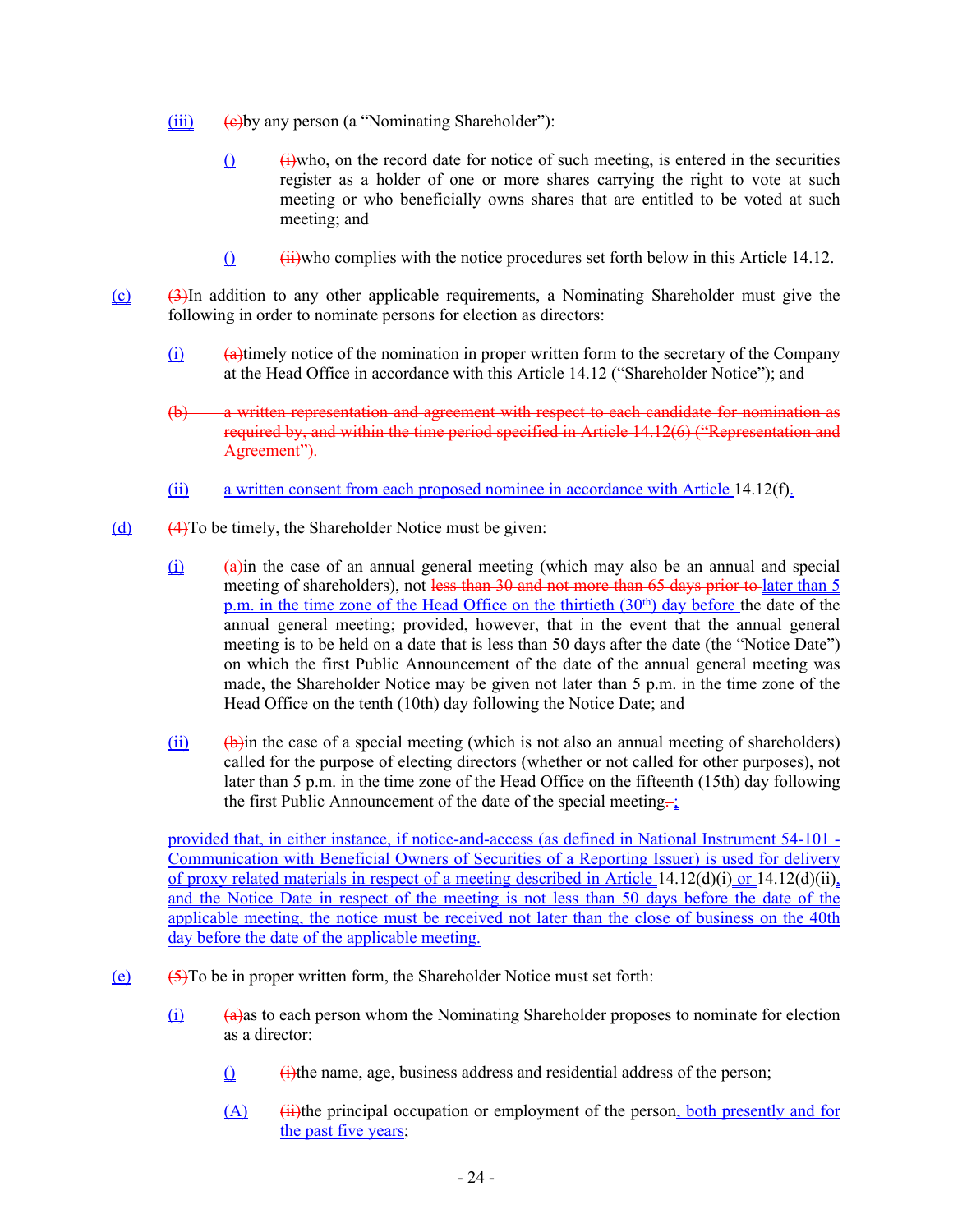- $(B)$  (iii)the class or series and number of shares in the capital of the Company which are controlled or which are owned beneficially or of record by the person as of the record date of notice for the Meeting of Shareholders (if such date shall then have been made publicly available and shall have occurred) and as of the date of such notice;
- $(C)$   $(iv)$  a statement as to whether such person would be "independent" of the Company (within the meaning of section 1.4 and 1.5 of National Instrument 52- 110 – Audit Committees of the Canadian Securities Administrators, as such provisions may be amended from time to time) if elected as a director at such meeting and the reasons and basis for such determination; and
- $(D)$  (v)any other information relating to the person that would be required to be disclosed in a dissident's proxy circular in connection with solicitations of proxies for election of directors pursuant to the *Business Corporations Act* and Applicable Securities Laws; and
- $(iii)$  (b)as to the Nominating Shareholder giving the Shareholder Notice,
	- $\hat{u}$  (i)any information relating to such Nominating Shareholder that would be required to be made in a dissident's proxy circular in connection with solicitations of proxies for election of directors pursuant to the *Business Corporations Act* and Applicable Securities Laws; and
	- $(A)$  (ii)the class or series and number of shares in the capital of the Company which are controlled or which are owned beneficially or of record by the Nominating Shareholder as of the record date of notice for the Meeting of Shareholders (if such date shall than then have been made publicly available and shall have occurred) and as of the date of such notice.
- <span id="page-29-0"></span> $(f)$  (6)To be eligible to be a candidate for election as a director of the Company and to be duly nominated, a candidate must be nominated in the manner prescribed in this Article 14.12 and the candidate for nomination, whether nominated by the board of directors or otherwise, must have previously delivered to the secretary of the Company at the Head Office, not less than five (5) days prior to the date of the Meeting of Shareholders, a Representation and Agreement (in the form provided by the Company) that such candidate for nomination, if elected as a director of the Company, will comply with all applicable corporate governance, conflict of interest, confidentiality, share ownership, majority voting, insider trading policies and other policies and guidelines of the Company applicable to directors and in effect during such person's term in office as a director (and, if requested by any candidate for nomination, the secretary of the Company shall provide such candidate for nomination all such polices and guidelines in effect). written consent to being named as a nominee and certifying that such person is not disqualified from acting as a director under the provisions of subsection 124(2) of the *Business Corporations Act*.
- (g) (7)No person shall be eligible for election as a director of the Company unless nominated in accordance with the provisions of this Article 14.12; provided, however, that nothing in this Article 14.12 shall be deemed to preclude discussion by a shareholder (as distinct from the nomination of directors) at a meeting of shareholders of any matter in respect of which it would have been entitled to submit a proposal pursuant to the provisions of the *Business Corporations Act*.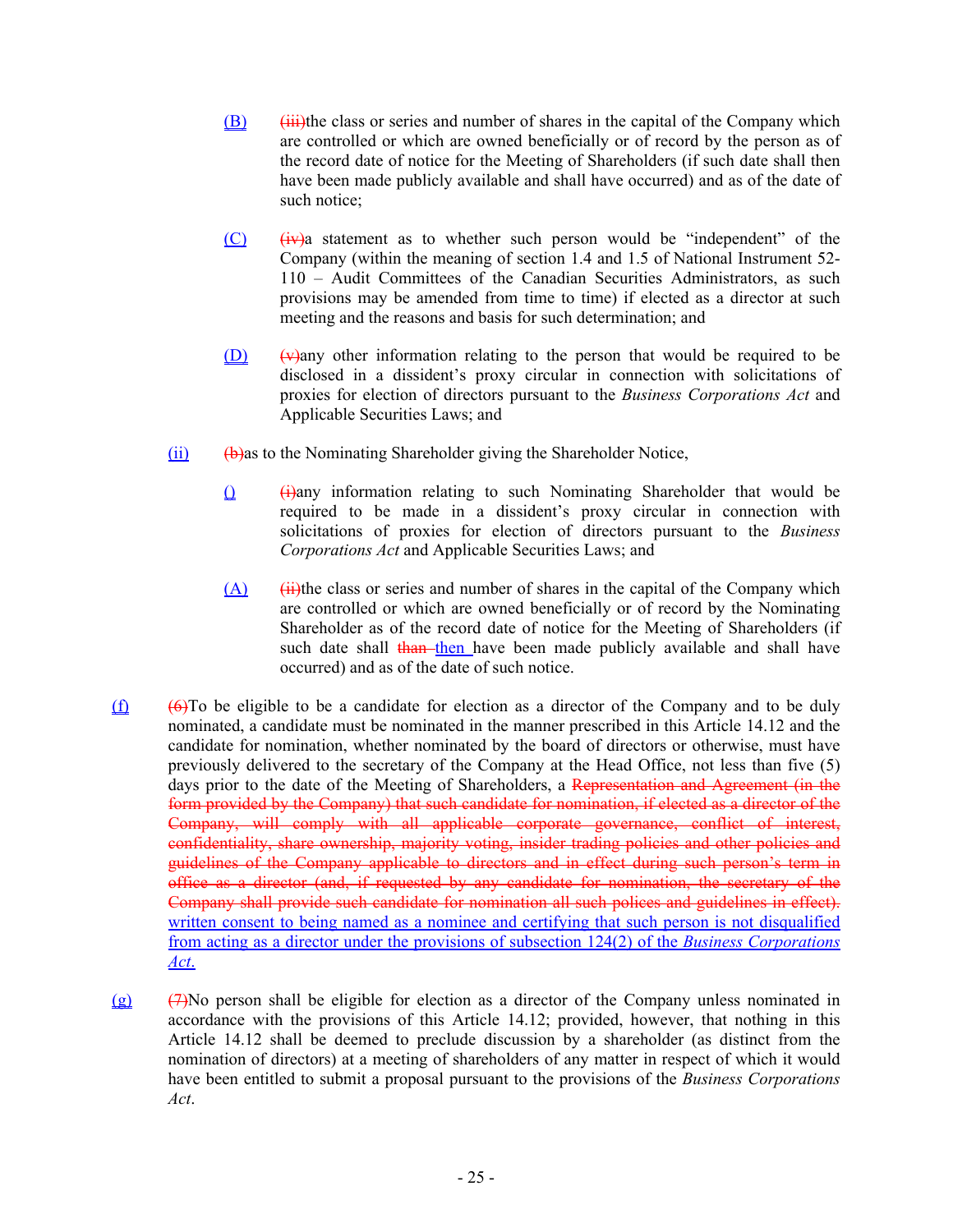- (h) (8)The chair of the meeting shall have the power and duty to determine whether a nomination was made in accordance with the procedures set forth in the foregoing provisions and, if any proposed nomination is not in compliance with such foregoing provisions, to declare that such defective nomination be disregarded.
- $(i)$  (9)Notwithstanding any other provision of these Articles, any notice or any delivery other document or information required to be given to the secretary of the Company pursuant to this Article 14.12 may only be given by mail, personal delivery, facsimile transmission or email and shall be deemed to have been given and made only at the time it is sent by mail to the Head Office, served by personal delivery to the Head Office, sent by email to the Company Email Address or sent by facsimile transmission to the Company Fax Number (provided that receipt of confirmation of such transmission has been received); provided that if such delivery or electronic communication is made on a day which is a not a business day or later than 5 p.m. in the time zone of the Head Office on a day which is a business day, then such delivery or electronic communication shall be deemed to have been made on the subsequent day that is a business day.
- $(i)$  (i) (10) (10) (10) (140) (140) (140) (140) (140) (140) (140) (140) (140) (140) (140) (140) (140) (140) (140) (140) (140) (140) (140) (140) (140) (140) (140) (140) (140) (140) (140) (140) (140) (140) (140) (140) (140)
- $(k)$  (11)Notwithstanding the foregoing, the board of directors may, in their sole discretion, waive any requirement in this Article 14.12 by resolution of the board of directors.

In no event shall any adjournment or postponement of a Meeting of Shareholders or the announcement thereof commence a new time period for the giving of the Shareholder Notice or the Representation and Agreement.

### **15. ALTERNATE DIRECTORS**

### **15.1 Appointment of Alternate Director**

Any director (an "appointor") may by notice in writing received by the Company appoint any person (an "appointee") who is qualified to act as a director to be his or her alternate to act in his or her place at meetings of the directors or committees of the directors at which the appointor is not present unless (in the case of an appointee who is not a director) the directors have reasonably disapproved the appointment of such person as an alternate director and have given notice to that effect to his or her appointor within a reasonable time after the notice of appointment is received by the Company.

### **15.2 Notice of Meetings**

Every alternate director so appointed is entitled to notice of meetings of the directors and of committees of the directors of which his or her appointor is a member and to attend and vote as a director at any such meetings at which his or her appointor is not present.

### **15.3 Alternate for More Than One Director Attending Meetings**

A person may be appointed as an alternate director by more than one director, and an alternate director:

- (a) will be counted in determining the quorum for a meeting of directors once for each of his or her appointors and, in the case of an appointee who is also a director, once more in that capacity;
- (b) has a separate vote at a meeting of directors for each of his or her appointors and, in the case of an appointee who is also a director, an additional vote in that capacity;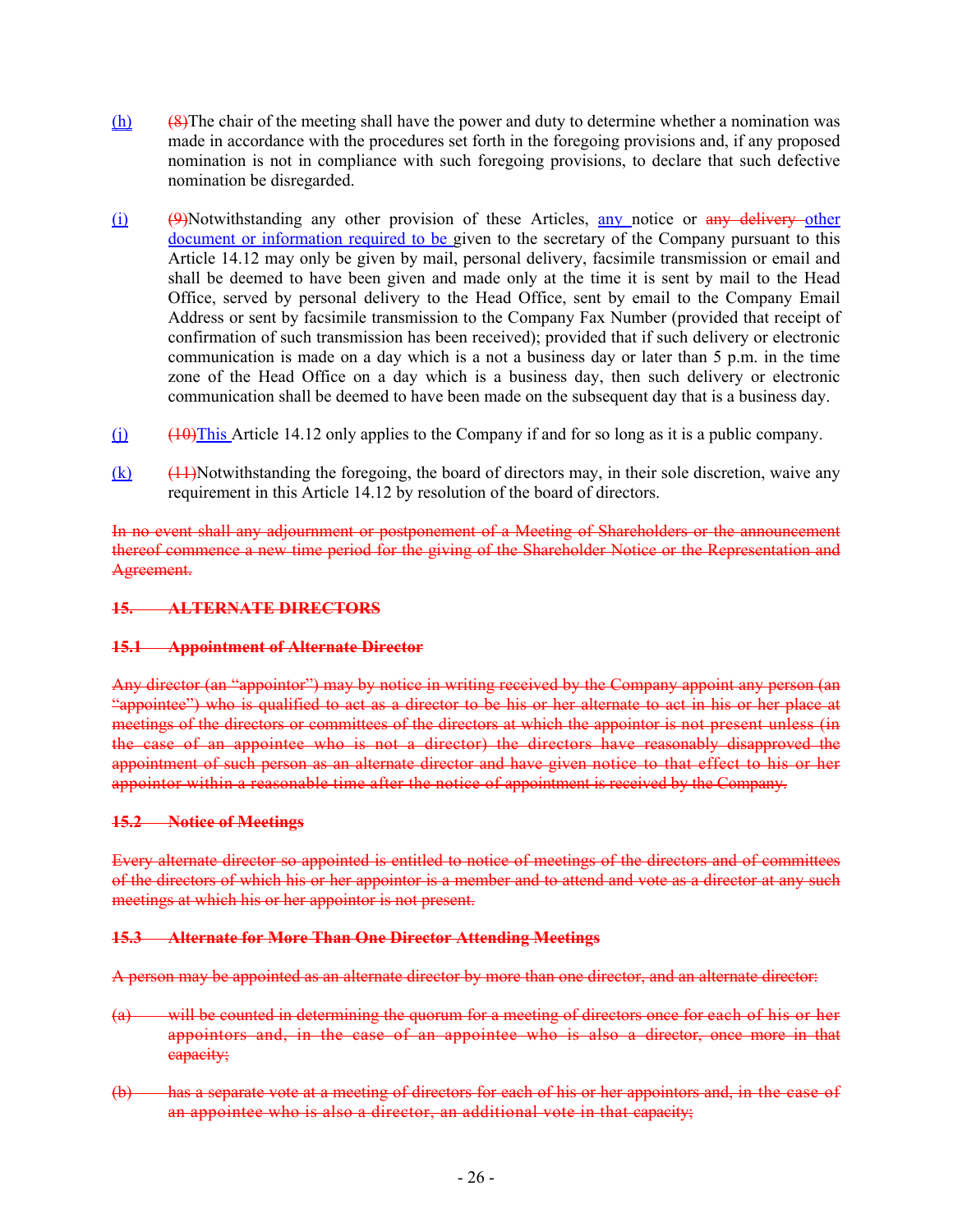- (c) will be counted in determining the quorum for a meeting of a committee of directors once for each of his or her appointors who is a member of that committee and, in the case of an appointee who is also a member of that committee as a director, once more in that capacity;
- (d) has a separate vote at a meeting of a committee of directors for each of his or her appointors who is a member of that committee and, in the case of an appointee who is also a member of that committee as a director, an additional vote in that capacity.

#### **15.4 Consent Resolutions**

Every alternate director, if authorized by the notice appointing him or her, may sign in place of his or her appointor any resolutions to be consented to in writing.

#### **15.5 Alternate Director Not an Agent**

Every alternate director is deemed not to be the agent of his or her appointor.

#### **15.6 Revocation of Appointment of Alternate Director**

An appointor may at any time, by notice in writing received by the Company, revoke the appointment of an alternate director appointed by him or her.

#### **15.7 Ceasing to be an Alternate Director**

The appointment of an alternate director ceases when:

- (a) his or her appointor ceases to be a director and is not promptly re-elected or re- appointed;
- (b) the alternate director dies;
- (c) the alternate director resigns as an alternate director by notice in writing provided to the Company or a lawyer for the Company;
- (d) the alternate director ceases to be qualified to act as a director; or
- (e) his or her appointor revokes the appointment of the alternate director.

#### **15.8 Remuneration and Expenses of Alternate Director**

The Company may reimburse an alternate director for the reasonable expenses that would be properly reimbursed if he or she were a director, and the alternate director is entitled to receive from the Company such proportion, if any, of the remuneration otherwise payable to the appointor as the appointor may from time to time direct.

### <span id="page-31-0"></span>**15. 16.POWERS AND DUTIES OF DIRECTORS**

### <span id="page-31-1"></span>**15.1 16.1Powers of Management**

The directors must, subject to the *Business Corporations Act* and these Articles, manage or supervise the management of the business and affairs of the Company and have the authority to exercise all such powers of the Company as are not, by the *Business Corporations Act* or by these Articles, required to be exercised by the shareholders of the Company.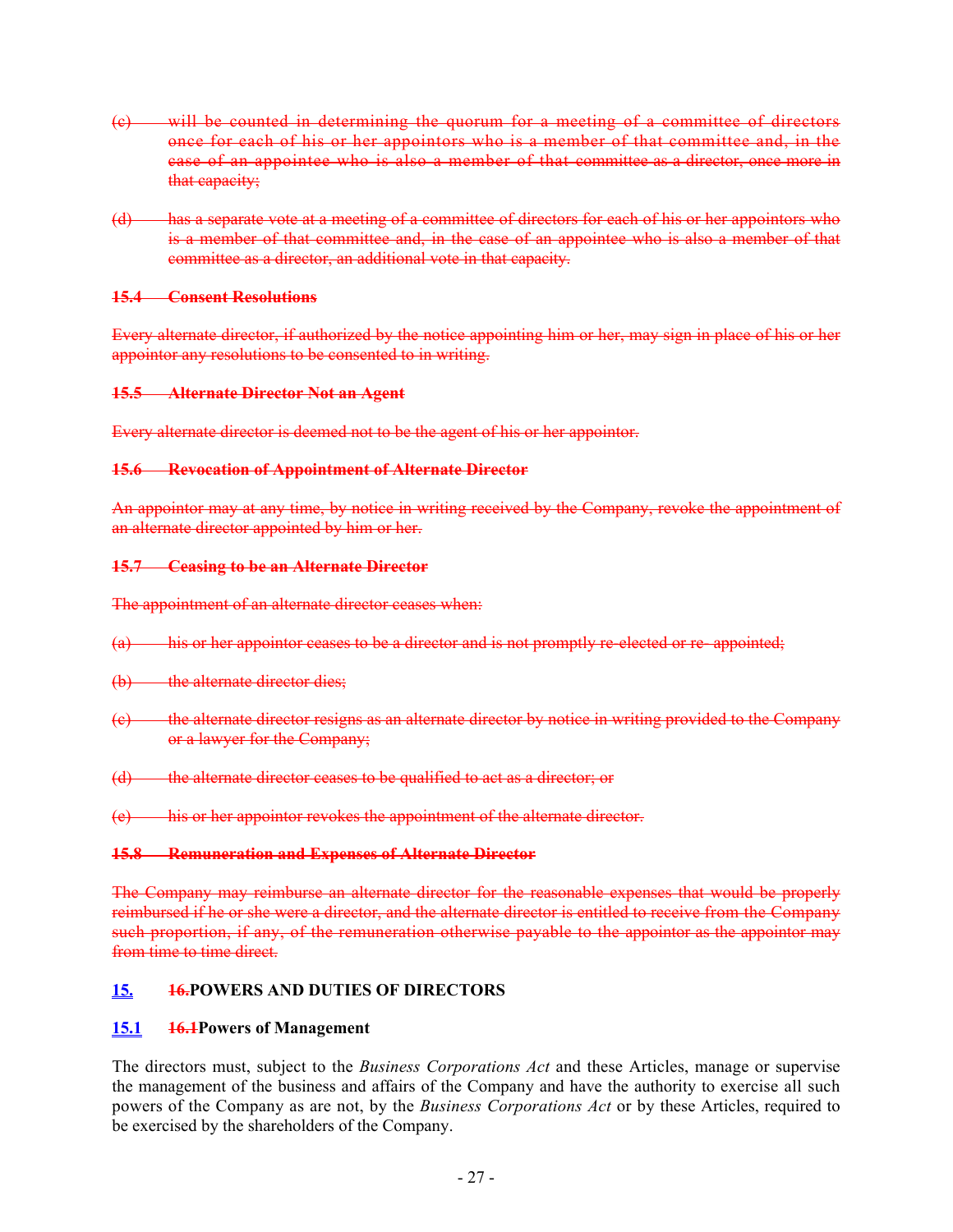### <span id="page-32-0"></span>**15.2 16.2Appointment of Attorney of Company**

The directors may from time to time, by power of attorney or other instrument, under seal if so required by law, appoint any person to be the attorney of the Company for such purposes, and with such powers, authorities and discretions (not exceeding those vested in or exercisable by the directors under these Articles and excepting the power to fill vacancies in the board of directors, to remove a director, to change the membership of, or fill vacancies in, any committee of the directors, to appoint or remove officers appointed by the directors and to declare dividends) and for such period, and with such remuneration and subject to such conditions as the directors may think fit. Any such power of attorney may contain such provisions for the protection or convenience of persons dealing with such attorney as the directors think fit. Any such attorney may be authorized by the directors to sub-delegate all or any of the powers, authorities and discretions for the time being vested in him or her.

# <span id="page-32-1"></span>**16. 17.DISCLOSURE OF INTEREST OF DIRECTORS**

### <span id="page-32-2"></span>**16.1 17.1Obligation to Account for Profits**

A director or senior officer who holds a disclosable interest (as that term is used in the *Business Corporations Act)* in a contract or transaction into which the Company has entered or proposes to enter is liable to account to the Company for any profit that accrues to the director or senior officer under or as a result of the contract or transaction only if and to the extent provided in the *Business Corporations Act.*

### <span id="page-32-3"></span>**16.2 17.2Restrictions on Voting by Reason of Interest**

A director who holds a disclosable interest in a contract or transaction into which the Company has entered or proposes to enter is not entitled to vote on any directors' resolution to approve that contract or transaction, unless all the directors have a disclosable interest in that contract or transaction, in which case any or all of those directors may vote on such resolution.

### <span id="page-32-4"></span>**16.3 17.3Interested Director Counted in Quorum**

A director who holds a disclosable interest in a contract or transaction into which the Company has entered or proposes to enter and who is present at the meeting of directors at which the contract or transaction is considered for approval may be counted in the quorum at the meeting whether or not the director votes on any or all of the resolutions considered at the meeting.

# <span id="page-32-5"></span>**16.4 17.4Disclosure of Conflict of Interest or Property**

A director or senior officer who holds any office or possesses any property, right or interest that could result, directly or indirectly, in the creation of a duty or interest that materially conflicts with that individual's duty or interest as a director or senior officer, must disclose the nature and extent of the conflict as required by the *Business Corporations Act.*

# <span id="page-32-6"></span>**16.5 17.5Director Holding Other Office in the Company**

A director may hold any office or place of profit with the Company, other than the office of auditor of the Company, in addition to his or her office of director for the period and on the terms (as to remuneration or otherwise) that the directors may determine.

### <span id="page-32-7"></span>**16.6 17.6No Disqualification**

No director or intended director is disqualified by his or her office from contracting with the Company either with regard to the holding of any office or place of profit the director holds with the Company or as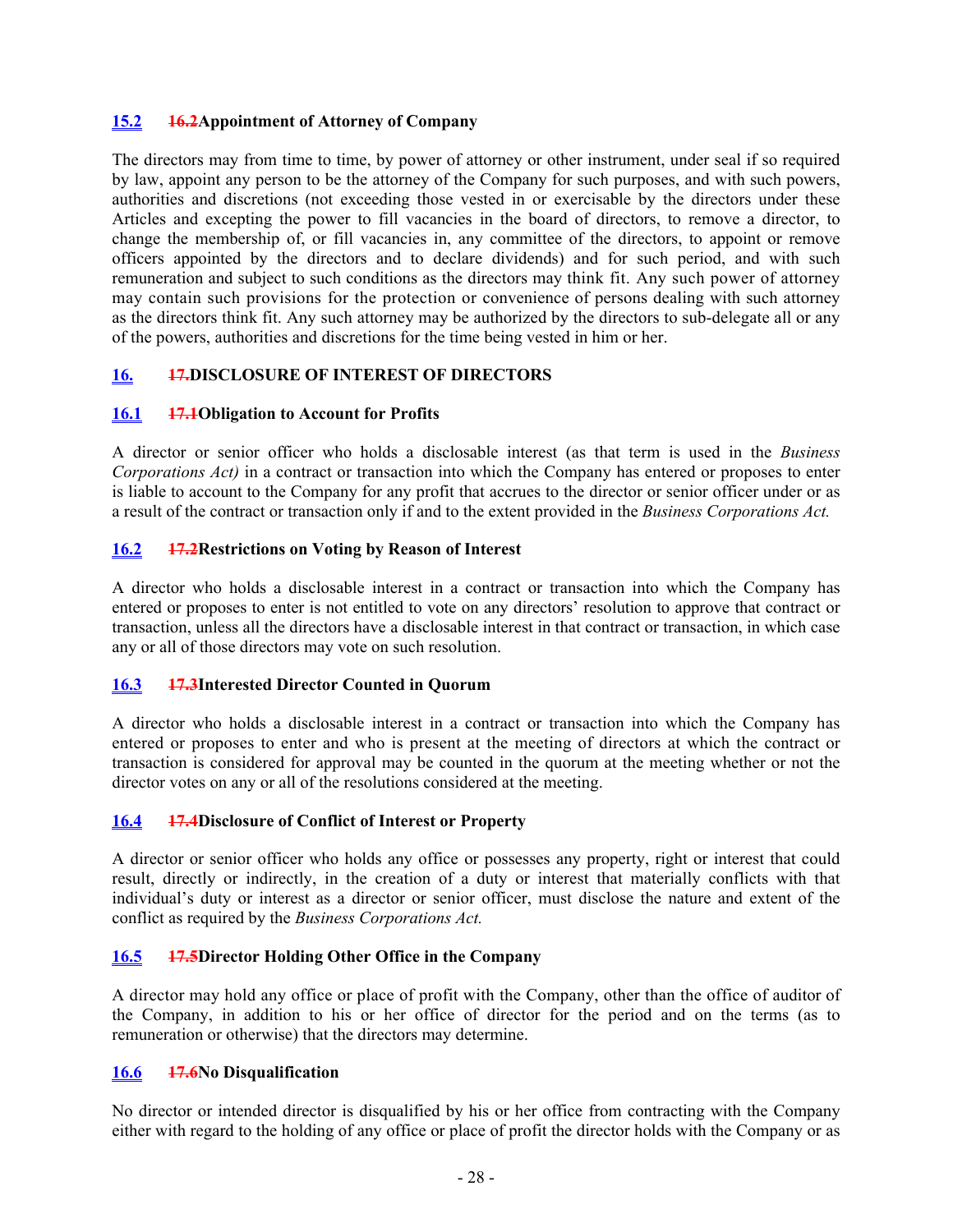vendor, purchaser or otherwise, and no contract or transaction entered into by or on behalf of the Company in which a director is in any way interested is liable to be voided for that reason.

### <span id="page-33-0"></span>**16.7 17.7Professional Services by Director or Officer**

Subject to the *Business Corporations Act,* a director or officer, or any person in which a director or officer has an interest, may act in a professional capacity for the Company, except as auditor of the Company, and the director or officer or such person is entitled to remuneration for professional services as if that director or officer were not a director or officer.

### <span id="page-33-1"></span>**16.8 17.8Director or Officer in Other Corporations**

A director or officer may be or become a director, officer or employee of, or otherwise interested in, any person in which the Company may be interested as a shareholder or otherwise, and, subject to the *Business Corporations Act,* the director or officer is not accountable to the Company for any remuneration or other benefits received by him or her as director, officer or employee of, or from his or her interest in, such other person.

# <span id="page-33-2"></span>**17. 18.PROCEEDINGS OF DIRECTORS**

### <span id="page-33-3"></span>**17.1 18.1Meetings of Directors**

The directors may meet together for the conduct of business, adjourn and otherwise regulate their meetings as they think fit, and meetings of the directors held at regular intervals may be held at the place, at the time and on the notice, if any, as the directors may from time to time determine.

### <span id="page-33-4"></span>**17.2 18.2Voting at Meetings; No Casting Vote**

Questions arising at any meeting of directors are to be decided by a majority of votes and, in the case of an equality of votes, the chair of the meeting does not have a second or casting vote.

### <span id="page-33-5"></span>**17.3 18.3Chair of Meetings**

The following individual is entitled to preside as chair at a meeting of directors:

- (a) the chair of the board, if any;
- (b) in the absence of the chair of the board, the president, if any, if the president is a director; or
- (c) any other director chosen by the directors if:
	- (i) neither the chair of the board nor the president, if a director, is present at the meeting within 15 minutes after the time set for holding the meeting;
	- (ii) neither the chair of the board nor the president, if a director, is willing to chair the meeting; or
	- (iii) the chair of the board and the president, if a director, have advised the secretary, if any, or any other director, that they will not be present at the meeting.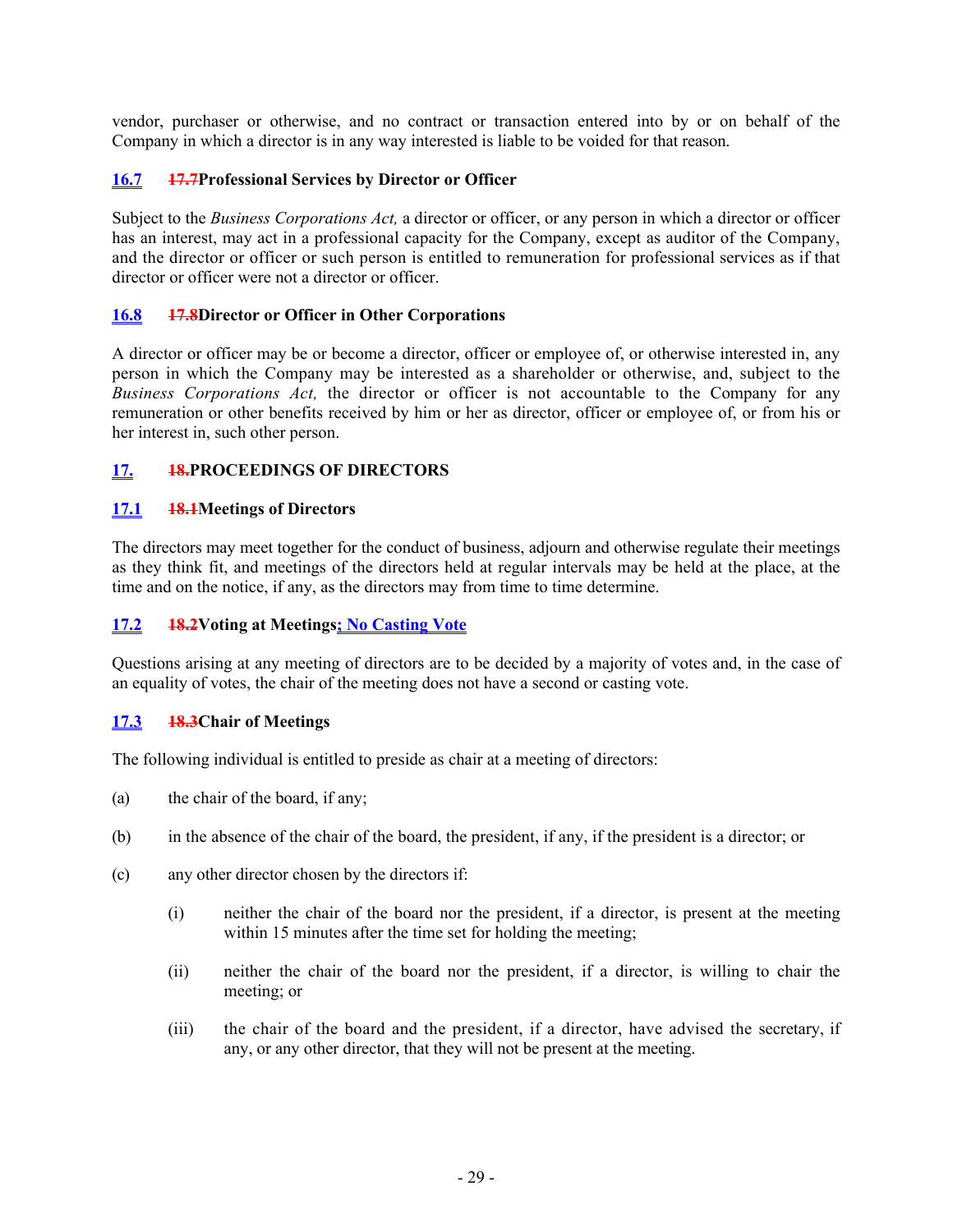#### <span id="page-34-0"></span>**17.4 18.4Meetings by Telephone or Other Communications Medium**

A director may participate in a meeting of the directors or of any committee of the directors in person or by telephone if all directors participating in the meeting, whether in person or by telephone or other communications medium, are able to communicate with each other. A director may participate in a meeting of the directors or of any committee of the directors by a communications medium other than telephone if all directors participating in the meeting, whether in person or by telephone or other communications medium, are able to communicate with each other and if all directors who wish to participate in the meeting agree to such participation. A director who participates in a meeting in a manner contemplated by this Article 18.4 [17.4](#page-34-0) is deemed for all purposes of the *Business Corporations Act* and these Articles to be present at the meeting and to have agreed to participate in that manner.

### <span id="page-34-1"></span>**17.5 18.5Calling of Meetings**

A director may, and the secretary or an assistant secretary of the Company, if any, on the request of a director must, call a meeting of the directors at any time.

#### <span id="page-34-2"></span>**17.6 18.6Notice of Meetings**

Other than for meetings held at regular intervals as determined by the directors pursuant to Article 18.[117.1](#page-33-3), reasonable notice of each meeting of the directors, specifying the place, day and time of that meeting must be given to each of the directors and the alternate directors by any method set out in Article 24.1-23.1 or orally or by telephone.

#### <span id="page-34-3"></span>**17.7 18.7When Notice Not Required**

It is not necessary to give notice of a meeting of the directors to a director or an alternate director if:

- (a) the meeting is to be held immediately following a meeting of shareholders at which that director was elected or appointed, or is the meeting of the directors at which that director is appointed; or
- (b) the director or alternate director, as the case may be, has waived notice of the meeting.

### <span id="page-34-4"></span>**17.8 18.8Meeting Valid Despite Failure to Give Notice**

The accidental omission to give notice of any meeting of directors to, or the non-receipt of any notice by, any director-or alternate director, does not invalidate any proceedings at that meeting.

#### <span id="page-34-5"></span>**17.9 18.9Waiver of Notice of Meetings**

Any director or alternate director may send to the Company a document signed by him or her waiving notice of any past, present or future meeting or meetings of the directors and may at any time withdraw that waiver with respect to meetings held after that withdrawal. After sending a waiver with respect to all future meetings and until that waiver is withdrawn, no notice of any meeting of the directors need be given to that director and, unless the director otherwise requires by notice in writing to the Company, to his or her alternate director, and all meetings of the directors so held are deemed not to be improperly called or constituted by reason of notice not having been given to such director-or alternate director.

#### <span id="page-34-6"></span>**17.10 18.10Quorum**

The quorum necessary for the transaction of the business of the directors may be set by is a majority of the number of directors and, if not so set, is deemed to be set at two directors or, if then in office. If the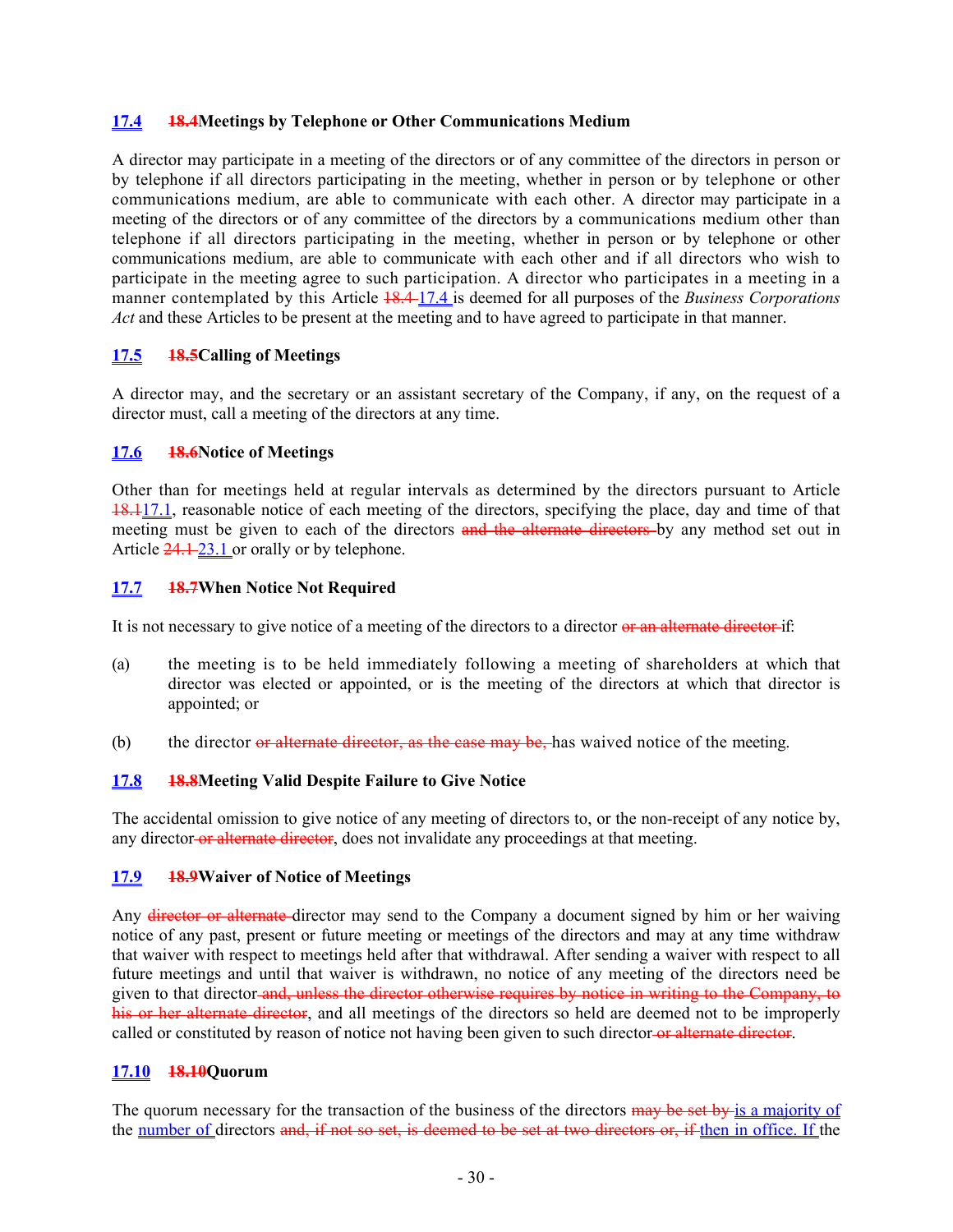number of directors is set at one, the quorum is deemed to be set at one director, and that director may constitute a meeting.

### <span id="page-35-0"></span>**17.11 18.11Validity of Acts Where Appointment Defective**

Subject to the *Business Corporations Act,* an act of a director or officer is not invalid merely because of an irregularity in the election or appointment or a defect in the qualification of that director or officer.

### <span id="page-35-1"></span>**17.12 18.12Consent Resolutions in Writing**

A resolution of the directors or of any committee of the directors consented to in writing by all of the directors entitled to vote on it, whether by signed document, fax, email or any other method of transmitting legibly recorded messages, is as valid and effective as if it had been passed at a meeting of the directors or of the committee of the directors duly called and held. Such resolution may be in two or more counterparts which together are deemed to constitute one resolution in writing. A resolution passed in that manner is effective on the date stated in the resolution or on the latest date stated on any counterpart. A resolution of the directors or of any committee of the directors passed in accordance with this Article  $\frac{18.12}{17.12}$  is deemed to be a proceeding at a meeting of directors or of the committee of the directors and to be as valid and effective as if it had been passed at a meeting of the directors or of the committee of the directors that satisfies all the requirements of the *Business Corporations Act* and all the requirements of these Articles relating to meetings of the directors or of a committee of the directors.

### <span id="page-35-2"></span>**18. 19.EXECUTIVE AND OTHER COMMITTEES**

#### <span id="page-35-3"></span>**18.1 19.1Appointment and Powers of Executive Committee**

The directors may, by resolution, appoint an executive committee consisting of the director or directors that they consider appropriate, and this committee has, during the intervals between meetings of the board of directors, all of the directors' powers, except:

- (a) the power to fill vacancies in the board of directors;
- (b) the power to remove a director;
- (c) the power to change the membership of, or fill vacancies in, any committee of the directors; and
- (d) such other powers, if any, as may be set out in the resolution or any subsequent directors' resolution.

#### <span id="page-35-4"></span>**18.2 19.2Appointment and Powers of Other Committees**

The directors may, by resolution:

- <span id="page-35-5"></span>(a) appoint one or more committees (other than the executive committee) consisting of the director or directors that they consider appropriate;
- <span id="page-35-6"></span>(b) delegate to a committee appointed under paragraph [\(a\)](#page-35-5) any of the directors' powers, except:
	- (i) the power to fill vacancies in the board of directors;
	- (ii) the power to remove a director;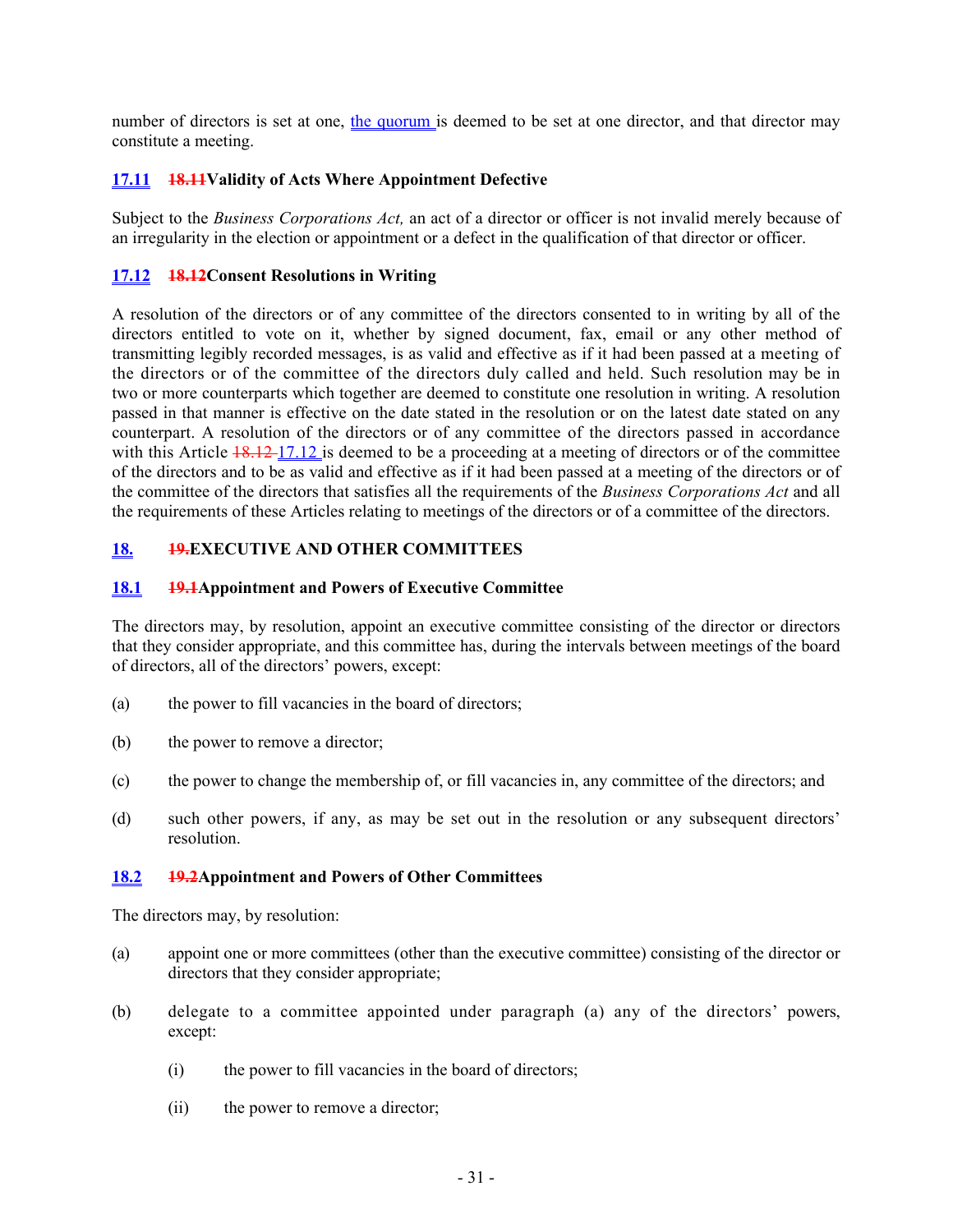- (iii) the power to change the membership of, or fill vacancies in, any committee of the directors; and
- (iv) the power to appoint or remove officers appointed by the directors; and
- (c) make any delegation referred to in paragraph [\(b\)](#page-35-6) subject to the conditions set out in the resolution or any subsequent directors' resolution.

### <span id="page-36-0"></span>**18.3 19.3Obligations of Committees**

Any committee appointed under Articles  $19.1$  or  $19.218.1$  or  $18.2$ , in the exercise of the powers delegated to it, must:

- <span id="page-36-3"></span>(a) conform to any rules that may from time to time be imposed on it by the directors; and
- (b) report every act or thing done in exercise of those powers at such times as the directors may require.

# <span id="page-36-1"></span>**18.4 19.4Powers of Board**

The directors may, at any time, with respect to a committee appointed under Articles 19.1 or 19.[218.1](#page-35-3) or  $18.2$ :

- (a) revoke or alter the authority given to the committee, or override a decision made by the committee, except as to acts done before such revocation, alteration or overriding;
- (b) terminate the appointment of, or change the membership of, the committee; and
- (c) fill vacancies in the committee.

### <span id="page-36-2"></span>**18.5 19.5Committee Meetings**

Subject to Article  $\frac{19.3}{a18.3}$ (a) and unless the directors otherwise provide in the resolution appointing the committee or in any subsequent resolution, with respect to a committee appointed under Articles 19.1 or 19.[218.1](#page-35-3) or [18.2](#page-35-4):

- (a) the committee may meet and adjourn as it thinks proper;
- (b) the committee may elect a chair of its meetings but, if no chair of a meeting is elected, or if at a meeting the chair of the meeting is not present within 15 minutes after the time set for holding the meeting, the directors present who are members of the committee may choose one of their number to chair the meeting;
- (c) a majority of the members of the committee constitutes a quorum of the committee; and
- (d) questions arising at any meeting of the committee are determined by a majority of votes of the members present, and in case of an equality of votes, the chair of the meeting does not have a second or casting vote.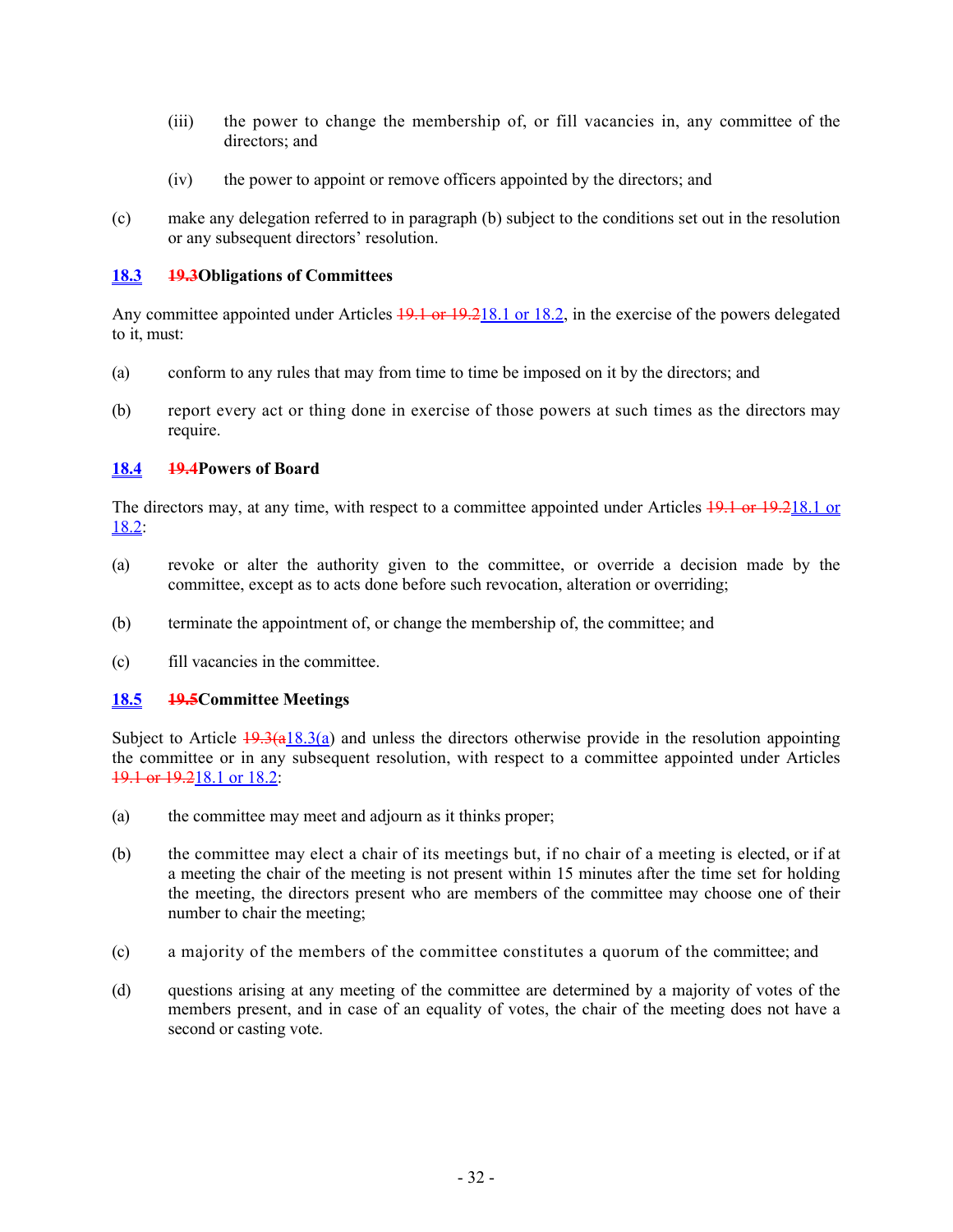### <span id="page-37-0"></span>**19. 20.OFFICERS**

### <span id="page-37-1"></span>**19.1 20.1Directors May Appoint Officers**

The directors may, from time to time, appoint such officers, if any, as the directors determine and the directors may, at any time, terminate any such appointment.

### <span id="page-37-2"></span>**19.2 20.2Functions, Duties and Powers of Officers**

The directors may, for each officer:

- (a) determine the functions and duties of the officer;
- (b) entrust to and confer on the officer any of the powers exercisable by the directors on such terms and conditions and with such restrictions as the directors think fit; and
- (c) revoke, withdraw, alter or vary all or any of the functions, duties and powers of the officer.

### <span id="page-37-3"></span>**19.3 20.3Qualifications**

No officer may be appointed unless that officer is qualified in accordance with the *Business Corporations Act.* One person may hold more than one position as an officer of the Company. Any person appointed as the chair of the board or as the managing director must be a director. Any other officer need not be a director.

### <span id="page-37-4"></span>**19.4 20.4Remuneration and Terms of Appointment**

All appointments of officers are to be made on the terms and conditions and at the remuneration (whether by way of salary, fee, commission, participation in profits or otherwise) that the directors think fit and are subject to termination at the pleasure of the directors, and an officer may in addition to such remuneration be entitled to receive, after he or she ceases to hold such office or leaves the employment of the Company, a pension or gratuity.

# <span id="page-37-5"></span>**20. 21.INDEMNIFICATION**

# <span id="page-37-6"></span>**20.1 21.1Definitions**

In this Article 21[20:](#page-37-5)

- (a) "eligible penalty" means a judgement, penalty or fine awarded or imposed in, or an amount paid in settlement of, an eligible proceeding;
- (b) "eligible proceeding" means a legal proceeding or investigative action, whether current, threatened, pending or completed, in which a director, or former director or alternate director officer or former officer of the Company (an "eligible party") or any of the heirs and legal personal representatives of the eligible party, by reason of the eligible party being or having been a director or alternate director of the Company:
	- (i) is or may be joined as a party; or
	- (ii) is or may be liable for or in respect of a judgement, penalty or fine in, or expenses related to, the proceeding;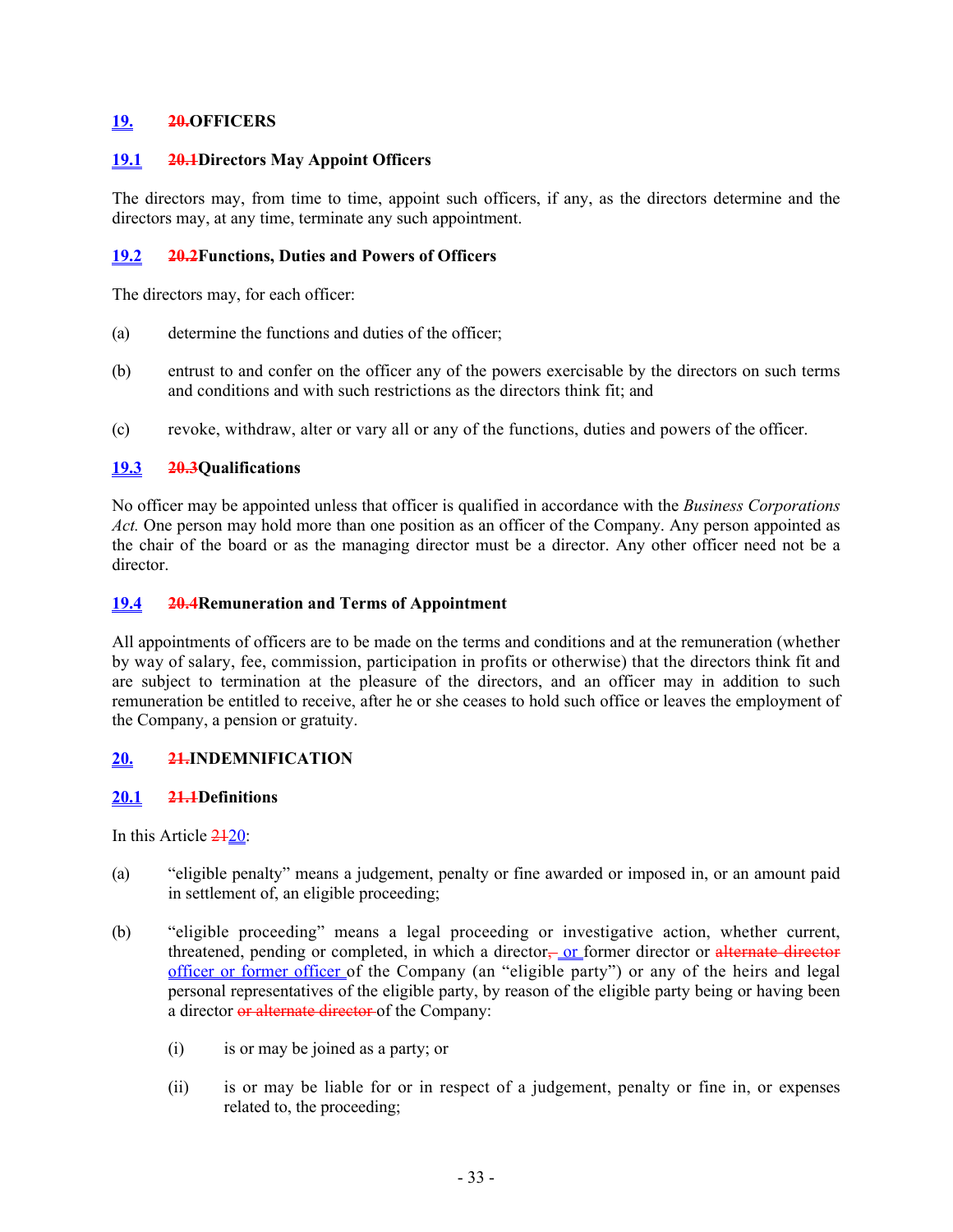- (c) "expenses" has the meaning set out in the *Business Corporations Act.*; and
- (d) "officer" means a person appointed by the board of directors as an officer of the Company.

### <span id="page-38-0"></span>**20.2 21.2Mandatory Indemnification of Directors and Former DirectorsEligible Parties**

Subject to the *Business Corporations Act,* the Company must indemnify a director, former director or alternate director of the Company an eligible party and his or her heirs and legal personal representatives against all eligible penalties to which such person is or may be liable, and the Company must, after the final disposition of an eligible proceeding, pay the expenses actually and reasonably incurred by such person in respect of that proceeding. Each director and alternate director officer is deemed to have contracted with the Company on the terms of the indemnity contained in this Article 21.[220.2](#page-38-0).

### <span id="page-38-1"></span>**20.3 21.3Indemnification of Other Persons**

Subject to any restrictions in the *Business Corporations Act,* the Company may indemnify any person.

### <span id="page-38-2"></span>**20.4 21.4Non-Compliance with** *Business Corporations Act*

The failure of a director, alternate director or officer of the Company to comply with the *Business Corporations Act* or these Articles or any former Articles does not invalidate any indemnity to which he or she is entitled under this Part.

### <span id="page-38-3"></span>**20.5 21.5Company May Purchase Insurance**

The Company may purchase and maintain insurance for the benefit of any person (or his or her heirs or legal personal representatives) who:

- (a) is or was a <del>director, alternate</del> director, officer, employee or agent of the Company;
- (b) is or was a <del>director, alternate</del> director, officer, employee or agent of a corporation at a time when the corporation is or was an affiliate of the Company;
- (c) at the request of the Company, is or was a director, alternate director, officer, employee or agent of a corporation or of a partnership, trust, joint venture or other unincorporated entity;
- (d) at the request of the Company, holds or held a position equivalent to that of a director, alternate director or officer of a partnership, trust, joint venture or other unincorporated entity;
- (e) against any liability incurred by him or her as such director, alternate director, officer, employee or agent or person who holds or held such equivalent position.

# <span id="page-38-4"></span>**21. 22.DIVIDENDS**

# <span id="page-38-5"></span>**21.1 22.1Payment of Dividends Subject to Special Rights**

The provisions of this Article  $\frac{22-21}{2}$  $\frac{22-21}{2}$  $\frac{22-21}{2}$  are subject to the rights, if any, of shareholders holding shares with special rights as to dividends.

### <span id="page-38-6"></span>**21.2 22.2Declaration of Dividends**

Subject to the *Business Corporations Act,* the directors may from time to time declare and authorize payment of such dividends as they may deem advisable.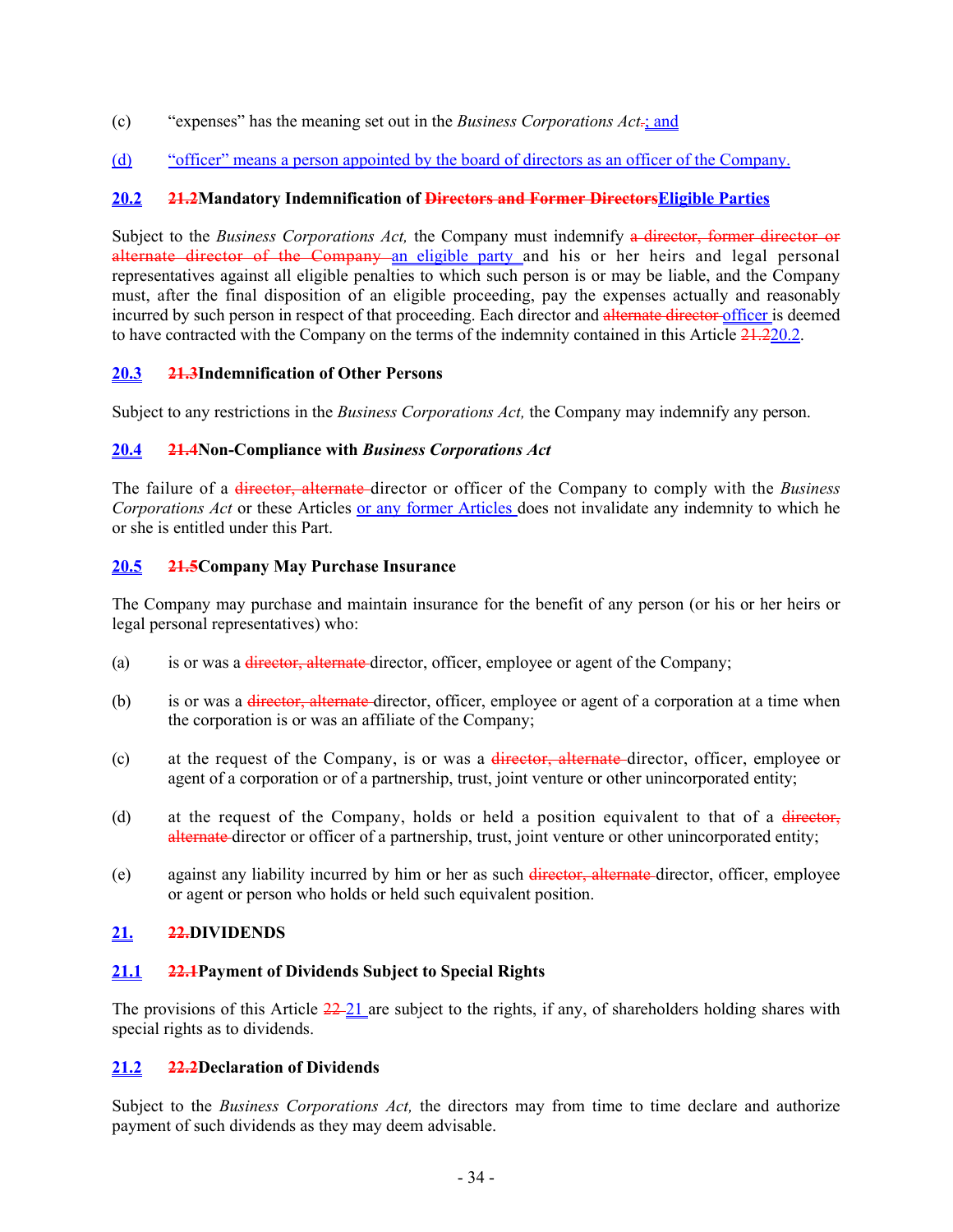### <span id="page-39-0"></span>**21.3 22.3No Notice Required**

The directors need not give notice to any shareholder of any declaration under Article 22.[221.2](#page-38-6).

### <span id="page-39-1"></span>**21.4 22.4Record Date**

The directors may set a date as the record date for the purpose of determining shareholders entitled to receive payment of a dividend. The record date must not precede the date on which the dividend is to be paid by more than two months. If no record date is set, the record date is 5 p.m. on the date on which the directors pass the resolution declaring the dividend.

### <span id="page-39-2"></span>**21.5 22.5Manner of Paying Dividend**

A resolution declaring a dividend may direct payment of the dividend wholly or partly by the distribution of specific assets or of fully paid shares or of bonds, debentures or other securities of the Company or any other corporation, or in any one or more of those ways.

### <span id="page-39-3"></span>**21.6 22.6Settlement of Difficulties**

If any difficulty arises in regard to a distribution under Article 22.[521.5,](#page-39-2) the directors may settle the difficulty as they deem advisable, and, in particular, may:

- (a) set the value for distribution of specific assets;
- (b) determine that cash payments in substitution for all or any part of the specific assets to which any shareholders are entitled may be made to any shareholders on the basis of the value so fixed in order to adjust the rights of all parties; and
- (c) vest any such specific assets in trustees for the persons entitled to the dividend.

### <span id="page-39-4"></span>**21.7 22.7When Dividend Payable**

Any dividend may be made payable on such date as is fixed by the directors.

### <span id="page-39-5"></span>**21.8 22.8Dividends to be Paid in Accordance with Number of Shares**

All dividends on shares of any class or series of shares must be declared and paid according to the number of such shares held.

### <span id="page-39-6"></span>**21.9 22.9Receipt by Joint Shareholders**

If several persons are joint shareholders of any share, any one of them may give an effective receipt for any dividend, bonus or other money payable in respect of the share.

### <span id="page-39-7"></span>**21.10 22.10Dividend Bears No Interest**

No dividend bears interest against the Company.

### <span id="page-39-8"></span>**21.11 22.11Fractional Dividends**

If a dividend to which a shareholder is entitled includes a fraction of the smallest monetary unit of the currency of the dividend, that fraction may be disregarded in making payment of the dividend and that payment represents full payment of the dividend.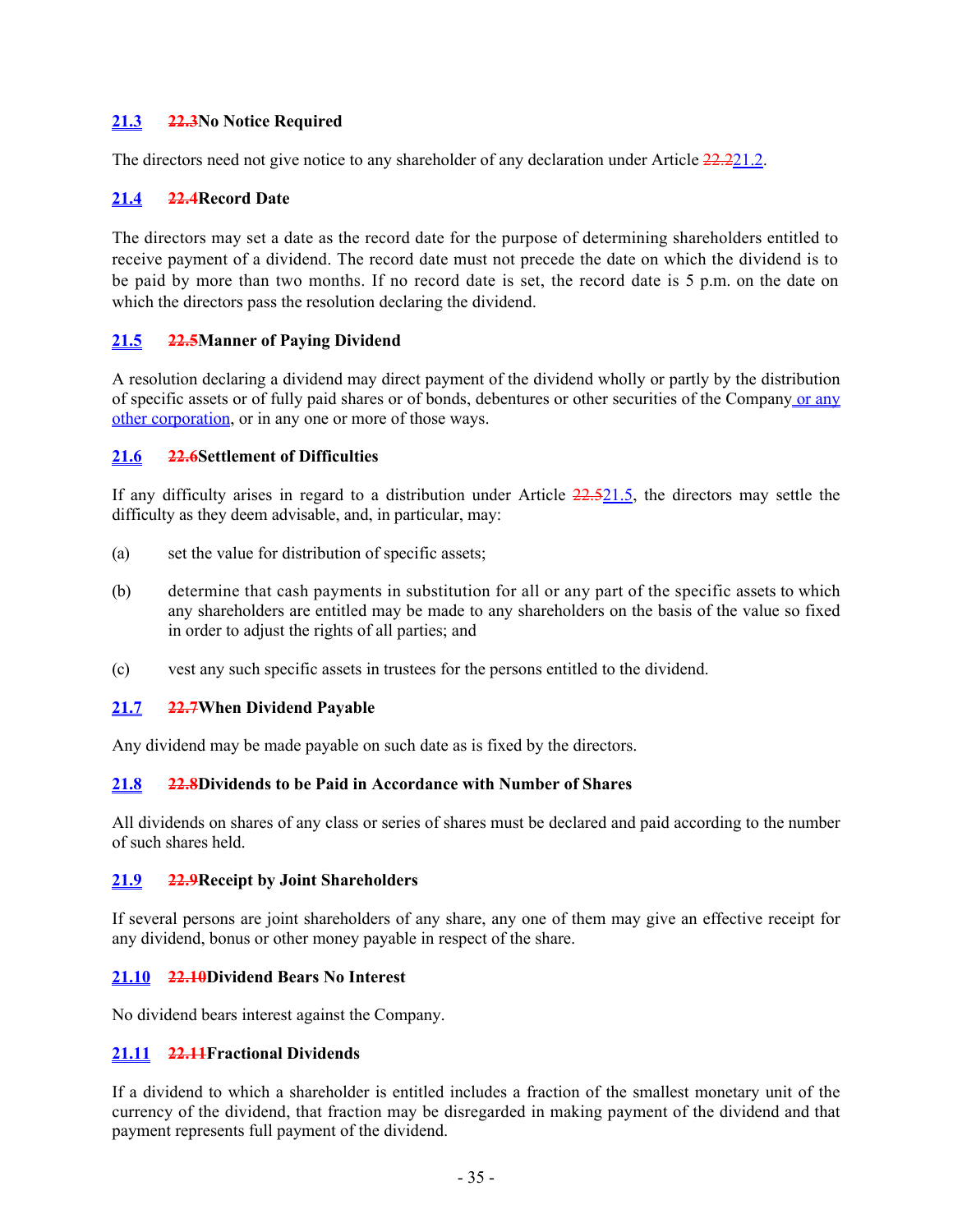# <span id="page-40-0"></span>**21.12 22.12Payment of Dividends**

Any dividend or other distribution payable in cash in respect of shares  $\frac{m}{m}$  will be paid by cheque, made payable to the order of the person to whom it is sent, and mailed to the or by electronic means or by such other method as the directors may determine. The payment will be made to or to the order of each registered holder of shares in respect of which the payment is to be made. Cheques will be sent to the registered address of the shareholder, or in unless the shareholder otherwise directs. In the case of joint shareholdersholders, to the the payment will be made to the order of all such joint holders and, if applicable, sent to them at the registered address of the joint shareholder who is first named on the central securities register, or to the person and to the address the shareholder or joint shareholders may direct in writing. The mailing of such cheque will, to the extent of the sum represented by the cheque (plus the amount of the tax required by law to be deducted), discharge all liability for the dividend unless such cheque is not paid on presentation unless such joint holders otherwise direct. The sending of the cheque or the sending of the payment by electronic means or the sending of the payment by a method determined by the directors in an amount equal to the dividend or other distribution to be paid less any tax that the Company is required to withhold will satisfy and discharge the liability for the payment, unless payment is not made upon presentation, if applicable, or the amount of tax so deducted is not paid to the appropriate taxing authority.

# <span id="page-40-1"></span>**21.13 22.13Capitalization of Surplus**

Notwithstanding anything contained in these Articles, the directors may from time to time capitalize any surplus of the Company and may from time to time issue, as fully paid, shares or any bonds, debentures or other securities of the Company as a dividend representing the surplus or any part of the surplus.

# <span id="page-40-2"></span>**21.14 Unclaimed Dividends**

Any dividend unclaimed after a period of six years from the date on which the same has been declared to be payable shall be forfeited and shall revert to the Company. The Company shall not be liable to any person in respect of any dividend which is forfeited to the Company or delivered to any public official pursuant to any applicable abandoned property, escheat or similar law.

# <span id="page-40-3"></span>**22. 23.DOCUMENTS, RECORDS AND REPORTS**

# <span id="page-40-4"></span>**22.1 23.1Recording of Financial Affairs**

The directors must cause adequate accounting records to be kept to record properly the financial affairs and condition of the Company and to comply with the *Business Corporations Act.*

# <span id="page-40-5"></span>**22.2 23.2Inspection of Accounting Records**

Unless the directors determine otherwise, or unless otherwise determined by ordinary resolution, no shareholder of the Company is entitled to inspect or obtain a copy of any accounting records of the Company.

# <span id="page-40-6"></span>**23. 24.NOTICES**

# <span id="page-40-7"></span>**23.1 24.1Method of Giving Notice**

Unless the *Business Corporations Act* or these Articles provides otherwise, a notice, statement, report or other record required or permitted by the *Business Corporations Act* or these Articles to be sent by or to a person may be sent by any one of the following methods: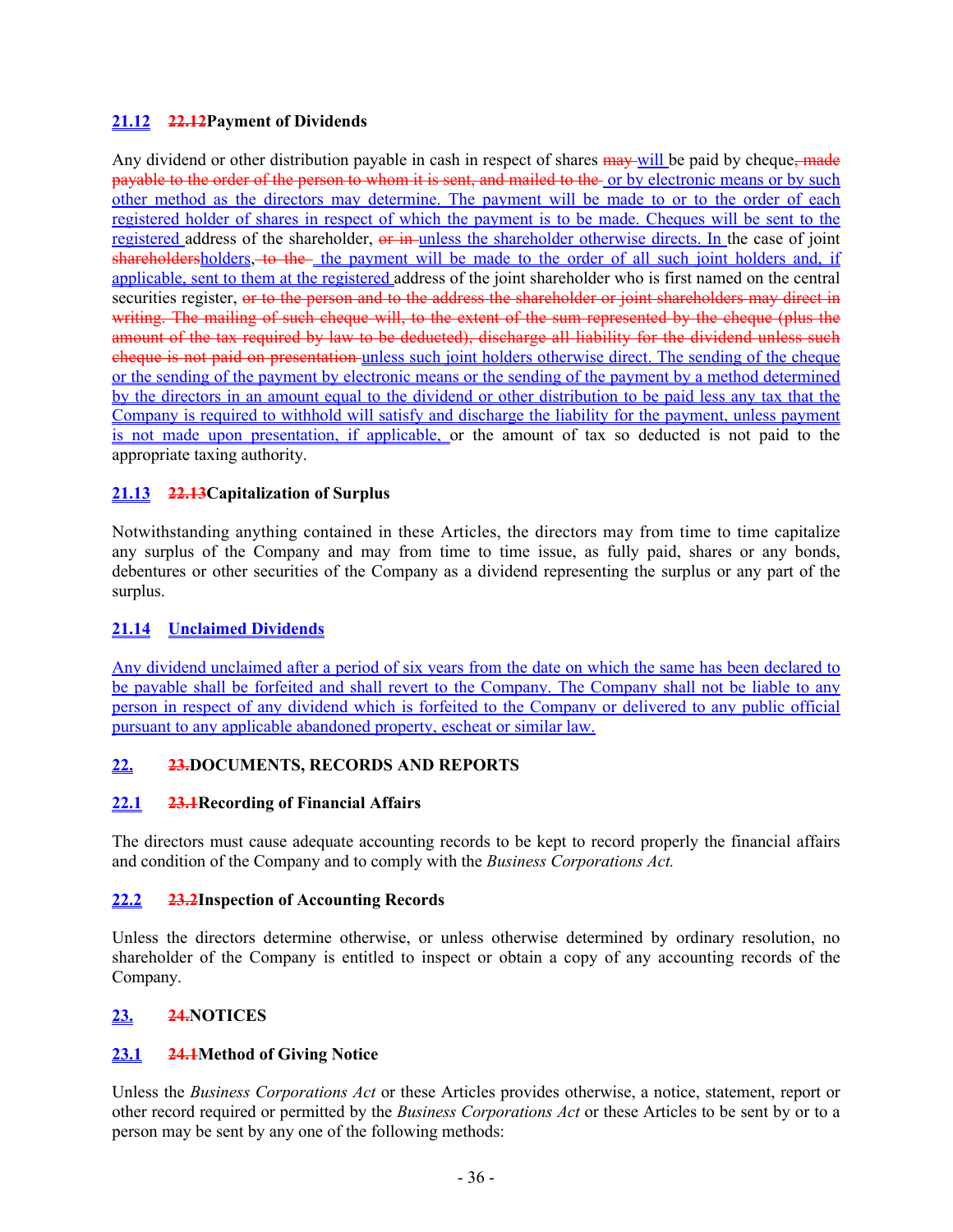- <span id="page-41-1"></span>(a) mail addressed to the person at the applicable address for that person as follows:
	- (i) for a record mailed to a shareholder, the shareholder's registered address;
	- (ii) for a record mailed to a director or officer, the prescribed address for mailing shown for the director or officer in the records kept by the Company or the mailing address provided by the recipient for the sending of that record or records of that class;
	- (iii) in any other case, the mailing address of the intended recipient;
- (b) delivery at the applicable address for that person as follows, addressed to the person:
	- (i) for a record delivered to a shareholder, the shareholder's registered address;
	- (ii) for a record delivered to a director or officer, the prescribed address for delivery shown for the director or officer in the records kept by the Company or the delivery address provided by the recipient for the sending of that record or records of that class;
	- (iii) in any other case, the delivery address of the intended recipient;
- <span id="page-41-2"></span>(c) sending the record by fax to the fax number provided by the intended recipient for the sending of that record or records of that class;
- <span id="page-41-3"></span>(d) sending the record by email to the email address provided by the intended recipient for the sending of that record or records of that class;
- (e) physical delivery to the intended recipient. $\frac{1}{2}$
- <span id="page-41-4"></span>(f) creating and providing a record posted on or made available through a general accessible electronic source and providing written notice by any of the foregoing methods as to the availability of such record; or
- (g) as otherwise permitted by applicable securities legislation.

# <span id="page-41-0"></span>**23.2 24.2Deemed Receipt of Mailing**

A record that is

- (a) mailed to a person by ordinary mail to the applicable address for that person referred to in Article  $24.1-23.1(a)$  $24.1-23.1(a)$  is deemed to be received by the person to whom it was mailed on the day, Saturdays, Sundays and holidays excepted, following the date of mailing $\frac{1}{2}$
- (b) faxed to a person to the fax number provided by that person referred to in Article [23.1\(c\)](#page-41-2) is deemed to be received by the person to whom it was faxed on the day it was faxed;
- (c) e-mailed to a person to the e-mail address provided by that person referred to in Article [23.1\(d\)](#page-41-3) is deemed to be received by the person to whom it was e-mailed on the day it was e-mailed; and
- (d) delivered in accordance with Article [23.1\(f\)](#page-41-4), is deemed to be received by the person on the day such written notice is sent.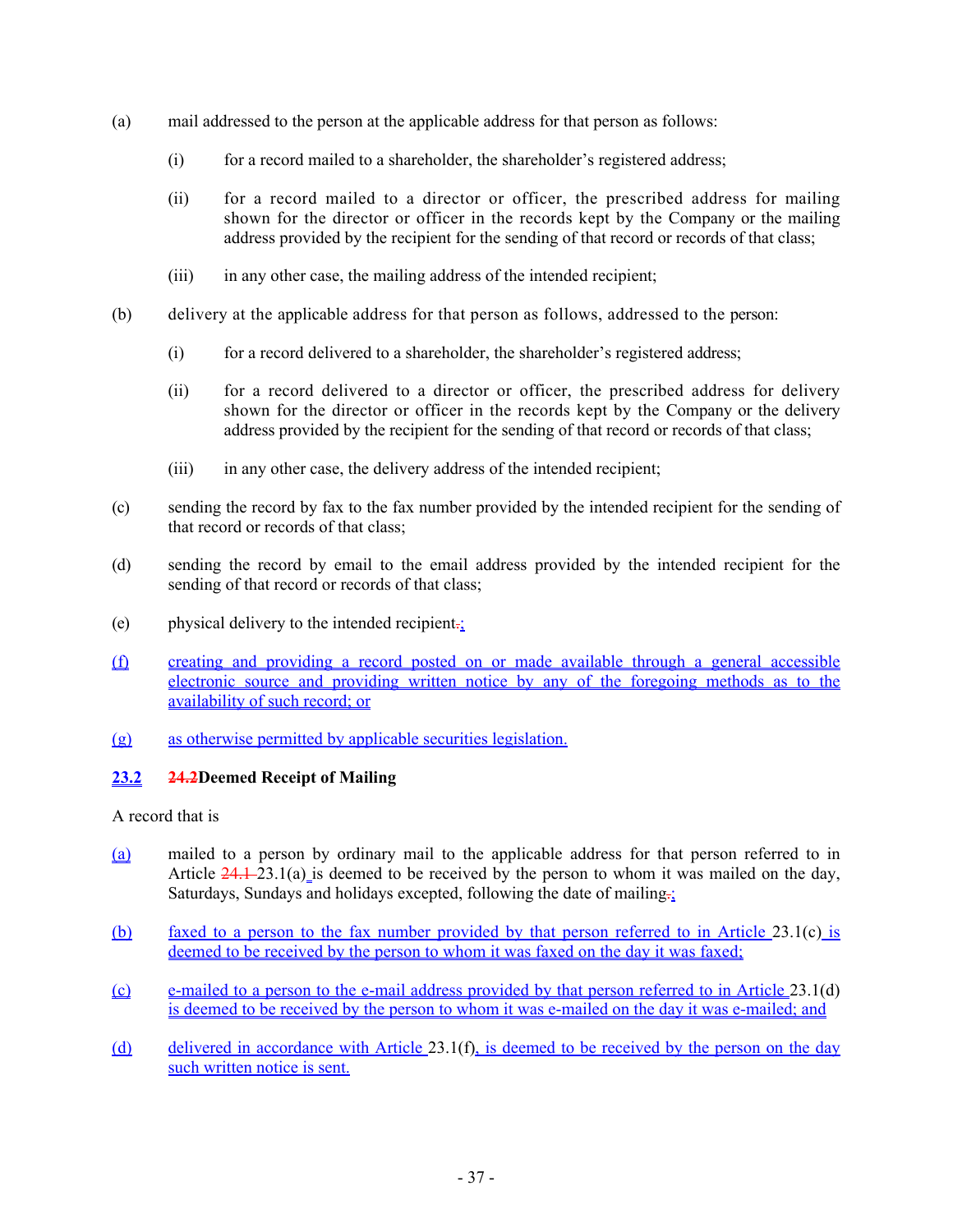### <span id="page-42-0"></span>**23.3 24.3Certificate of Sending**

A certificate signed by the secretary, if any, or other officer of the Company or of any other corporation acting in that behalf for the Company stating that a notice, statement, report or other record was addressed as required by Article 24.[123.1,](#page-40-7) prepaid and mailed or otherwise sent as permitted by Article 24.1-[23.1](#page-40-7) is conclusive evidence of that fact.

### <span id="page-42-1"></span>**23.4 24.4Notice to Joint Shareholders**

A notice, statement, report or other record may be provided by the Company to the joint shareholders of a share by providing the notice to the joint shareholder first named in the central securities register in respect of the share.

### <span id="page-42-2"></span>**23.5 24.5Notice to Trustees**

A notice, statement, report or other record may be provided by the Company to the persons entitled to a share in consequence of the death, bankruptcy or incapacity of a shareholder by:

- <span id="page-42-7"></span><span id="page-42-6"></span>(a) mailing the record, addressed to them:
	- (i) by name, by the title of the legal personal representative of the deceased or incapacitated shareholder, by the title of trustee of the bankrupt shareholder or by any similar description; and
	- (ii) at the address, if any, supplied to the Company for that purpose by the persons claiming to be so entitled; or
- (b) if an address referred to in paragraph  $(a)(i)$  $(a)(i)$  has not been supplied to the Company, by giving the notice in a manner in which it might have been given if the death, bankruptcy or incapacity had not occurred.

# <span id="page-42-3"></span>**24. 25.SEAL**

### <span id="page-42-4"></span>**24.1 25.1Who May Attest Seal**

Except as provided in Articles  $25.2 - 24.2$  $25.2 - 24.2$  and  $25.3 - 24.3$ , the Company's seal, if any, must not be impressed on any record except when that impression is attested by the signatures of:

- (a) any two directors;
- (b) any officer, together with any director;
- (c) if the Company only has one director, that director; or
- (d) any one or more directors or officers or persons as may be determined by the directors.

# <span id="page-42-5"></span>**24.2 25.2Sealing Copies**

For the purpose of certifying under seal a certificate of incumbency of the directors or officers of the Company or a true copy of any resolution or other document, despite Article 25.[124.1](#page-42-4), the impression of the seal may be attested by the signature of any director or officer.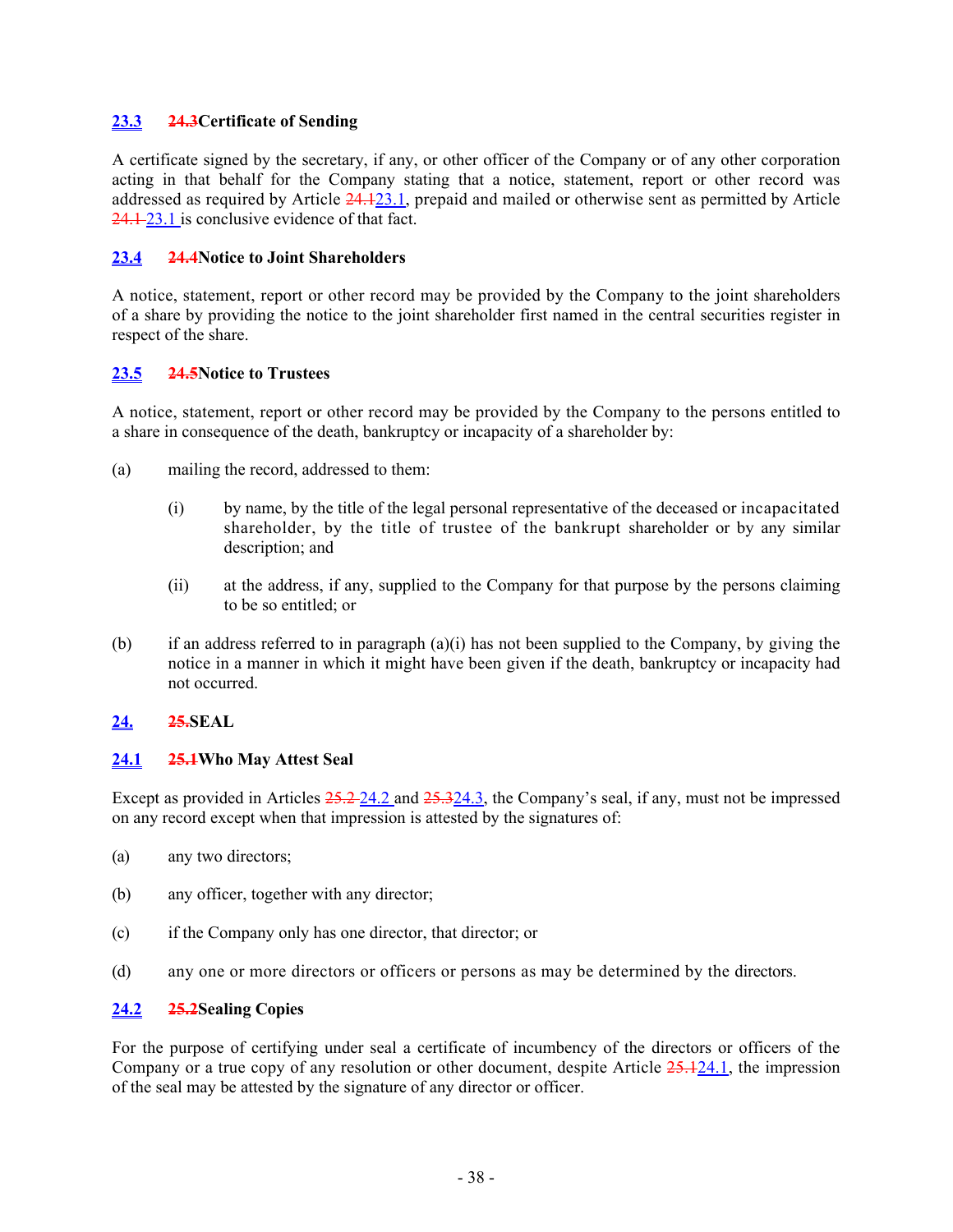### <span id="page-43-0"></span>**24.3 25.3Mechanical Reproduction of Seal**

The directors may authorize the seal to be impressed by third parties on share certificates or bonds, debentures or other securities of the Company as they may determine appropriate from time to time. To enable the seal to be impressed on any share certificates or bonds, debentures or other securities of the Company, whether in definitive or interim form, on which facsimiles of any of the signatures of the directors or officers of the Company are, in accordance with the *Business Corporations Act* or these Articles, printed or otherwise mechanically reproduced, there may be delivered to the person employed to engrave, lithograph or print such definitive or interim share certificates or bonds, debentures or other securities one or more unmounted dies reproducing the seal and the chair of the board or any senior officer together with the secretary, treasurer, secretary-treasurer, an assistant secretary, an assistant treasurer or an assistant secretary-treasurer may in writing authorize such person to cause the seal to be impressed on such definitive or interim share certificates or bonds, debentures or other securities by the use of such dies. Share certificates or bonds, debentures or other securities to which the seal has been so impressed are for all purposes deemed to be under and to bear the seal impressed on them.

#### <span id="page-43-1"></span>**25. 26.PROHIBITIONS**

#### <span id="page-43-2"></span>**25.1 26.1Definitions**

In this Article  $2625$ :

- <span id="page-43-6"></span><span id="page-43-5"></span>(a) "designated security" means:
	- (i) a voting security of the Company;
	- (ii) a security of the Company that is not a debt security and that carries a residual right to participate in the earnings of the Company or, on the liquidation or winding up of the Company, in its assets; or
	- (iii) a security of the Company convertible, directly or indirectly, into a security described in paragraph [\(i\)](#page-43-5) or [\(ii\);](#page-43-6)
- (b) "security" has the meaning assigned in the *Securities Act* (British Columbia);
- (c) "voting security" means a security of the Company that:
	- (i) is not a debt security, and
	- (ii) carries a voting right either under all circumstances or under some circumstances that have occurred and are continuing.

# <span id="page-43-3"></span>**25.2 26.2Application**

Article 26.3 [25.3](#page-43-4) does not apply to the Company if and for so long as it is a public company.

### <span id="page-43-4"></span>**25.3 26.3Consent Required for Transfer of Shares or Designated Securities**

No share or designated security may be sold, transferred or otherwise disposed of without the consent of the directors and the directors are not required to give any reason for refusing to consent to any such sale, transfer or other disposition.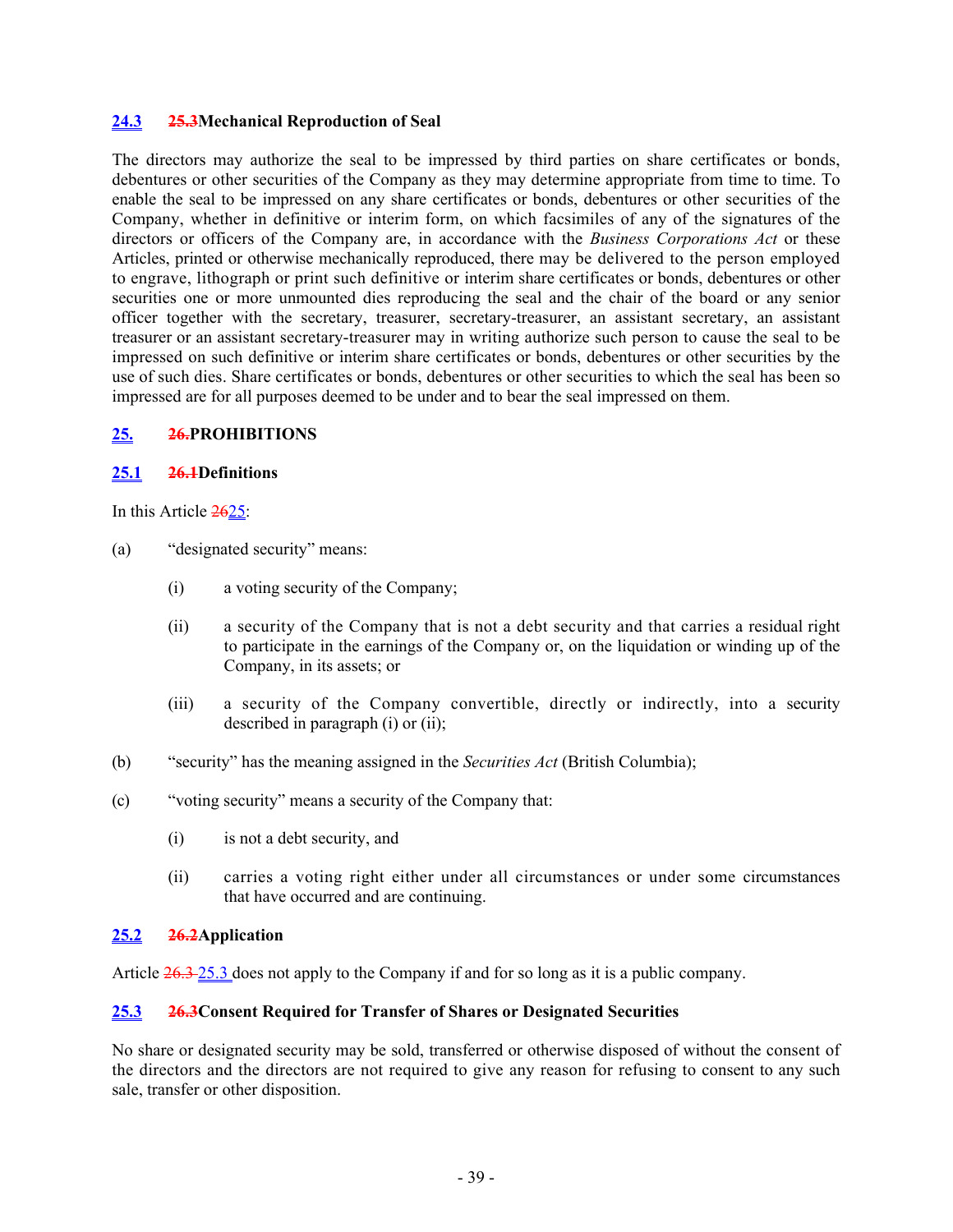#### **27. SPECIAL RIGHTS AND RESTRICTIONS OF CLASS A COMMON SHARES**

The Class A Common shares, as a class, shall have attached to them the following special rights and restrictions:

#### **27.1 Voting**

The holders of the Class A Common shares shall be entitled to receive notice of and to attend all meetings of the shareholders of the Company and shall have one vote for each Class A Common share held at all meetings of the shareholders of the Company, except for meetings at which only holders of another specified class or series of shares of the Company are entitled to vote separately as a class or series.

#### **27.2 Dividends**

Subject to the prior rights of the holders of Preferred shares and any other shares ranking senior to the Class A Common shares with respect to priority in the payment of dividends, the holders of Class A Common shares shall be entitled to receive dividends and the Company shall pay dividends thereon, as and when declared by the board of directors of the Company out of moneys properly applicable to the payment of dividends, in such amount and in such form as the board of directors of the Company may from time to time determine. The Class A Common shares shall rank equally with the Class B Common shares with respect to dividends, and all dividends which the board of directors of the Company may declare on the Class A Common shares or the Class B Common shares shall be declared and paid in equal amounts per share on all Class A Common shares and Class B Common shares at the time outstanding.

#### **27.3 Dissolution, Liquidation or Winding Up**

In the event of the dissolution, liquidation or winding up of the Company, whether voluntary or involuntary, or any other distribution of assets of the Company among its shareholders for the purpose of winding up its affairs, subject to the prior rights of the holders of the Preferred Shares and any other shares ranking senior to the Class A Common shares with respect to priority in the distribution of assets upon dissolution, liquidation or winding up, the holders of the Class A Common shares shall be entitled to receive the remaining property and assets of the Company. The Class A Common shares shall rank equally with the Class B Common shares with respect to distribution of property and assets upon dissolution, liquidation or winding up such that the Class A Common Shares and the Class B Common shares shall receive, pro rata on a per share basis, the remaining property and assets of the Company, subject to the prior rights of the holders of the Preferred Shares and any other shares ranking senior to the Class A Common shares.

#### **27.4 Modifications**

The special rights and restrictions attached to the Class A Common shares of the Company shall not be modified, abrogated, dealt with or affected unless the holders of the Class A Common shares consent thereto by separate special resolution. At any class meeting of Class A Common shares, all the provisions of these Articles relating in any manner to general meetings or to the proceedings thereat, or to the rights of shareholders at or in connection therewith, shall mutatis mutandis apply, except that the necessary quorum shall be a person or persons collectively holding or representing by proxy a majority of the issued Class A Common shares.

#### **28. SPECIAL RIGHTS AND RESTRICTIONS OF CLASS B COMMON SHARES**

The Class B Common shares, as a class, shall have attached to them the following special rights and restrictions: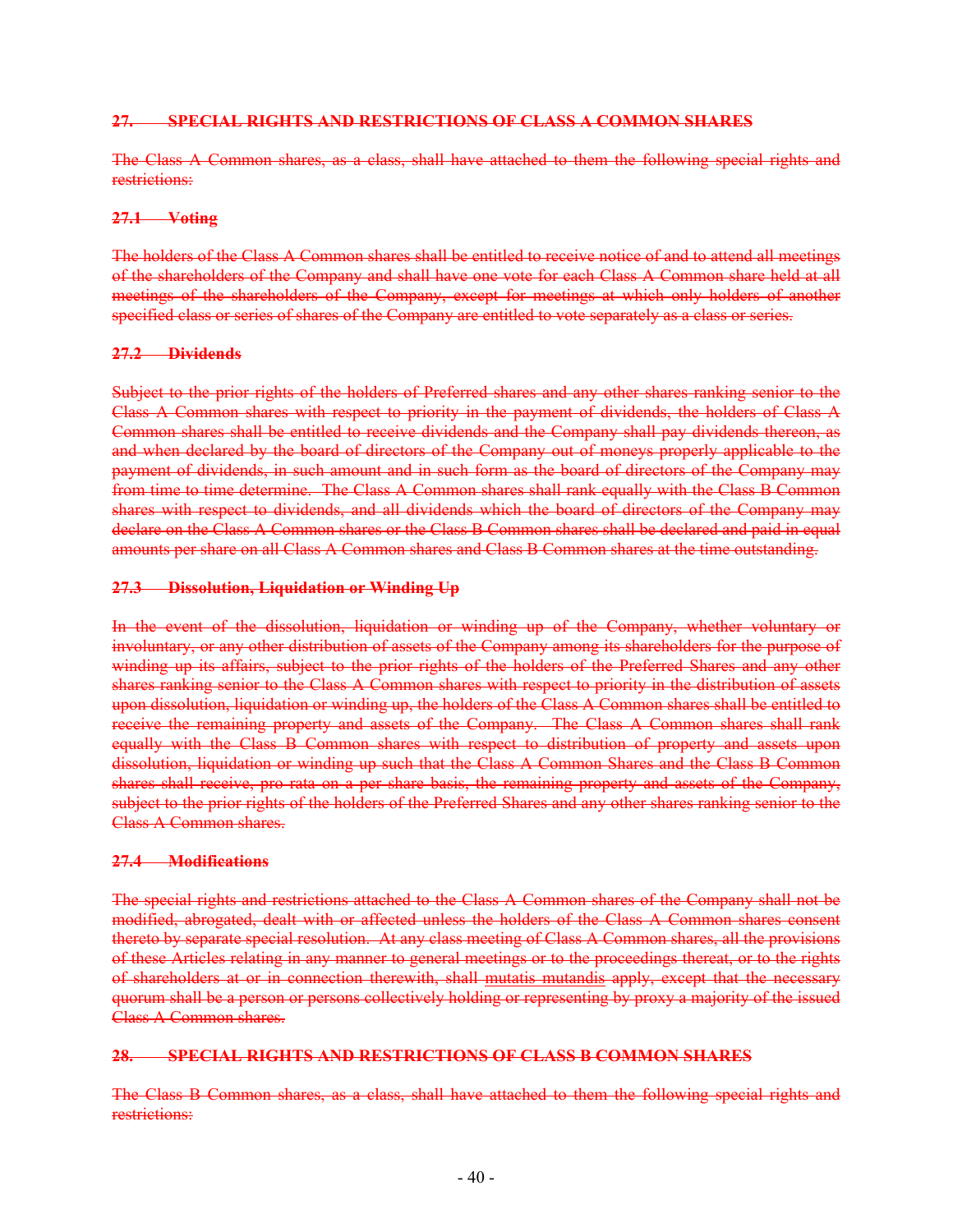#### **28.1 Definitions**

"**Conversion Notice**" means a notice in the form approved by the directors of the Company from time to time that is duly executed and delivered by a holder of Class B Common shares together with a duly executed and delivered Lock-Up Agreement designating the holder's Class B Common shares to be converted to Class A Common shares pursuant to the terms of the Lock-Up Agreement.

"**IPO**" shall mean an initial public offering of the Class A Common shares by the Company that results in the Class A Common shares being listed on a senior stock exchange or stock market, including without limitation the Toronto Stock Exchange, London Stock Exchange or such other exchange as may be designated by the Board of Directors for this purpose.

"**Lock-Up Agreement**" means the contract in a form approved by the directors of the Company from time to time pursuant to which the Company and a holder of Class B Common shares agree that, among other things, upon conversion of Class B Common shares by such holder to Class A Common shares, the holder will not transfer any of the Class A Common shares until three years and three months (39 months) after the completion date of an IPO, subject to exceptions for the Class A Common shares held by each such holder including: (i) a staged release of percentages of the Class A Common shares as follows: (A) the initial eight percent (8%) of the Class A Common shares released six months after the completion date of the IPO; (B) an additional eight percent (8%) of the Class A Common shares released at nine months, twelve months, fifteen months, eighteen months, twenty-one months, twenty-four months and twentyseven months after the completion date of the IPO; and (C) an additional nine percent (9%) of the of the Class A Common shares released at thirty months, thirty-three months, thirty-six months and thirty-nine months after the completion date of the IPO; (ii) a *de minimis* exception on the date that is 180 days following the completion date of the IPO for holders that own, of record and beneficially, an aggregate of 100,000 or fewer Class A Common shares and Class B Common shares, in which case no transfer restrictions would apply; (iii) the release from transfer restrictions at such other time and in such amounts as may be determined from time to time by the Board of Directors; and (iv) any Class A Common shares that would have been released pursuant to subsection (i) of this definition at a designated time shall be automatically released if the holder enters into the lock-up agreement after those dates (i.e. If a holder enters into the lock-up agreement 21 months after the IPO, forty-eight percent (48%) of the Class A Common shares would be released, with the remainder subject to the staged release).

#### **28.2 Voting**

The holders of the Class B Common shares shall be entitled to receive notice of and to attend all meetings of the shareholders of the Company and shall have one vote for each Class B Common share held at all meetings of the shareholders of the Company, except for meetings at which only holders of another specified class or series of shares of the Company are entitled to vote separately as a class or series.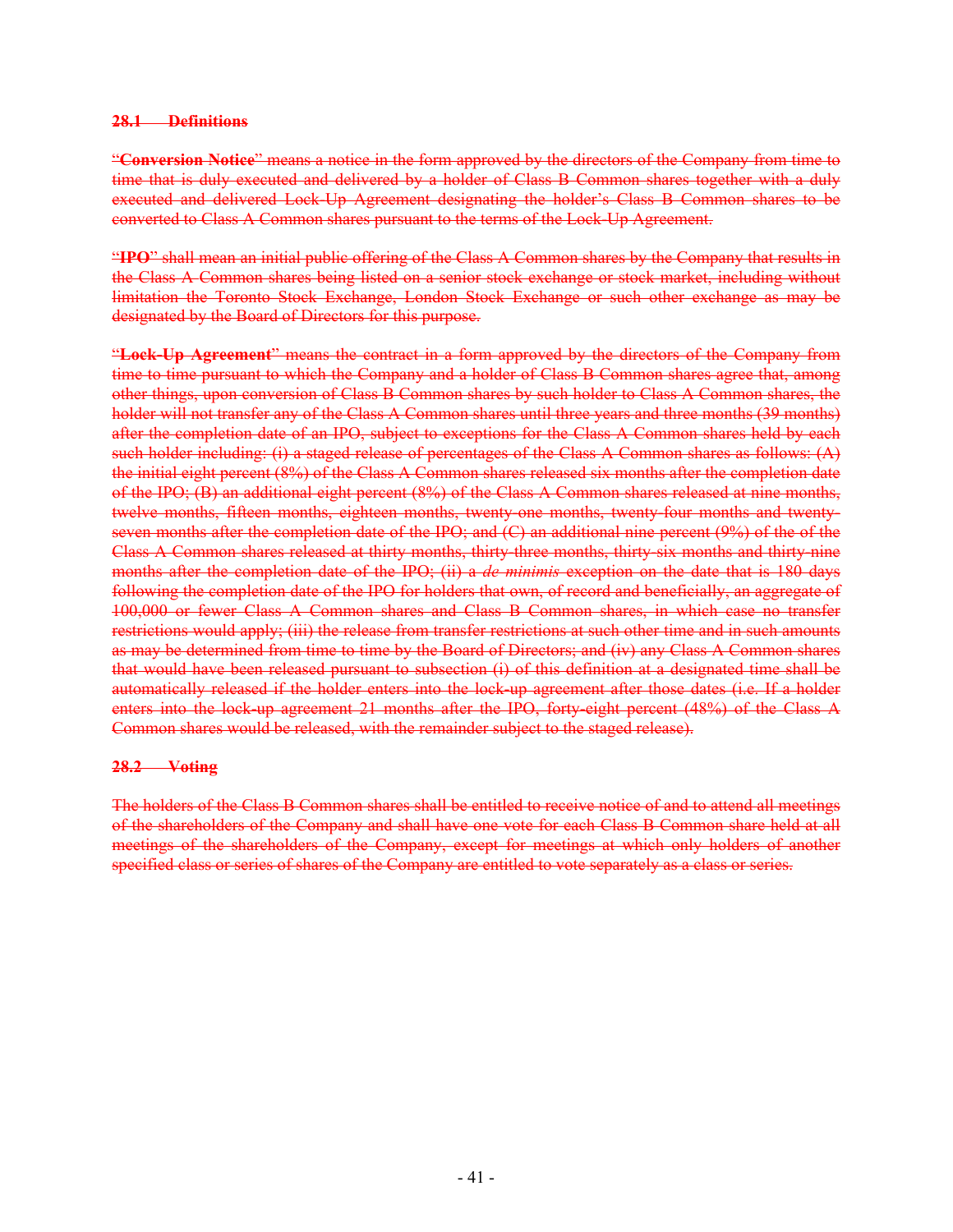#### **28.3 Dividends**

Subject to the prior rights of the holders of Preferred shares and any other shares ranking senior to the Class B Common shares with respect to priority in the payment of dividends, the holders of Class B Common shares shall be entitled to receive dividends and the Company shall pay dividends thereon, as and when declared by the board of directors of the Company out of moneys properly applicable to the payment of dividends, in such amount and in such form as the board of directors of the Company may from time to time determine. The Class B Common shares shall rank equally with the Class A Common shares with respect to dividends, and all dividends which the board of directors of the Company may declare on the Class B Common shares or the Class A Common shares shall be declared and paid in equal amounts per share on all Class B Common shares and Class A Common shares at the time outstanding.

### **28.4 Dissolution, Liquidation or Winding Up**

In the event of the dissolution, liquidation or winding up of the Company, whether voluntary or involuntary, or any other distribution of assets of the Company among its shareholders for the purpose of winding up its affairs, subject to the prior rights of the holders of the Preferred Shares and any other shares ranking senior to the Class B Common shares with respect to priority in the distribution of assets upon dissolution, liquidation or winding up, the holders of the Class B Common shares shall be entitled to receive the remaining property and assets of the Company. The Class B Common shares shall rank equally with the Class A Common shares with respect to distribution of property and assets upon dissolution, liquidation or winding up such that the Class B Common Shares and the Class A Common shares shall receive, pro rata on a per share basis, the remaining property and assets of the Company, subject to the prior rights of the holders of the Preferred Shares and any other shares ranking senior to the Class B Common shares.

#### **28.5 Conversion; Take-overs**

- (a) A shareholder's Class B Common shares shall be converted to Class A Common shares upon the first to occur of the following events:
	- (i) The board of directors of the Company passes a resolution approving the conversion of all of the Class B Common shares to Class A Common shares, and designates a date for such conversion;
	- (ii) The holder of Class B Common shares executes and delivers to the Company at its registered office a fully completed and duly executed Lock-Up Agreement and Conversion Notice;
	- (iii) Three years and three months (39 months) after the completion of an IPO; or
	- (iv) As contemplated in Section 28.5(c) and subject thereto.
- (b) Upon conversion pursuant to Section 28.5(a) of these articles, each one (1) Class B Common Share shall be automatically converted to one (1) Class A Common share. Conversions shall be deemed to occur on the following dates:
	- $(i)$  In the case of section 28.5(a)(i), the date designated by the board of directors in the resolution approving the conversion;
	- $(ii)$  In the case of section 28.5(a)(ii), three (3) days after the Company receives the duly completed and valid Lock-Up Agreement and the Conversion Notice; and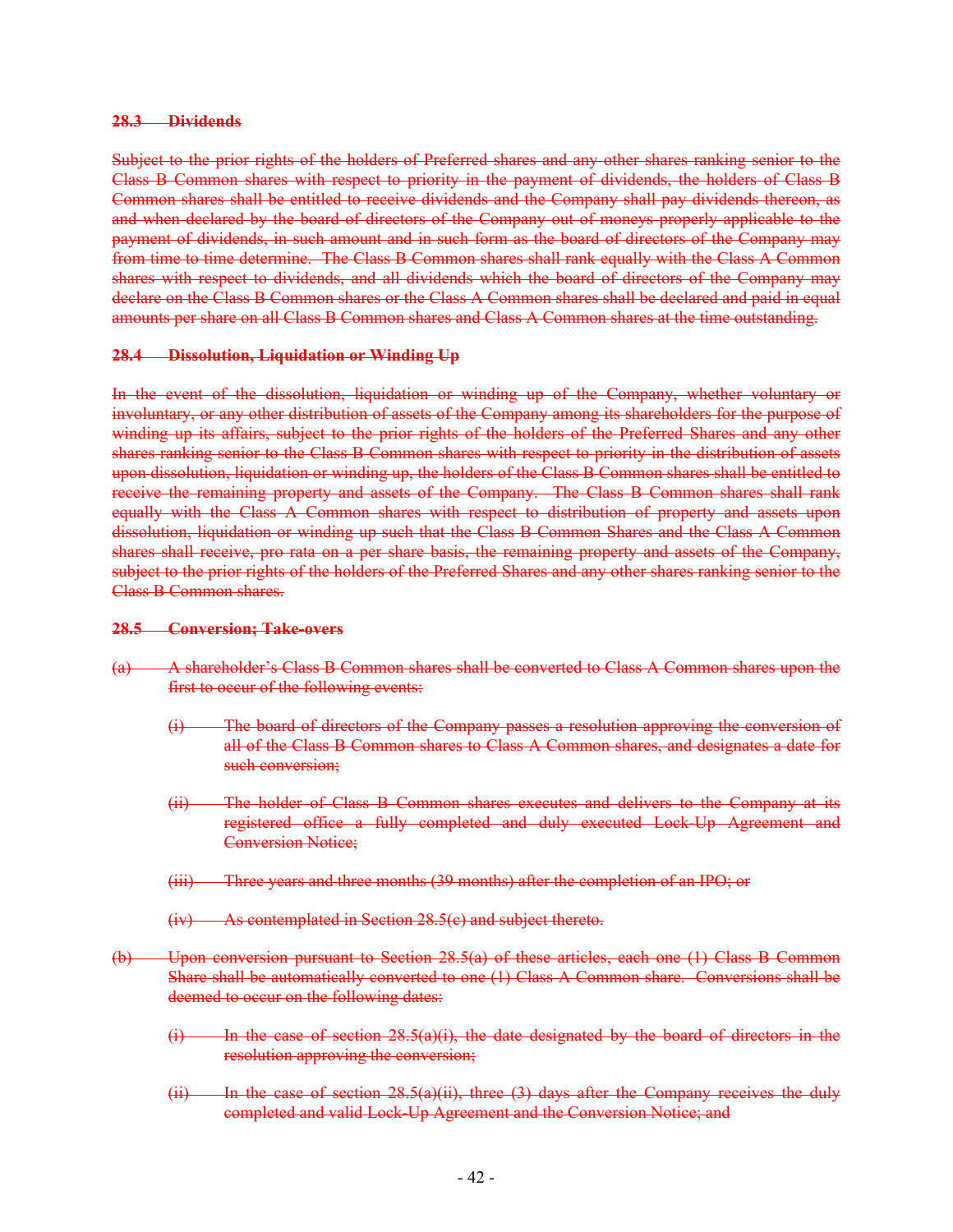$(iii)$  In the case of section 28.5(a)(iii), the date that is three years and three months  $(39)$ months) after the listing of securities of the Company on the relevant stock exchange.

 $(e)$  If:

- (i) the Class A Common Shares, or the Class A Common Shares and the Class B Common Shares together, are the subject of a take-over bid (as defined in section 2.9 of Multilateral Instruments 62-104 Take-Over Bids and Issuer Bids, or a successor instrument thereto), that expires less than 180 days after the completion date of the IPO, then:
	- (A) the Class B Common Shares may be transferred in order to tender to such a take-over offer, but provided that if any shares are taken up under the take-over offer, the Class B Common Shares shall then immediately convert to Class A Common Shares; or
	- (B) the Class B Common Shares may be conditionally exercised for Class A Common Shares and tendered to the take-over offer;

but provided that if no shares are taken up in the take-over offer, in the case of  $28.5(e)(i)$ the transfer shall be null and void, and in the case of  $28.5(e)(ii)$  the conditional exercise shall be deemed to not have occurred; or

- (ii) the Class A Common Shares, or the Class A Common Shares and the Class B Common Shares together, are the subject of a take-over bid (as defined in Multilateral Instruments 62-104 Take-Over Bids and Issuer Bids, or a successor instrument thereto), that expires 180 days or more after the completion date of the IPO, then the Class B Common Shares shall automatically convert to Class A Common Shares.
- (d) Upon conversion pursuant to Section 28.5(c) of these Articles, each one (1) Class B Common Share shall be automatically converted to one (1) Class A Common share. Conversions shall be deemed to occur on the following dates:
	- $(i)$  in the case of section 28.5(e)(i), on the date that first take-up occurs under the take-over bid; and
	- $(iii)$  in the case of section 28.5(c)(ii), on the date that is 180 days after completion of a IPO.
- (e) If the Class A Common Shares are certificated shares, the Company shall, within five days after a conversion of Class B Common shares to Class A Common shares, mail to each person who was a registered holder of Class B Common Shares, a certificate representing the Class A Common shares of the Company issued in exchange for each of the Class B Common shares so converted. The certificates representing the Class A Common shares shall be sent by prepaid mail addressed to each shareholder at the shareholder's address as it appears on the register of shareholders of the Company or, if the register of shareholders does not have an address for the shareholder, then to the last known address of the shareholder.
- (f) Each Class B Common Share certificate shall have affixed thereto such legend as may be approved by the board of directors from time noting that these Articles impose restrictions upon the Class B Common Shares.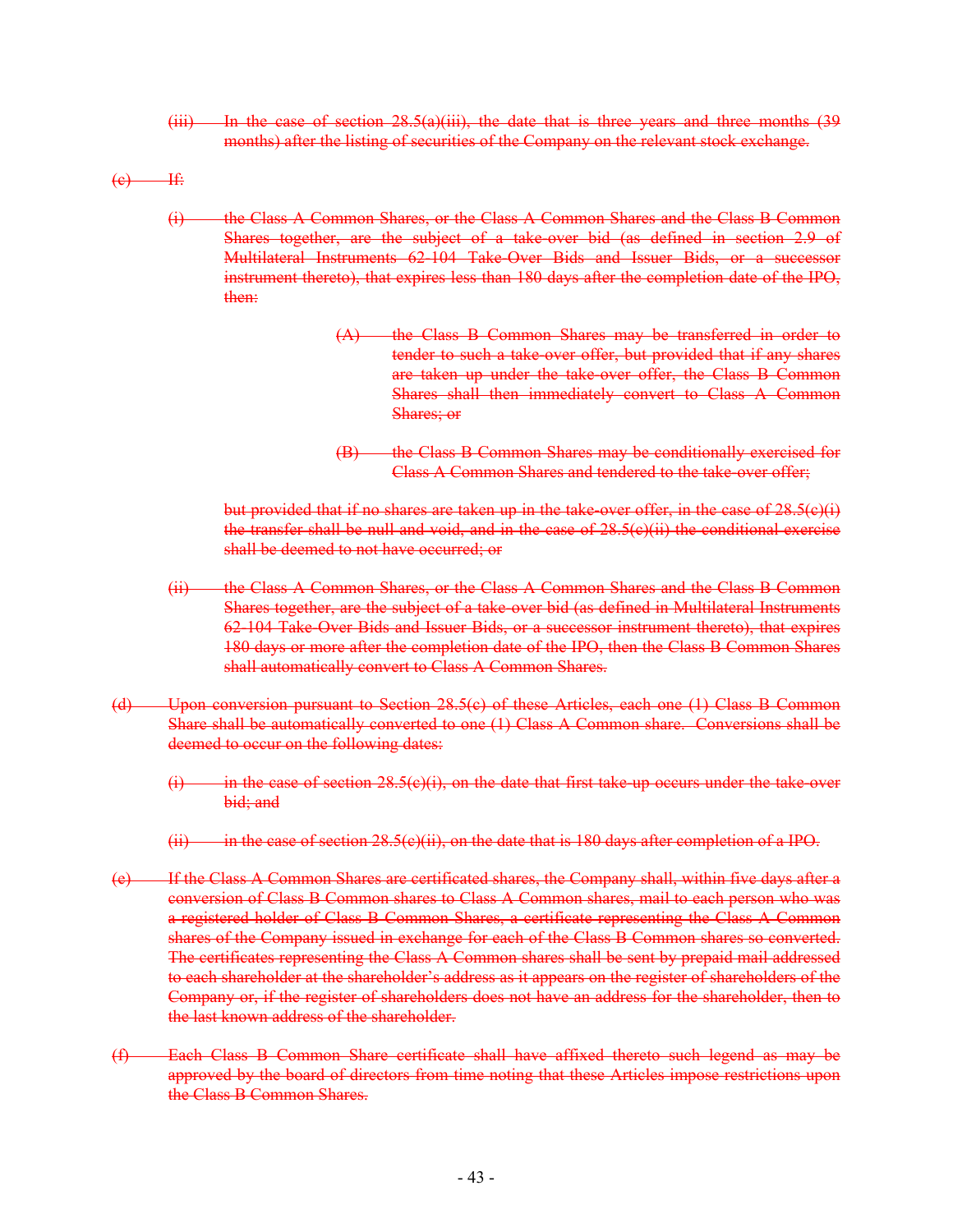(g) Upon conversion of Class B Common shares, any share certificate or acknowledgement under Section 107(3)(b) of the *Business Corporations Act* representing such Class B Common shares shall be deemed to be cancelled without any further action of the Company or the former holder of such Class B Common shares, and the Class B Common shares shall be cancelled and the name of the former holder of such Class B Common shares shall be removed from the register of Class B Common shares.

#### **28.6 Transfer**

The Class B Common shares may not be transferred, assigned, hedged or pledged without the prior written consent of the directors by resolution.

#### **28.7 Stock Exchange Listing**

Notwithstanding anything else in these Articles, the Class B Common shares, or any series thereof, may not be listed on a stock exchange or over-the-counter market or other share exchange, at any time.

#### **28.8 Modifications**

The special rights and restrictions attached to the Class B Common shares of the Company shall not be modified, abrogated, dealt with or affected unless the holders of the Class B Common shares consent thereto by separate special resolution. At any class meeting of Class B Common shares, all the provisions of these Articles relating in any manner to general meetings or to the proceedings thereat, or to the rights of shareholders at or in connection therewith, shall mutatis mutandis apply, except that the necessary quorum shall be a person or persons collectively holding or representing by proxy a majority of the issued Class B Common shares.

### **29. SPECIAL RIGHTS AND RESTRICTIONS OF PREFERRED SHARES**

The Preferred shares, as a class, shall have the attached to them the following special rights and restrictions:

#### **29.1 Voting**

The holders of the Preferred shares shall not, as such, have any right to receive notice of, or to attend or to vote at, any general meeting of the Company.

#### **29.2 Priority**

No special rights or restrictions attached to a series of Preferred shares shall confer upon that series a priority in respect of dividends or return of capital over any other series of Preferred shares then outstanding.

The Preferred shares shall be entitled to priority over the Class A Common shares and the Class B Common shares of the Company and over any other shares of the Company ranking junior to the Preferred shares with respect to:

- (a) the payment of dividends; and
- (b) to the extent necessary to satisfy in full all claims with respect to unpaid dividends and return of capital in respect of all Preferred shares outstanding, the distribution of assets in the event of the liquidation, dissolution or winding up of the Company, whether voluntary or involuntary, or any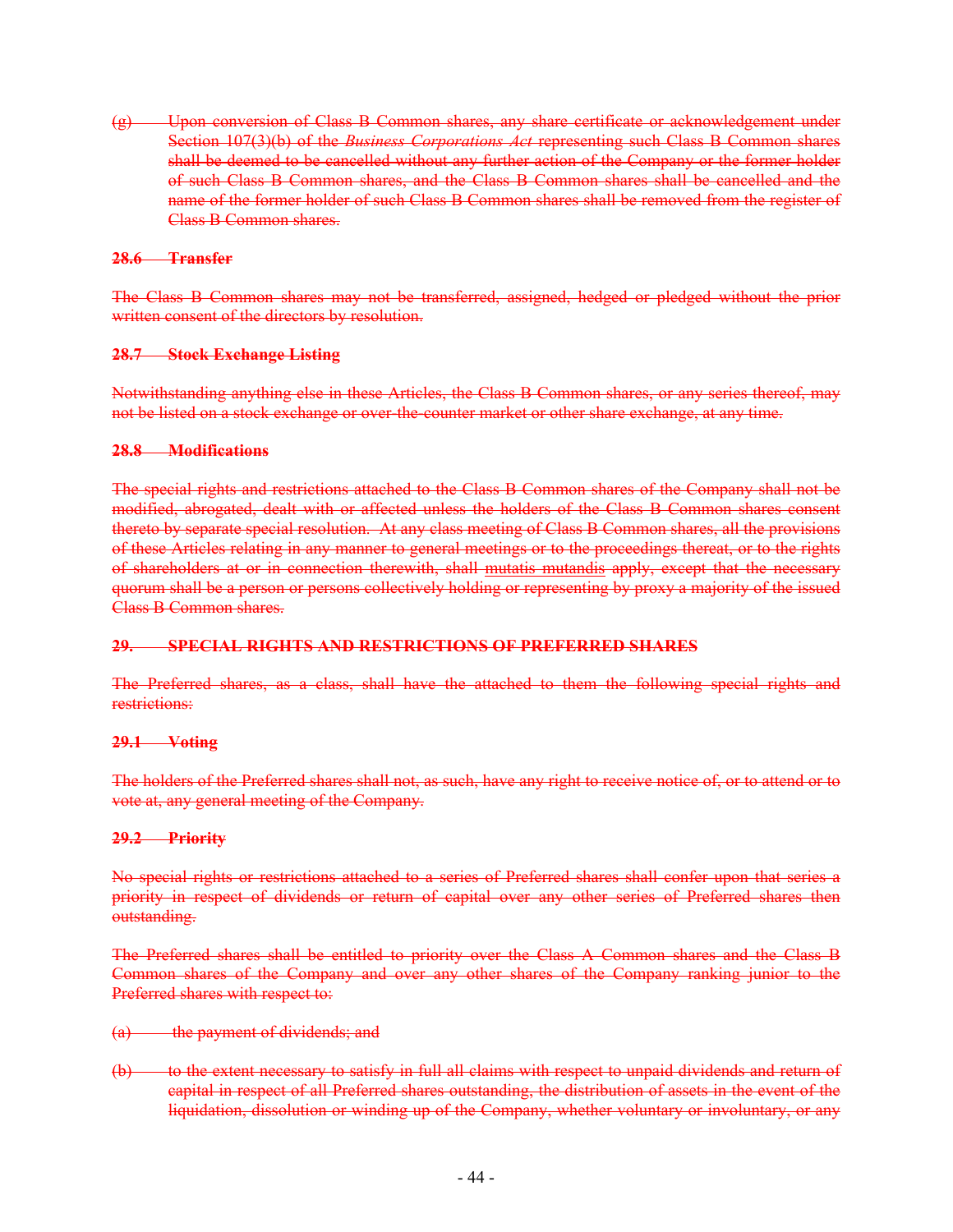other distribution of the assets of the Company among its shareholders for the purpose of winding up its affairs.

#### **29.3 Dividends**

The holders of Preferred shares shall be entitled to receive dividends and the Company shall pay dividends thereon, as and when declared by the board of directors of the Company out of moneys properly applicable to the payment of dividends, in such amount and in such form as the board of directors of the Company may from time to time determine. After payment to the holders of Preferred shares of the amounts of dividends and capital payable in accordance with these Articles and the rights, privileges and restrictions attached to each series of Preferred shares, which for greater certainty and pursuant to Section 29.2 of these Articles are payable in priority over any amounts payable to the Class A Common shares and the Class B Common shares of the Company and over any other shares of the Company ranking junior to the Preferred shares, the holders of Preferred shares shall not be entitled to share in any further distribution of the property and assets of the Company except as expressly set out in these Articles. The Preferred shares of any series may also be given such other preferences over the Class A Common shares and the Class B Common shares and over any other shares ranking junior to the Preferred shares as may be determined in the case of such series of Preferred shares.

#### **29.4 Liquidation, Dissolution or Winding Up**

If, upon the liquidation, dissolution or winding up of the Company, whether voluntary or involuntary, or any other distribution of the property or assets of the Company among its shareholders for the purpose of winding up its affairs, there are insufficient assets to satisfy in full all claims with respect to unpaid dividends and return of capital in respect of all Preferred shares outstanding, all such Preferred shares shall participate rateably in the assets available to satisfy such claims based on the total amount of all such claims relative to the total amount of the asset available, but are not otherwise entitled to receive the remaining property and assets of the Company. In accordance with Section 29.2 of these Articles, the Preferred Shares are entitled to priority over the Class A Common shares and the Class B Common shares of the Company and over any other shares of the Company ranking junior to the Preferred shares with respect to the special rights of the Preferred Shares described in these Articles to have satisfied in full all claims with respect to unpaid dividends and return of capital in respect of all Preferred shares outstanding in the case of the distribution of assets in the event of the liquidation, dissolution or winding up of the Company, whether voluntary or involuntary, or any other distribution of the assets of the Company among its shareholders for the purpose of winding up its affairs.

#### **29.5 Issuable in Series**

The board of directors of the Company may issue the Preferred shares at any time and from time to time in one or more series and, before the first shares of any particular series are issued, shall fix the number of Preferred shares in such series and, determine, subject to the limitations in the articles, the designation, rights, privileges, restrictions and conditions attached to the shares of such series including without limitation, the rate or rates, amount or method or methods of calculation of dividends thereon, the time and place of payment of dividends, whether cumulative or non-cumulative or partially cumulative and whether such rate, amount or method of calculation shall be subject to change or adjustment in the future, the currency or currencies of payment of dividends, the priorities thereof in relation to other shares or the priorities of other shares in relation thereto, if any, the consideration and the terms and conditions of any purchase for cancellation, retraction or redemption rights, if any, the conversion or exchange rights attached thereto, if any, the voting rights attached thereto, if any, and the terms and conditions of any share purchase plan or sinking fund with respect thereto.